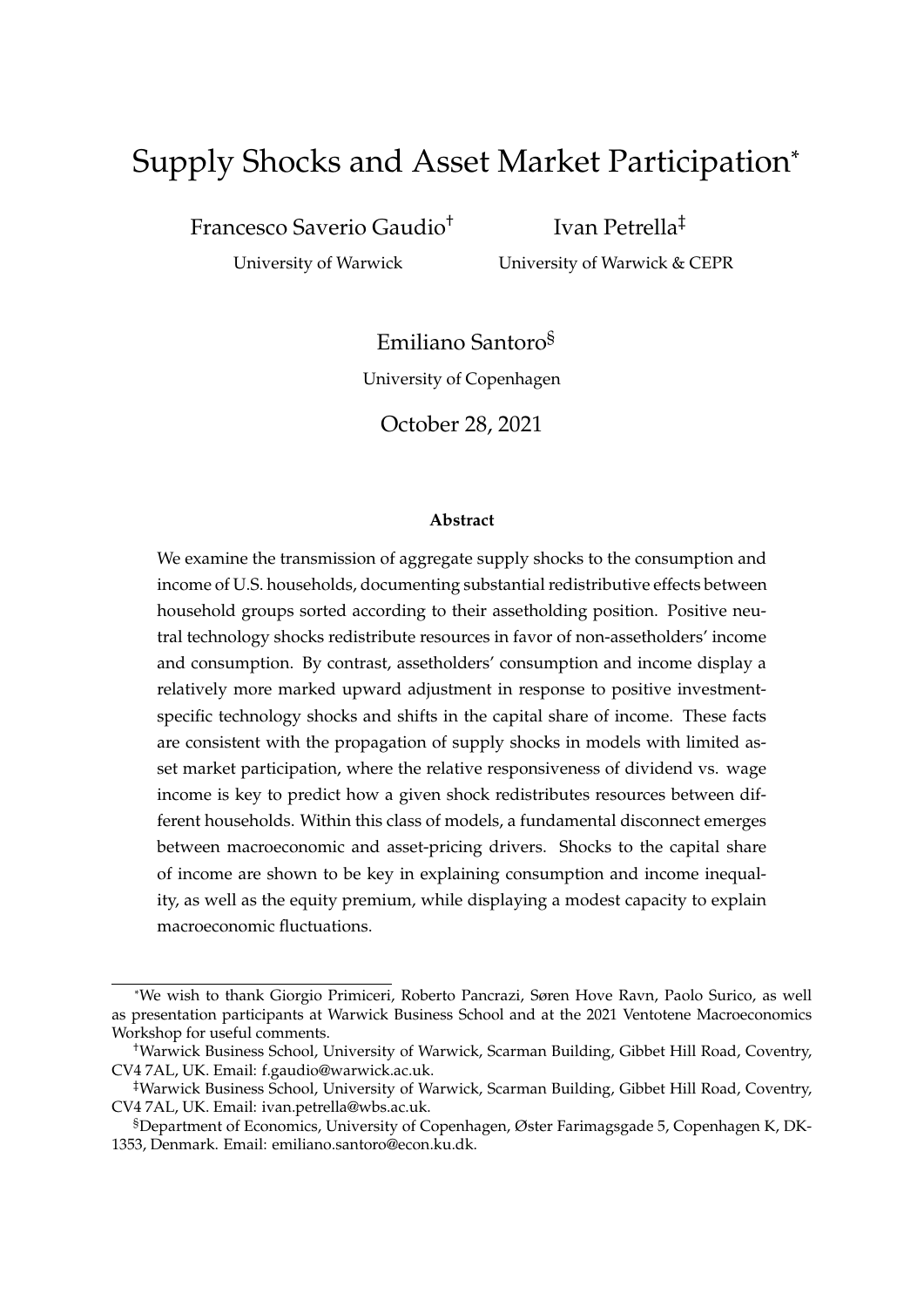# **1 Introduction**

Supply shocks have traditionally been conceived as driving forces behind business cycles (e.g., [Kydland and Prescott,](#page-35-0) [1982;](#page-35-0) [Prescott,](#page-35-1) [1986;](#page-35-1) [King and Rebelo,](#page-35-2) [1999\)](#page-35-2). Concurrently, a vast literature has indicated fluctuations induced by such shocks as playing strong influence on asset prices (e.g., [Cochrane,](#page-32-0) [1991;](#page-32-0) [Jermann,](#page-34-0) [1998\)](#page-34-0). At least in their early stages of development, both these strands of the macro-financial literature have taken a *representative agent* perspective, which presumes aggregate (average) consumption growth to be an appropriate measure of systematic risk. However, this stands in contradiction with the most basic observation about asset ownership—about a third of U.S. households do not own any form of liquid assets, on average—along with implying a poor performance in explaining key asset-pricing facts [\(Brunnermeier](#page-32-1) [et al.,](#page-32-1) [2021\)](#page-32-1). In response to such a discrepancy, various contributors have stressed the need to (re)consider *limited asset market participation* as a crucial dimension of consumer heterogeneity. This paper provides a systematic assessment—both from an empirical and a theoretical viewpoint—of the transmission of aggregate supply shocks to the consumption and income of households sorted depending on their assetholding position. Thus, we show how a clear understanding of how household inequality reacts to different supply shocks is key to devise production-based economies that may account for both business-cycle dynamics and asset pricing.

The consumption and income of households sorted according to their assetholding position may differ markedly (see, e.g., [Malloy et al.,](#page-35-3) [2009\)](#page-35-3). Moreover, it is widely acknowledged that households' financial position is essential to understand the transmission of demand shocks (see, e.g., [Cloyne and Surico,](#page-32-2) [2017;](#page-32-2) [Cloyne et al.,](#page-32-3) [2019\)](#page-32-3). Yet, little we know about its relevance for the transmission of supply shocks. In fact, these exert a pervasive impact on the main determinants of household income—the wage rate and the rate of return on savings—along with acting as influential business-cycle drivers. In principle, different sensitivities of assetholders' and non-assetholders' consumption and income to different supply shocks may bear major implications not only for the behavior of macroeconomic aggregates, but also for that of asset prices.

Using the U.S. Consumption Expenditure Survey (CEX) and the Survey of Consumer Finances (SCF), we construct the consumption and income series pertaining to two distinct groups of households, based on the Ricardian vs. hand-to-mouth dichotomy embodied by standard models with limited asset market participation. Thus, we retrieve the dynamic responses of both aggregate and household-level variables to neutral technology and investment-specific shocks, as well as to shocks affecting the income share of capital. The identification strategy we adopt follows [Fisher](#page-33-0) [\(2006\)](#page-33-0) in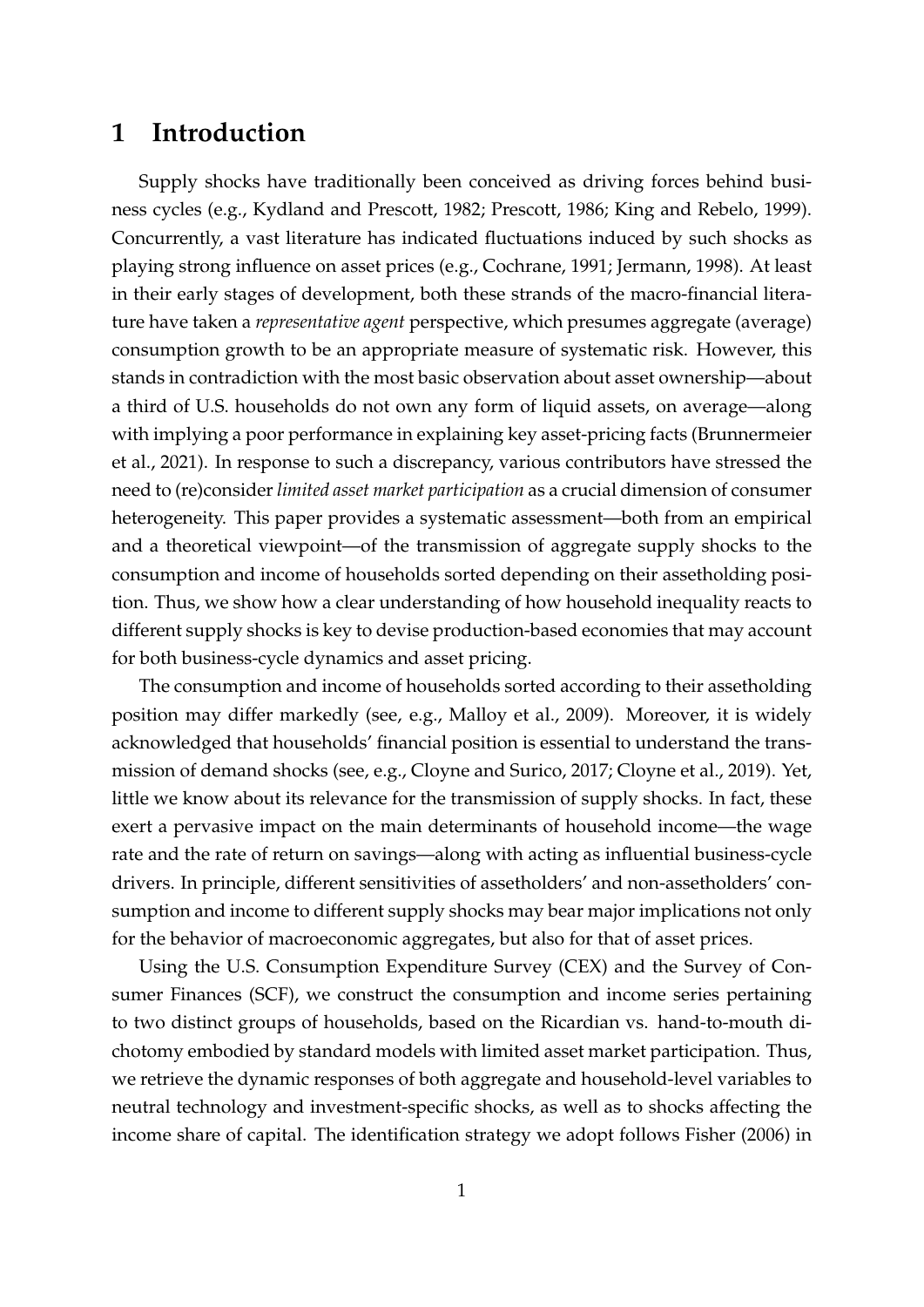that we assume that neutral technology shocks do not affect the relative price of investment in the long run. Instead, we identify a shock to the income share of capital by imposing that it does not affect the long-run levels of total factor productivity and the relative price of investment, thus being purely redistributive (as in [Santaeulalia-](#page-36-0)[Llopis,](#page-36-0) [2011\)](#page-36-0).

The empirical analysis indicates three main results: *i*) expansionary shocks of all types produce a significant expansion in the main macroeconomic aggregates (namely, real GDP, investment and consumption), with capital share shocks inducing a particularly delayed and protracted response; *ii*) while neutral technology shocks attenuate households' consumption (income) inequality—as captured by the gap between average assetholders' and non-assetholders' consumption (income)—investment-specific and capital share shocks amplify inequality along these dimensions; *iii*) the consumptionto-income ratio of both household groups contracts in the face of a positive neutral technology shock, while expanding in the face of expansionary investment-specific and capital share shocks.

To rationalize the differential responses of household-specific consumption, we devise a two-period real business cycle (RBC) model featuring limited asset market participation, and embedding the three sources of supply-side perturbation identified in the empirical analysis. This textbook framework returns predictions that are close in line with the empirical analysis, and highlights that differences in household-specific consumption responses are primarily dictated by the composition of household income. Notably, the conditional behavior of the *consumption gap*—the ratio between per-capita assetholders' to non-assetholders' consumption—maps into the response of dividend income vis-a-vis that of labor income: conditional on either shock, the ´ consumption gap comoves positively with the *dividend-to-wage income ratio*. We test and confirm this prediction in the data. This mapping proves to be crucial to devise production-based economies with limited asset ownership that account for sizable equity premia.

To establish this result, we devise a two-agent infinite-horizon RBC model of the U.S. economy that matches the conditional responses of the consumption gap for a set of standard parameter values. We identify a deep disconnect between asset prices and macroeconomic fundamentals. While technology shocks (neutral and, predominantly, investment-specific) emerge as key macroeconomic drivers, they exert little impact on the level and volatility of asset prices, which are instead chiefly driven by capital share shocks. Looking at the conditional behavior of the consumption gap and, thus, of the dividend-to-wage income ratio—is key to frame this picture. In fact, capital share shocks also account for the lion share of the (short-run and the uncon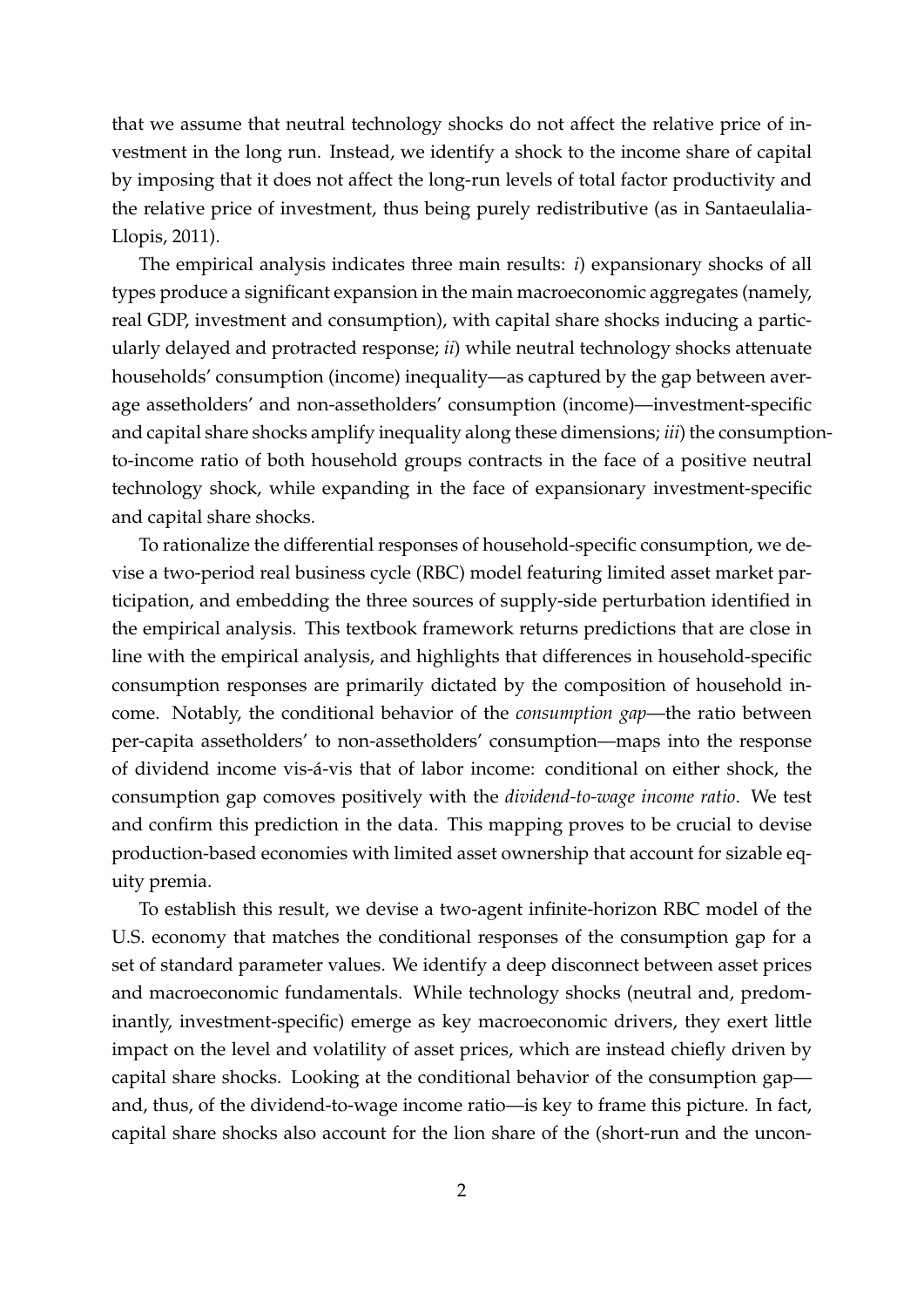ditional) variance of relative consumption, thus indicating that a large fraction of the average equity premium entails a compensation for the risk associated with the stock market paying higher returns in periods where resources are redistributed—at least temporarily—towards asset owners; a property that is consistent with [Lettau et al.](#page-35-4) [\(2019\)](#page-35-4) and [Greenwald et al.](#page-34-1) [\(2019\)](#page-34-1).

The final step in the analysis delves into the interplay between household heterogeneity and the joint behavior of macroeconomic aggregates and asset prices, through the lens of our quantitative framework. On one hand, the model shows little departure from its representative-agent benchmark, as far as macroeconomic volatility is concerned. In fact, both the conditional and the unconditional standard deviation of output, consumption and investment are not significantly affected by the introduction of limited asset ownership. On the other hand, the 'irrelevance' of household heterogeneity is confined to the macroeconomic dimension. In fact, the two-agent economy may generate substantially higher average equity premia, compared to the representative agent economy, especially at relatively high levels of limited asset ownership, and even more so in the presence of shocks that generate a large response of dividends over wages. This is the case for investment-specific shocks and—to a larger extent—capital share shocks, which lead assetholders to demand a higher compensation for holding assets when resources are distributed from wage to dividend income. This tendency reinforces as assets are particularly concentrated in the hands of a few, as their income is largely affected by movements in financial income. Conditional on a positive neutral technology shock, instead, resources are more evenly distributed across dividends and wages, so that the equity premium tends to be insulated by changes in the degree of asset market participation. A direct implication of this property is that canonical two-agent production-based models, which typically feature neutral technology shocks alone, can match asset-pricing facts only by implying a procyclical behavior of the dividend-to-wage income ratio and, thus, conditional dynamics in consumption and income inequality along the assetholding dimension that does not square with the empirical evidence we report. All in all, our results emphasize how the study of the structural household-level responses to aggregate shocks represents an essential input for the unified study of business-cycles and asset pricing.

**Related literature** The last decade has witnessed the genesis of various lines of enquiry on the interplay between incomplete markets and household heterogeneity, as well as on their implications for the aggregate and the distributive outcomes of macroeconomic shocks. A number of works have delved into the role of household heterogeneity for the transmission of aggregate shocks (e.g., [Gomes et al.,](#page-33-1) [2012;](#page-33-1) [Kaplan](#page-34-2)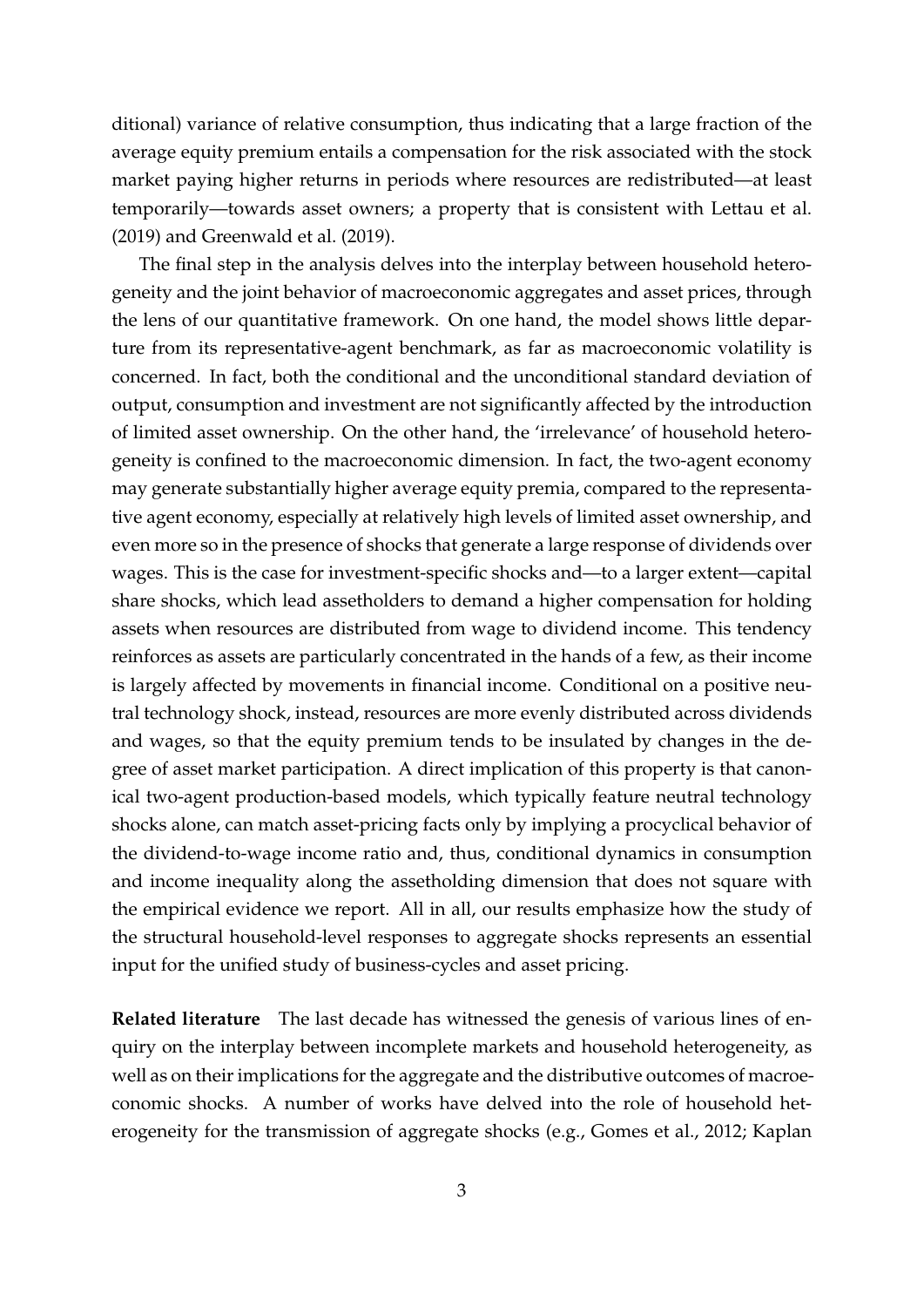[et al.,](#page-34-2) [2018;](#page-34-2) [Bayer et al.,](#page-31-0) [2020\)](#page-31-0) and asset pricing (e.g., [Gomes and Michaelides,](#page-33-2) [2007;](#page-33-2) [Favilukis,](#page-33-3) [2013;](#page-33-3) [Kogan et al.,](#page-35-5) [2020\)](#page-35-5). Behind this trend is the generalized consensus that representative-agent models with complete markets are inadequate to tackle core (re)distributive issues.

The fact that a substantial fraction of households behave as rule-of-thumb consumers [\(Campbell and Mankiw,](#page-32-4) [1989\)](#page-32-4) has motivated several studies that assume the Ricardian vs. hand-to-mouth dichotomy as a standpoint to study the transmission of monetary and fiscal policy (see [Mankiw,](#page-35-6) [2000;](#page-35-6) Galí et al., [2007;](#page-33-4) [Bilbiie,](#page-32-5) [2008;](#page-32-5) [Debor-](#page-33-5)toli and Galí, [2017;](#page-33-5) [Broer et al.,](#page-32-6) [2019;](#page-32-6) [Bilbiie,](#page-32-7) [2020;](#page-32-7) [Cantore and Freund,](#page-32-8) [2021,](#page-32-8) among others). In this respect, our empirical evidence complements the work of [Cloyne and](#page-32-2) [Surico](#page-32-2) [\(2017\)](#page-32-2) and [Cloyne et al.](#page-32-3) [\(2019\)](#page-32-3), who highlight that the transmission of monetary and fiscal shocks mainly hinges on their impact on the disposable income of consumers who are financially/liquidity constrained. From the perspective of pricing assets, instead, a key implication of limited asset ownership is that only a subset of the households are likely to matter [\(Vissing-Jørgensen,](#page-36-1) [2002\)](#page-36-1). In this respect, a relatively large literature has explored the potential of limited asset market participation to tackle a number of puzzles [\(Danthine and Donaldson,](#page-33-6) [2002;](#page-33-6) [Guvenen,](#page-34-3) [2009;](#page-34-3) [De Graeve et al.,](#page-33-7) [2010;](#page-33-7) [Lansing,](#page-35-7) [2015;](#page-35-7) [Greenwald et al.,](#page-34-1) [2019\)](#page-34-1). Indeed, the influential work of [Malloy et al.](#page-35-3) [\(2009\)](#page-35-3) has shown that consumption of stockholders and non-stockholders displays substantial differences.<sup>[1](#page-4-0)</sup> We contribute to this strand of the literature by providing novel structural evidence on the cyclical properties of Ricardian and hand-to-mouth households' consumption and income, *conditional* on different aggregate supply shocks.

We consider a general set of aggregate supply shocks and show that, even if they all imply analogous effects in the aggregate, they bear different redistributive properties. We then highlight that these results are relevant for a growing literature that has developed two-agent, production-based asset pricing models. Early contributions in this literature mainly contemplate *neutral technology* shocks as the only source of risk in the economy (see, e.g., [Danthine and Donaldson,](#page-33-6) [2002;](#page-33-6) [Guvenen,](#page-34-4) [2006,](#page-34-4) [2009\)](#page-34-3). In this setting, a sizeable equity premium is generated by embedding specific mechanisms, such as operating leverage [\(Danthine and Donaldson,](#page-33-6) [2002\)](#page-33-6) or preference heterogeneity [\(Guvenen,](#page-34-3) [2009\)](#page-34-3), that entail a stronger sensitivity of assetholders' consumption to aggregate fluctuations relative to non-assetholders' and, as a byproduct, procyclical consumption and income inequality. By contrast, our empirical analysis indicates that, conditional on TFP shocks, the consumption gap is markedly *countercyclical*. On the

<span id="page-4-0"></span><sup>&</sup>lt;sup>1</sup>In fact, they show that the cross-section of stock returns is better explained by the consumption growth process of stockholders alone, rather than by aggregate consumption growth.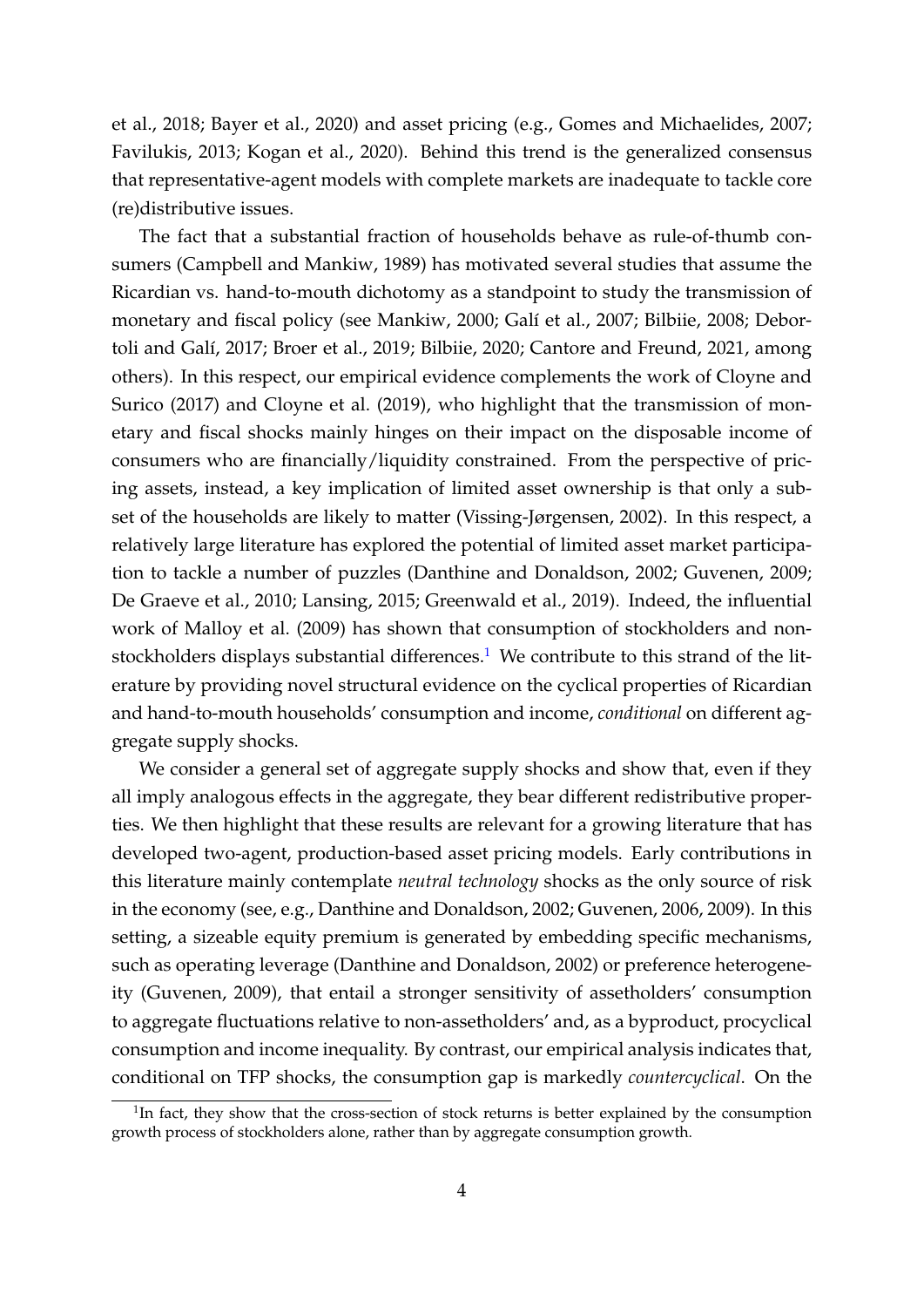other hand, *investment-specific* shocks (which play a key role in [Justiniano and Prim](#page-34-5)[iceri,](#page-34-5) [2008;](#page-34-5) [Papanikolaou,](#page-35-8) [2011;](#page-35-8) [Kogan and Papanikolaou,](#page-35-9) [2013;](#page-35-9) [Garlappi and Song,](#page-33-8) [2017;](#page-33-8) [Kogan et al.,](#page-35-5) [2020\)](#page-35-5), and especially shocks to the *capital share of income* [\(Lansing,](#page-35-7) [2015;](#page-35-7) [Lettau et al.,](#page-35-4) [2019\)](#page-35-4), are associated with a marked redistribution of resources between wage and dividend income that generates procyclical consumption and income inequality.

A key finding is that, while investment-specific shocks and—to a lesser extent technology neutral shocks explain the bulk of macroeconomic volatility, the equity premium and its volatility are chiefly driven by fluctuations in the capital share of income. A closely related work, in this sense, is [Greenwald et al.](#page-34-6) [\(2014\)](#page-34-6), who stresses that investors are concerned with shocks that have opposite effects on labor and capital. [Greenwald et al.](#page-34-1) [\(2019\)](#page-34-1) highlights fluctuations in factor shares as key stock market drivers. In fact, we show it is the component of the capital share that is orthogonal to TFP and IST shocks, which gives rise to a sizable risk premium and volatility. Relatedly, [Lansing](#page-35-7) [\(2015\)](#page-35-7) underscores the importance of redistribution shocks in producing sizable equity premia within production-based, asset-pricing models with limited asset ownership. More generally, we underline the importance of accounting for dynamic interaction between the factor shares and TFP, in line with Ríos-Rull and [Santaeulalia-Llopis](#page-36-2) [\(2010\)](#page-36-2).

**Structure** The rest of the paper is organized as follows. In Section [2](#page-5-0) we discuss the identification of the shocks of interest, the macroeconomic and the microeconomic data employed, as well as the empirical specification adopted. Section [3](#page-12-0) presents the main empirical results about the response of various macroeconomic and householdlevel variables to aggregate supply shocks. Section [4](#page-20-0) frames our empirical results in a two-period, two-agent, business-cycle model. Section [5](#page-24-0) examines the quantitative implications of household heterogeneity from both a macroeconomic and an assetpricing standpoint, within a fully-fledged quantitative setting with concentrated capital ownership. Section [6](#page-31-1) concludes.

# <span id="page-5-0"></span>**2 Data and empirical framework**

In this section, we present the data and the methodology employed in the empirical analysis. We first describe the macroeconomic and the household-level variables. Thus, we discuss the guidelines for sorting households into assetholders and non-assetholders. We then specify the identification strategy for the shocks of interest. Finally, we report the empirical model adopted for the estimation of the impulse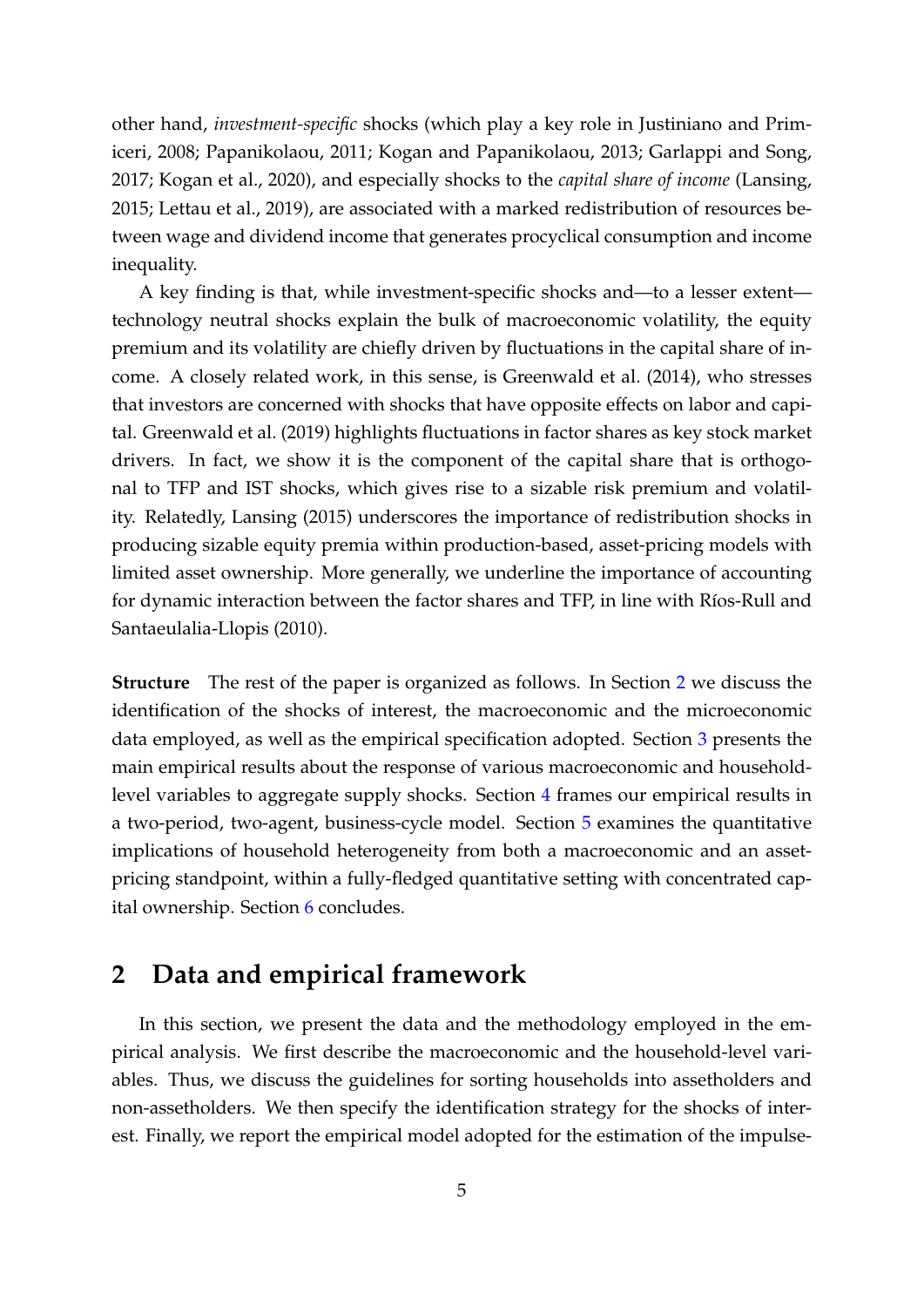response functions (IRFs).

### **2.1 Macroeconomic data**

We employ the NIPA quarterly aggregate series on Consumption (non-durable goods and services, as well as durables), Gross Domestic Product (GDP) and Total Investment, in addition to the Consumer Price Index (CPI) for all items, from the Bureau of Labor Statistics (BLS). Real per-capita measures are obtained by dividing their aggregate counterparts by the NIPA U.S. total population and by the CPI. We also investigate the responses of the main sources of household income, namely wage and dividend income, collected by the Bureau of Economic Analysis (BEA). The sample for these macroeconomic data starts in 1982Q4, in line with the availability of householdlevel data. Full details on the data sources can be found in [Appendix A.](#page-37-0)

### **2.2 Household survey data**

To estimate consumption expenditure at the household level, we rely on the U.S. CEX over the sample 1980-2017. Produced by the BLS, the CEX is a national survey featuring household-level data on consumption expenditure—along with income and other financial and demographic information—on a sample that is designed to represent the non-institutionalized civilian population.

We compute quarterly consumption expenditure based on calendar periods for the representative agent of each category (i.e., assetholders and non-assetholders) as the population-weighted mean expenditure within the group.<sup>[2](#page-6-0)</sup> Spending and income variables are expressed in real and per-capita terms by dividing nominal dollar amounts by family size and the CPI. The consumption definitions follow [Cloyne et al.](#page-32-3) [\(2019\)](#page-32-3), and are aggregated from the disaggregated expenditure categories reported in the survey. We compute the expenditure on both non-durable goods and services, as well as on durable goods, together with measures of gross and net income, as well as financial income.

Following [Cloyne et al.](#page-32-3) [\(2019\)](#page-32-3), in every quarter the group-level series of expenditure and income are adjusted by the ratio of the corresponding NIPA national account aggregate to the aggregate expenditure from the CEX. The adjusted series are then smoothed through a backward-looking moving average,<sup>[3](#page-6-1)</sup> so as to deal with seasonal adjustment and the noise that typically characterizes survey data. We apply standard

<span id="page-6-0"></span> $2$ These are intended as periods (i.e., months, quarters or years) in which spending actually takes place, while collection periods are those in which spending is reported. See the CEX documentation for a detailed discussion.

<span id="page-6-1"></span><sup>&</sup>lt;sup>3</sup>This includes both the current and the previous three quarters.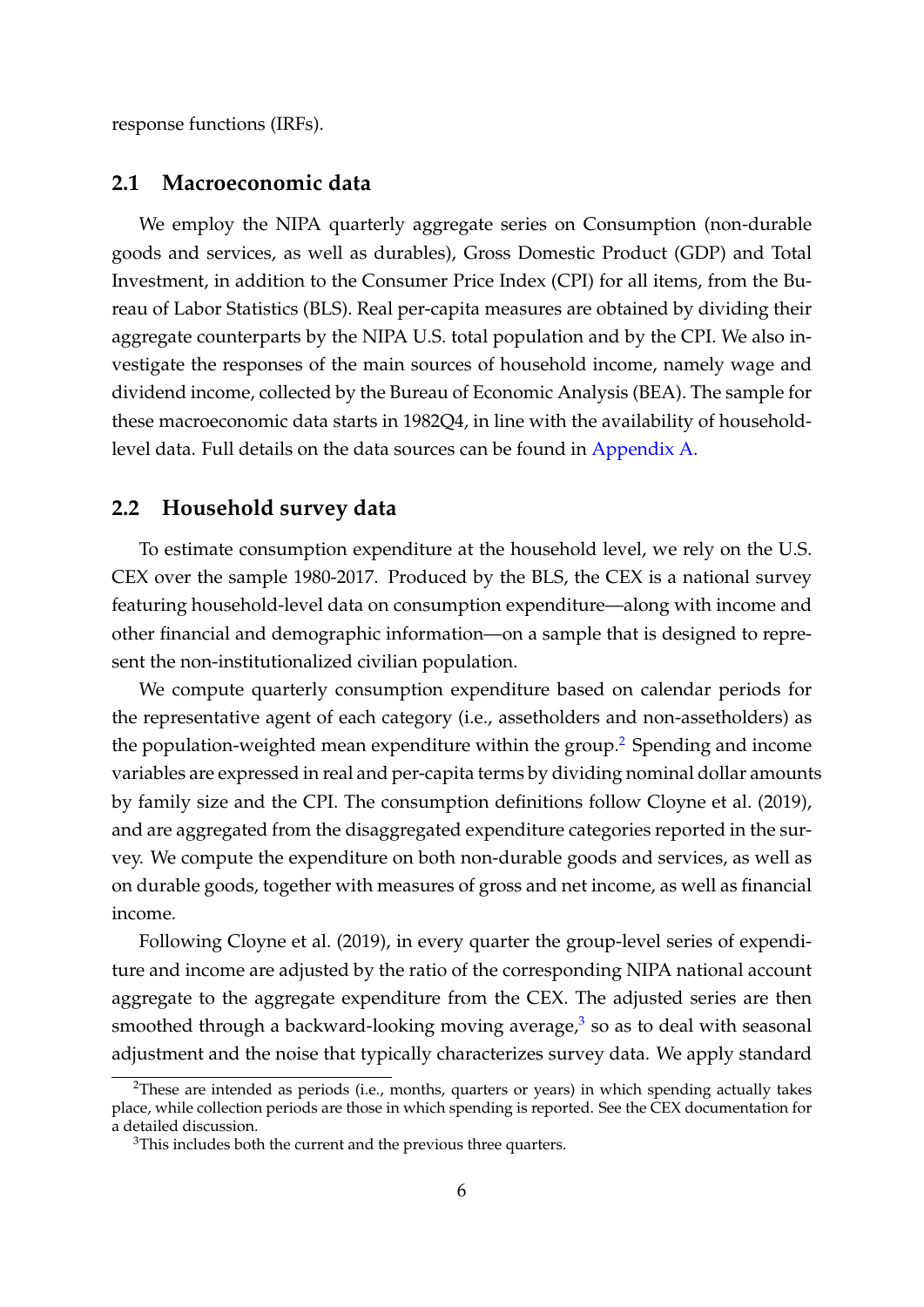restrictions on the household sample. More details on the steps taken to obtain the final consumption and income series from the raw survey data can be found in [Ap](#page-38-0)[pendix B.](#page-38-0)

#### **2.2.1 Assetholding status definition**

We focus on a key dimension of household heterogeneity, defined by consumers' capacity to insure themselves against the adverse consequences of shocks to the economy by holding financial assets. In line with a wide set of macroeconomic two-agent models employed for both normative and positive analyses [\(Bilbiie,](#page-32-5) [2008;](#page-32-5) [Lansing,](#page-35-7) [2015;](#page-35-7) Debortoli and Galí, [2017,](#page-33-5) among others) we distinguish between assetholders (also referred to as Ricardian households) and non-assetholders (or hand-to-mouth households). Unlike assetholders, non-assetholders typically hold very little liquid assets, and are therefore unable to smooth consumption intertemporally. To accom-modate this sorting criterion, we rely on both the CEX and the SCF.<sup>[4](#page-7-0)</sup>

In line with [Mankiw and Zeldes](#page-35-10) [\(1991\)](#page-35-10), we define a household to be an assetholder if the dollar value of held assets plus liquid accounts exceeds 1000\$. The CEX collects information on whether a household holds "stocks, bonds, mutual funds and other such securities", along with checking and savings accounts. However, the CEX does not contemplate indirect assetholdings, with the likely implication of underestimating households' participation in financial markets. To refine the assetholding status definition, we thus follow an imputation procedure similar to the one employed by [Attanasio et al.](#page-31-2) [\(2002\)](#page-31-2) and [Malloy et al.](#page-35-3) [\(2009\)](#page-35-3).

Using SCF data for the period 1989 through 2016, we estimate a probit model for the probability of a household holding assets, directly or indirectly, based on a set of observables that are available also through the CEX. We include age and education (as well as the interaction term between the two), race (white or non-white), year dummies, (log) income, and a dummy variable capturing whether the household earns any financial income (defined as dividend plus interest income). The assetholding status is captured by a dummy taking value 1 if (direct or indirect) holdings of stocks, bonds and liquid accounts exceed the threshold of 1000\$.

The estimated coefficients are then used to predict the probability that a household in the CEX holds assets. In the baseline analysis, we employ a "continuous" measure of participation to the asset market. For the representative assetholder, each household's population weight and consumption expenditure is multiplied by the imputed

<span id="page-7-0"></span><sup>&</sup>lt;sup>4</sup>The SCF is an independent triennial survey run by the Federal Reserve that collects detailed information on income and wealth holdings of U.S. households, but does not include consumption expenditures.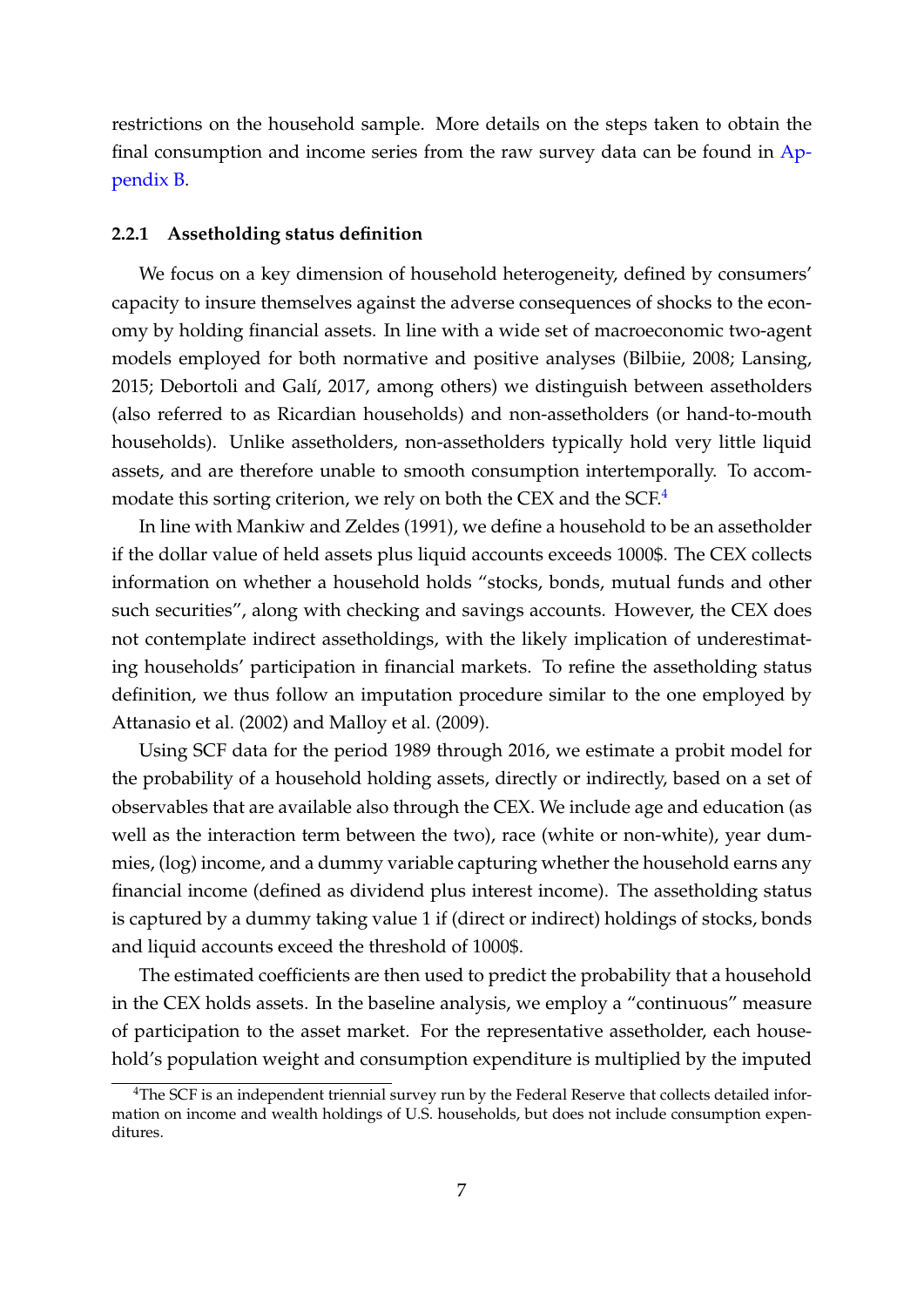probability of holding assets in amounts that exceed the threshold. Similarly, for the representative non-assetholder, each household's population weight and consumption expenditure is multiplied by the complement to one of the imputed probability of being an assetholder. This imputation is applied only to households who have valid responses to questions connected with all variables used in the regression with CEX data. If this requirement is not fulfilled, the household is imputed an assetholding probability equal to zero. Full details on the imputation procedure are reported in [Appendix B.](#page-38-0)

Following the outlined procedure, we obtain an imputed series for the participation rate that closely tracks the one based on the SCF, especially in the last part of the sample, where the rates are essentially identical.<sup>[5](#page-8-0)</sup> Even in the first half of the sample, where the imputed rate is relatively lower, the difference amounts to few percentage points, and the imputation procedure captures the upward trend observed in the SCF data. The level discrepancy between the two participation rates could be due to differences in the design of the two surveys. As discussed in [Lettau et al.](#page-35-4) [\(2019\)](#page-35-4), the SCF is designed to measure the wealthiest households, and has high quality financial information. On the other hand, the CEX has some well-known limitations when measuring the top-end of the wealth distribution due to under-reporting, with wealthier households being more likely to hold assets and liquid accounts.

From a quantitative perspective, our procedure classifies between 40% (35%) and 25% (25%) of the households as non-assetholders in the CEX (SCF). These values are very close to the range considered in the existing literature. For example, [Kaplan et al.](#page-34-2) [\(2018\)](#page-34-2) estimate that around a third of the U.S. population consists of hand-to-mouth households, while [Aguiar et al.](#page-31-3) [\(2020\)](#page-31-3) estimate such percentage to be around 40%.

Looking at the resulting consumption and income series, we notice that the representative assetholder (non-assetholder) consumes more (less) than average, and earns a higher (lower) than average net income. $6$  We also find that the representative assetholder earns about four times the financial income earned by the representative non-assetholder. Interestingly, the quarterly growth rate series for non-assetholders' consumption of non-durables and services is more volatile (with a relative volatility of 1.54 and an absolute standard deviation equals 0.58). There is a stark qualitative difference between this evidence and what is usually reported by contributions using models with concentrated capital ownership, where stockholders' consumption process is relatively less smooth (see [Guvenen,](#page-34-3) [2009,](#page-34-3) for instance). A rationale for this is

<span id="page-8-0"></span> $5$ See Figure [B.1](#page-42-0) in [Appendix B,](#page-38-0) which compares the rates of direct and indirect asset-ownership from the SCF and the one imputed in the CEX for the sample 1982Q4-2017Q4.

<span id="page-8-1"></span> $6$ The series are depicted in Figure [B.2,](#page-43-0) [Appendix B.](#page-38-0)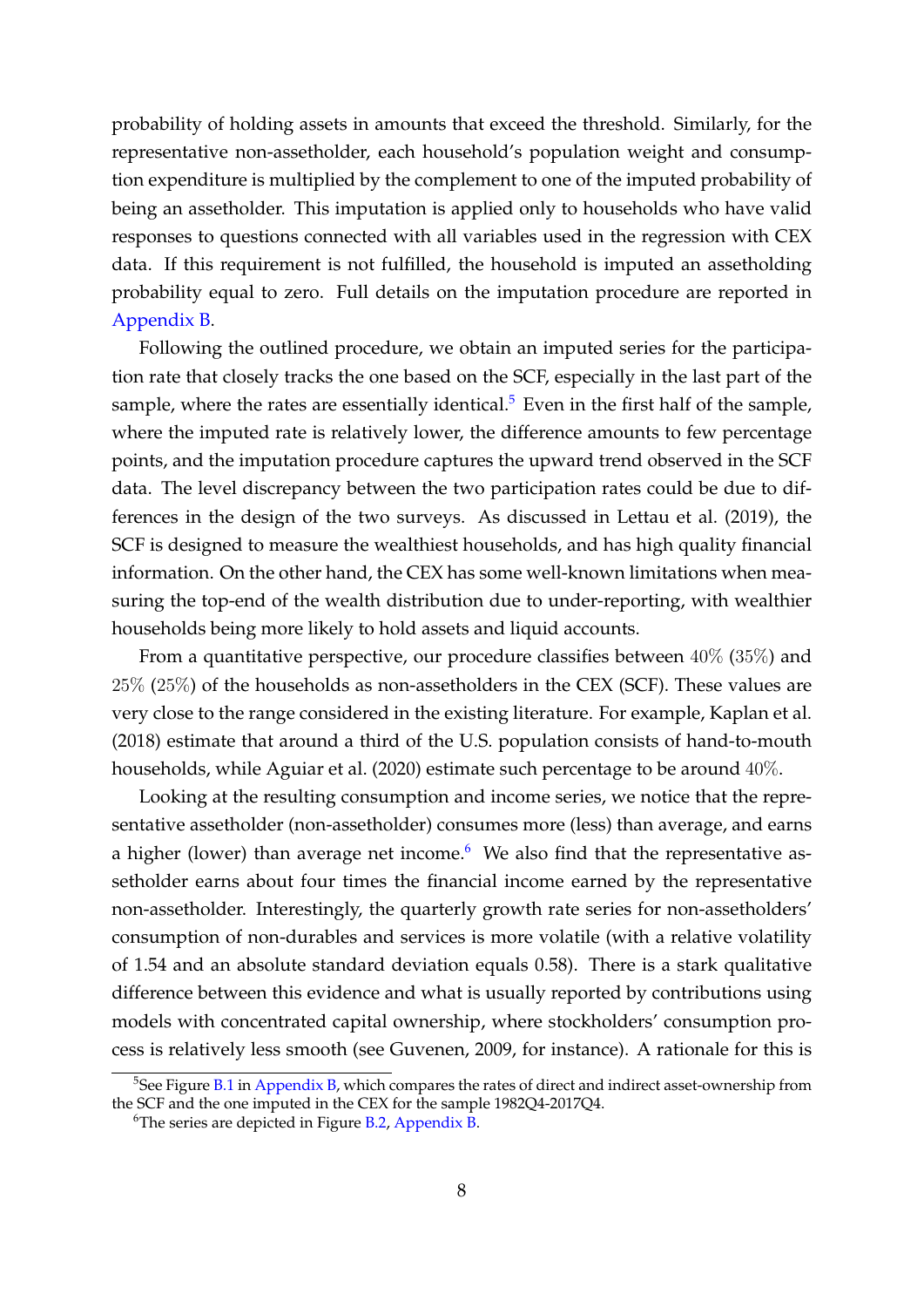that stockholders typically represent the richest end of the wealth distribution, and finance a large part of their consumption expenditure through dividend income, which is more volatile than earnings. In line with this view, when sorting households based on stockholdings rather than assetholdings (see Section [3.3\)](#page-17-0), we find that stockholders have a more volatile consumption growth process (the standard deviation equals 0.53 and 0.43 for stockholders and non-stockholders, respectively).

Some more comments are in order. First, it is well known that, at present, no comprehensive data on consumption, income and wealth at the household level is available for the US. Our imputation procedure allows us to combine wealth information from the SCF with consumption and income data from the CEX. Nevertheless, an implicit assumption is that households with the same demographic and income characteristics are seen as equally likely to have sufficient liquid wealth. In this sense, we see the continuous measure we employ as a way to address this issue. In the robustness analysis, we will also adopt a different method that mostly relies on the financial information available in the CEX, and applies the imputation procedure only residually. Second, it is worth noting that our focus is on households' financial assets rather than on total net wealth, as recently done in [Kaplan et al.](#page-34-2) [\(2018\)](#page-34-2), [Aguiar et al.](#page-31-3) [\(2020\)](#page-31-3), and [Kehoe et al.](#page-34-7) [\(2020\)](#page-34-7). In this respect, our approach allows us to speak to both the macroeconomic and the asset-pricing literature. In the latter, the focus is typically on the dichotomy between stockholders and non-stockholders, which we are able to account for in a way that is symmetric to the baseline analysis. Finally, in Section [3.3](#page-17-0) we will test the sensitivity of our results to other relevant aspects of household portfolios, such as housing, so as to proxy the wealthy vs. poor hand-to-mouth distinction, as in [Cloyne et al.](#page-32-3) [\(2019\)](#page-32-3).

### <span id="page-9-0"></span>**2.3 Identification of supply shocks**

We consider three shocks that have been widely recognized as crucial drivers of both macroeconomic and asset pricing variables, namely neutral and investment-specific technology shocks, as well as redistributive shocks in the form of shifters to the income share of capital. In fact, a long-standing literature (see [Gali,](#page-33-9) [1999;](#page-33-9) [Fisher,](#page-33-0) [2006,](#page-33-0) among others) has studied the transmission of technology shocks to the macroeconomy. However, these contributions typically assume that factor shares are constant over time. Recently, several studies (Ríos-Rull and Santaeulalia-Llopis, [2010;](#page-36-2) [Santaeulalia-Llopis,](#page-36-0) [2011;](#page-36-0) Choi and Ríos-Rull, [2020\)](#page-32-9) provide evidence that, accounting for the observed time-variation in the factor shares, profoundly modifies the propagation mechanism of technology shocks to aggregate variables. Moreover, [\(Lettau et al.,](#page-35-4) [2019\)](#page-35-4) demon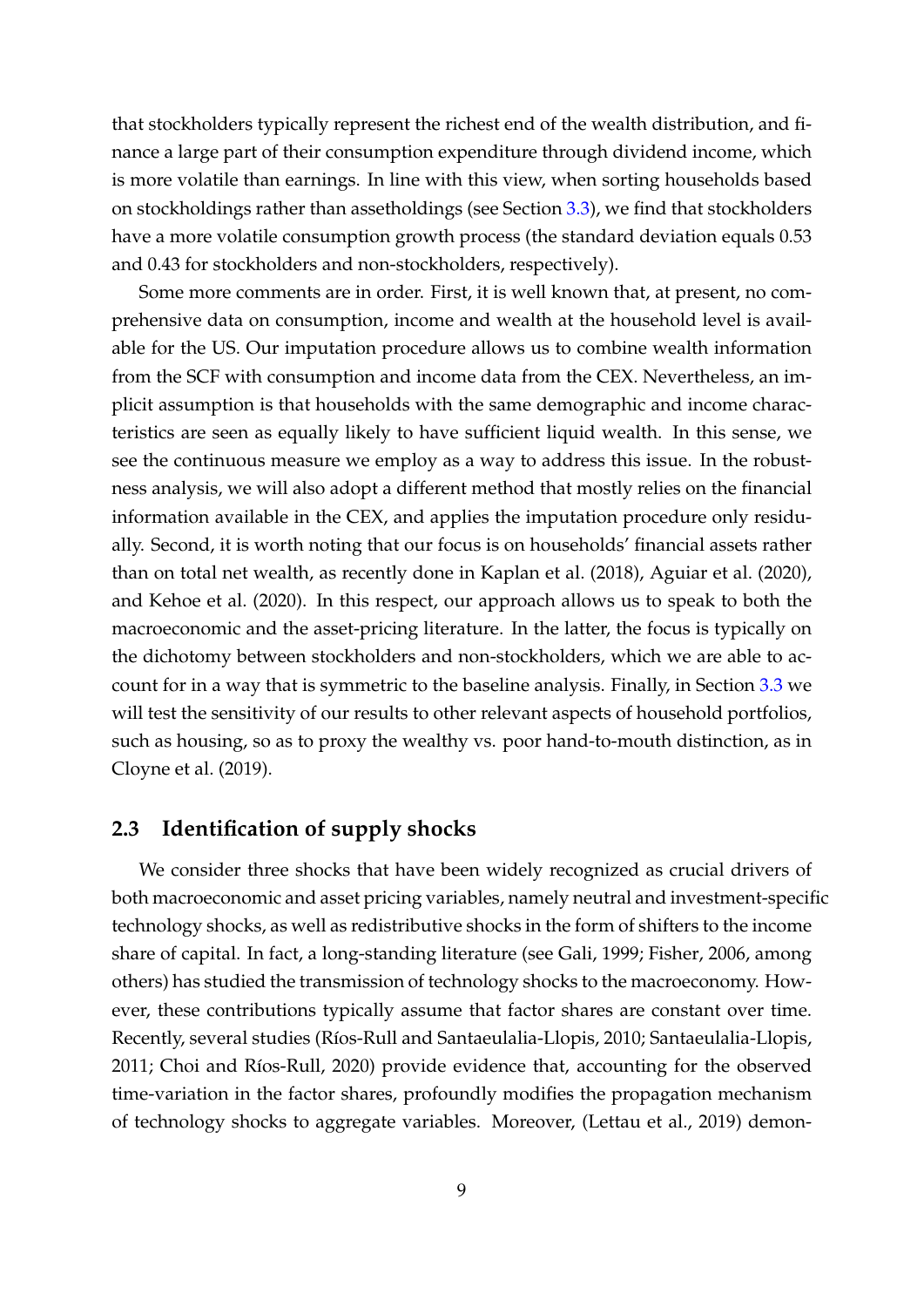strate that fluctuations in factor shares also have the potential to explain the observed risk premia in the stock market.

Our identification strategy follows the procedure outlined by [Santaeulalia-Llopis](#page-36-0) [\(2011\)](#page-36-0). We specify a trivariate Vector Autoregression (VAR) model with four lags, where the growth rate of the (inverse) relative price of investment to consumption goods ( $\Delta \log(\mu_t)$ ), the growth rate of total factor productivity ( $\Delta \log(z_t)$ ) and the linearly detrended (log) labor share of income ( $log(l_{s_t})$ ) are the endogenous variables.<sup>[7](#page-10-0)</sup> Specifically, we define the system

<span id="page-10-1"></span>
$$
\boldsymbol{y}_t = \boldsymbol{c} + \sum_{j=1}^4 \boldsymbol{\Gamma}_j \boldsymbol{y}_{t-j} + \boldsymbol{\epsilon}_t, \tag{1}
$$

where  $y_t = [\Delta \log(\mu_t), \Delta \log(z_t), \log(l s_t)]'$ , c is a vector of constant terms,  $\Gamma_j$  (with  $j = 1, ..., 4$ ) are the matrices of dynamic coefficients and  $\epsilon_t \sim N(0, \Sigma)$  is a vector of normally-distributed innovations with mean zero and variance-covariance matrix  $Σ$ .

We estimate the reduced-form system  $(1)$  over the 19[8](#page-10-2)1Q4-2017Q4 sample.<sup>8</sup> Since the innovations  $\epsilon_t$  are contemporaneously correlated, to obtain the orthogonal shocks  $\bm{u}_t$  we exploit the relationship  $\bm{\epsilon}_t = \bm{H}\bm{u}_t$ , where  $\bm{H}$  is  $3\times 3$  matrix that we identify through standard long-run restrictions. The identification strategy we adopt imposes that innovations to the factor shares do not affect the long-run levels of the total factor productivity and the relative price of investment, and are therefore purely redistributive. As for the remaining shocks, we follow [Fisher](#page-33-0) [\(2006\)](#page-33-0) in assuming that neutral technology shocks do not affect the relative price of investment in the long run.<sup>[9](#page-10-3)</sup> Thus, investment-specific technology shocks are the only ones capable of influencing the relative price of investment in the long run.

The associated impulse-response functions are reported in Figure [1.](#page-11-0) As highlighted by [Santaeulalia-Llopis](#page-36-0) [\(2011\)](#page-36-0), supply shocks induce some marked interaction among the three variables we consider. A neutral technology (TFP) shock increases the relative price of investment persistently, while the labor share falls on impact, to then

<span id="page-10-0"></span><sup>&</sup>lt;sup>7</sup>The choice of detrending the labor share follows Choi and Ríos-Rull [\(2020\)](#page-32-9), and is intended to deal with the secular decline observed over the last few decades. We check that the empirical results reported in Section [3](#page-12-0) still hold when not detrending the labor share. Indeed, the resulting series of structural shocks are very similar under the two alternative specifications.

<span id="page-10-2"></span> $8$ This sample is chosen for three main reasons. First, given that we use a VAR(4) model, the structural shocks will actually be obtained over the sample 1982Q4-2017Q4; i.e., the same time span of householdlevel data. Second, [Fisher](#page-33-0) [\(2006\)](#page-33-0) documents the presence of a structural break in the trend of the relative price of investment in 1982. Finally, the sample is consistent with a large literature on the Great Moderation (see, e.g., [Stock and Watson,](#page-36-3) [2002\)](#page-36-3).

<span id="page-10-3"></span><sup>&</sup>lt;sup>9</sup>The resulting series for the three structural shocks, retrieved over the sample 1982Q4-2017Q4, are displayed by Figure [C.1](#page-45-0) in [Appendix C.](#page-44-0)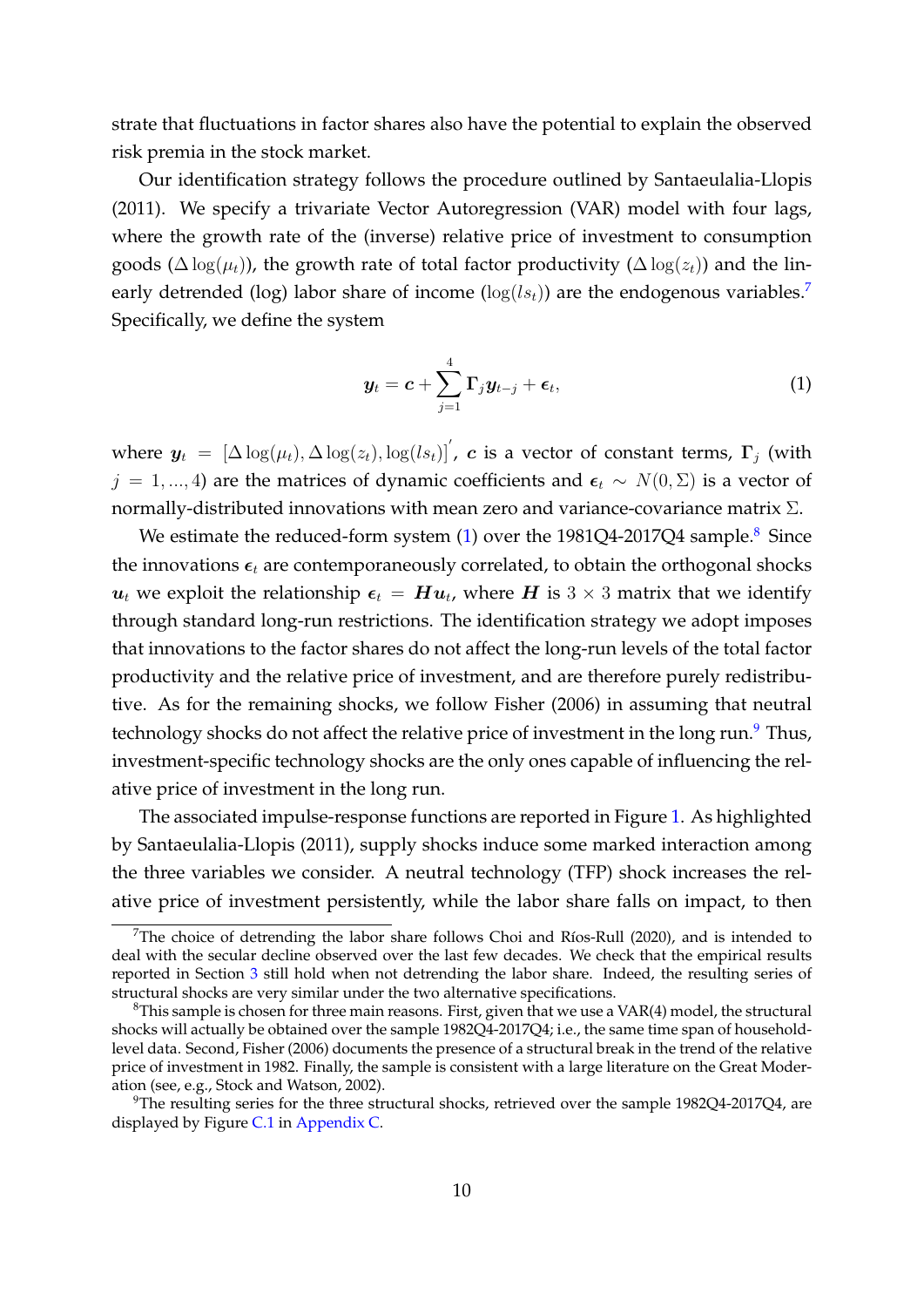display a temporary increase above the trend (see Ríos-Rull and Santaeulalia-Llopis, [2010;](#page-36-2) Choi and Ríos-Rull, [2020\)](#page-32-9). An investment-specific (IST) shock is associated with a permanent fall in the relative price of investment and an increase in TFP, while the labor share displays a mild expansion. Finally, a temporary capital share (KS) shock is associated with a decline in the labor share, while contracting the relative price of investment and expanding TFP.

<span id="page-11-0"></span>



Notes: The figure displays the structural impulse response functions, estimated from the VAR in equation [\(1\)](#page-10-1), to the identified TFP (top panel), investment-specific (middle panel) and redistributive (bottom panel) shocks over the sample 1982Q4-2017Q4. Light-grey (dark-grey) shaded areas represent the 90% (68%) confidence intervals. The latter are computed using the moving block bootstrap [\(Bruggemann](#page-32-10) [et al.,](#page-32-10) [2016\)](#page-32-10), with small-sample bias correction [\(Kilian,](#page-35-11) [1998\)](#page-35-11).

### **2.4 Empirical specification**

We estimate the following autoregressive distributed lag model in order to retrieve the impact of supply shocks on macroeconomic and microeconomic variables:

$$
x_{i,t} = \alpha_{i,0} + \alpha_{i,1}t + \sum_{r=0}^{R} \beta_{i,r} s_{t-r} + \sum_{p=1}^{P} \delta_{i,p} x_{i,t-p} + u_{i,t},
$$
\n(2)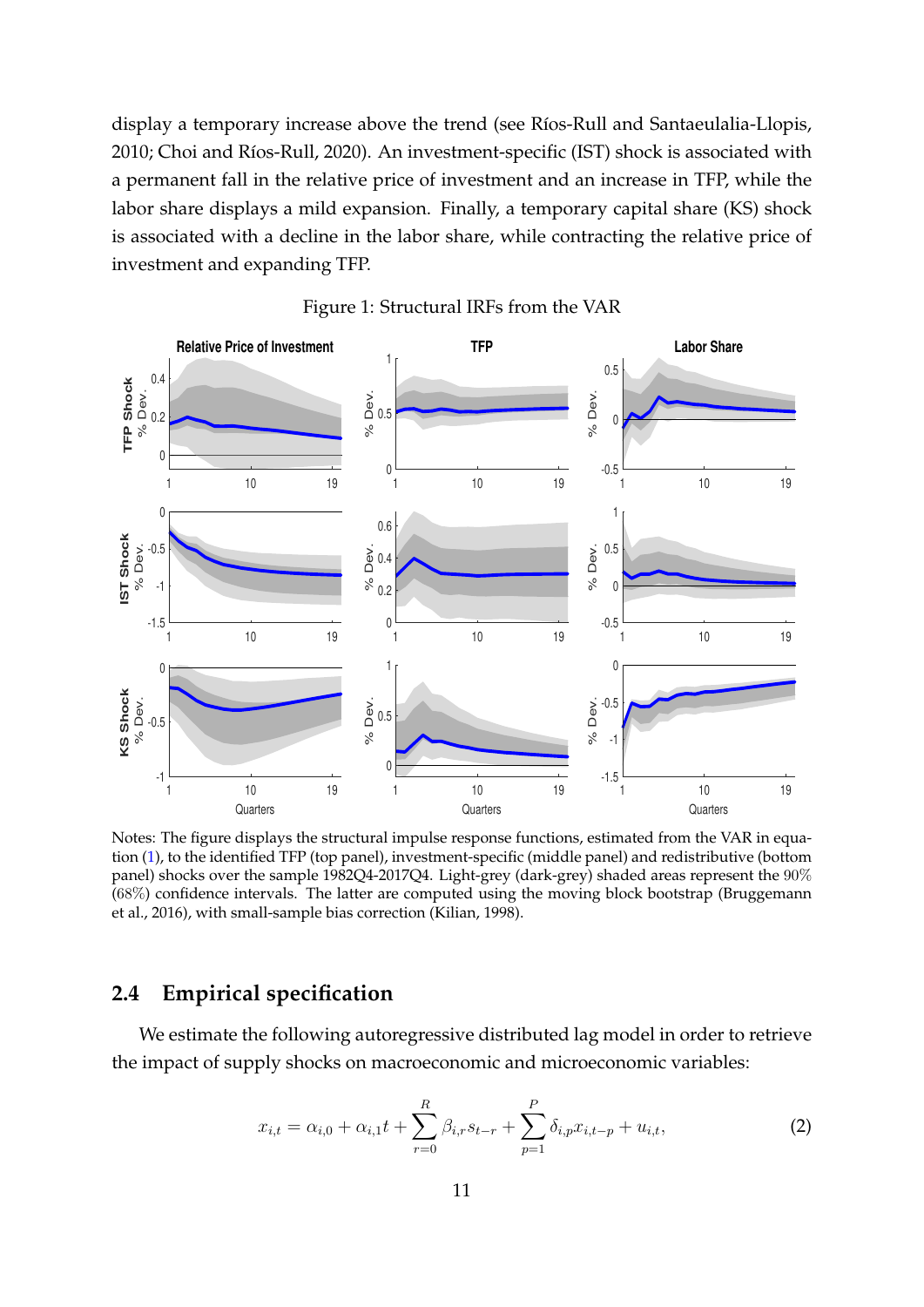where t denotes the time trend, while  $x_{i,t}$  denotes the (log) aggregate variable (in which case,  $i = 0$ ) or the household-level variable (in which case  $i = a$  for assetholders and  $i = na$  for non-assetholders) for which we compute the impulse response function to either of the three shocks, as captured by s. We control for  $R$  lags of the shock and P lags of the endogenous variable, with both R and P being optimally determined by a corrected-Akaike information criterion, separately for each regression. Finally, heteroskedasticity-consistent standard errors are computed using the wild bootstrap methodology of [Goncalves and Kilian](#page-34-8) [\(2004\)](#page-34-8).

# <span id="page-12-0"></span>**3 Macro and micro responses to supply shocks**

We first provide evidence on the response of macroeconomic variables to neutral and investment-specific technology shocks, as well as to redistributive shocks. Thus, we report the conditional behavior of household-level heterogeneity in consumption and income. Finally, we conduct robustness exercises that show how the results hold when controlling for observable household heterogeneity, when structural supply shocks are identified in a larger VAR setting, and when using a different assetholding status definition.

### **3.1 Macroeconomic responses**

Figure [2](#page-13-0) reports the responses of output, investment and consumption. The shocks are normalized so that the TFP shock and the KS shock correspond to a 100 basis points increase in TFP and the capital share of income, whereas the IST shock is associated with a 100 basis points drop in the relative price of investment.

All shocks are associated with a strong positive comovement among the three macroeconomic aggregates. A TFP shock generates a simultaneous increase in GDP, consumption and investment, with the full impact of the shock taking roughly two years to be fully reflected into a persistent increase, in all variables. All of these display a more hump shaped response after an IST shock, with the impact on output and investment being somewhat transitory. This supports the view that the expansionary effects of an improvement in investment-specific technology unfold through the formation of new capital (in line with [Greenwood et al.,](#page-34-9) [1988\)](#page-34-9).

While the business-cycle implications of IST and TFP shocks have been widely studied by both the theoretical and the empirical literature, we lack empirical evidence on the macroeconomic consequences of exogenous deviations in the capital share of income. The third row of Figure [2](#page-13-0) shows that KS shocks are expansionary. The peak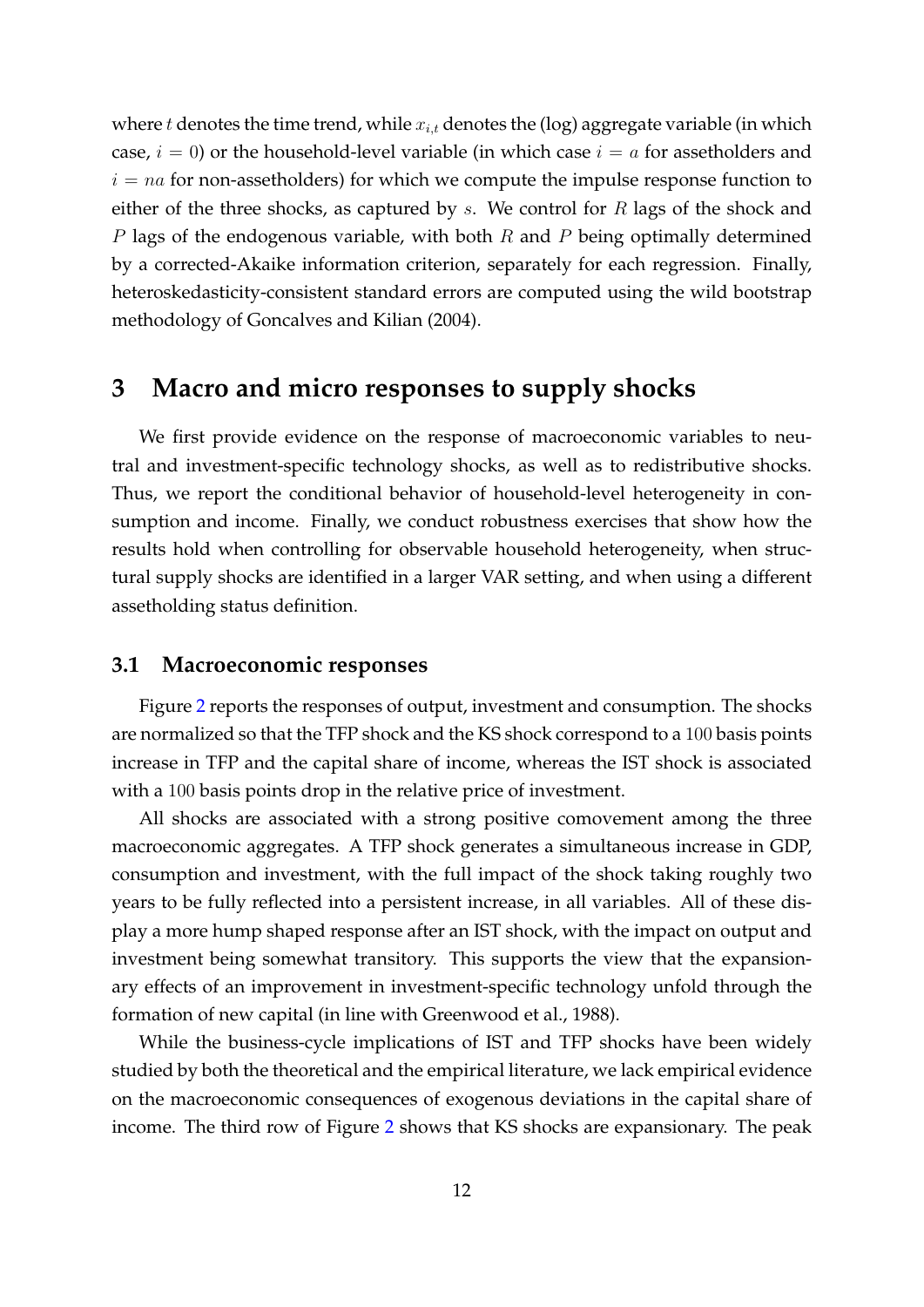<span id="page-13-0"></span>

Figure 2: Macroeconomic aggregates

Notes: The figure displays the IRFs of GDP, investment and consumption to an exogenous 100 bp increase in neutral technology (TFP, top row), investment-specific technology (IST, middle row) and capital share of income (KS, bottom row), estimated over the sample 1982Q4-2017Q4. Dark and lightgrey shaded areas represent the 68% and 90% confidence intervals, respectively.

response occurs after about two years, in all variables. This shock is also associated with a very large response of investment, with the peak response being almost twice as large as that induced by a TFP shock. Indeed, an increase in the capital share of income renders physical capital more productive, thus exerting a sustained expansionary force on output. On the other hand, the response of consumption is more muted, reaching its peak after about 6 quarters, to then steadily decline.

### <span id="page-13-1"></span>**3.2 Consumption and income responses at the household level**

While the responses of main macroeconomic aggregates display a strong positive comovement—conditional on each of the three aggregate supply shocks—we document major differences in the responses of consumption and income of households sorted based on their asset ownership. Figures [3](#page-15-0) and [4](#page-16-0) report the IRFs of non-durable and services expenditure, as well as of net income, respectively. We focus on: *i*) the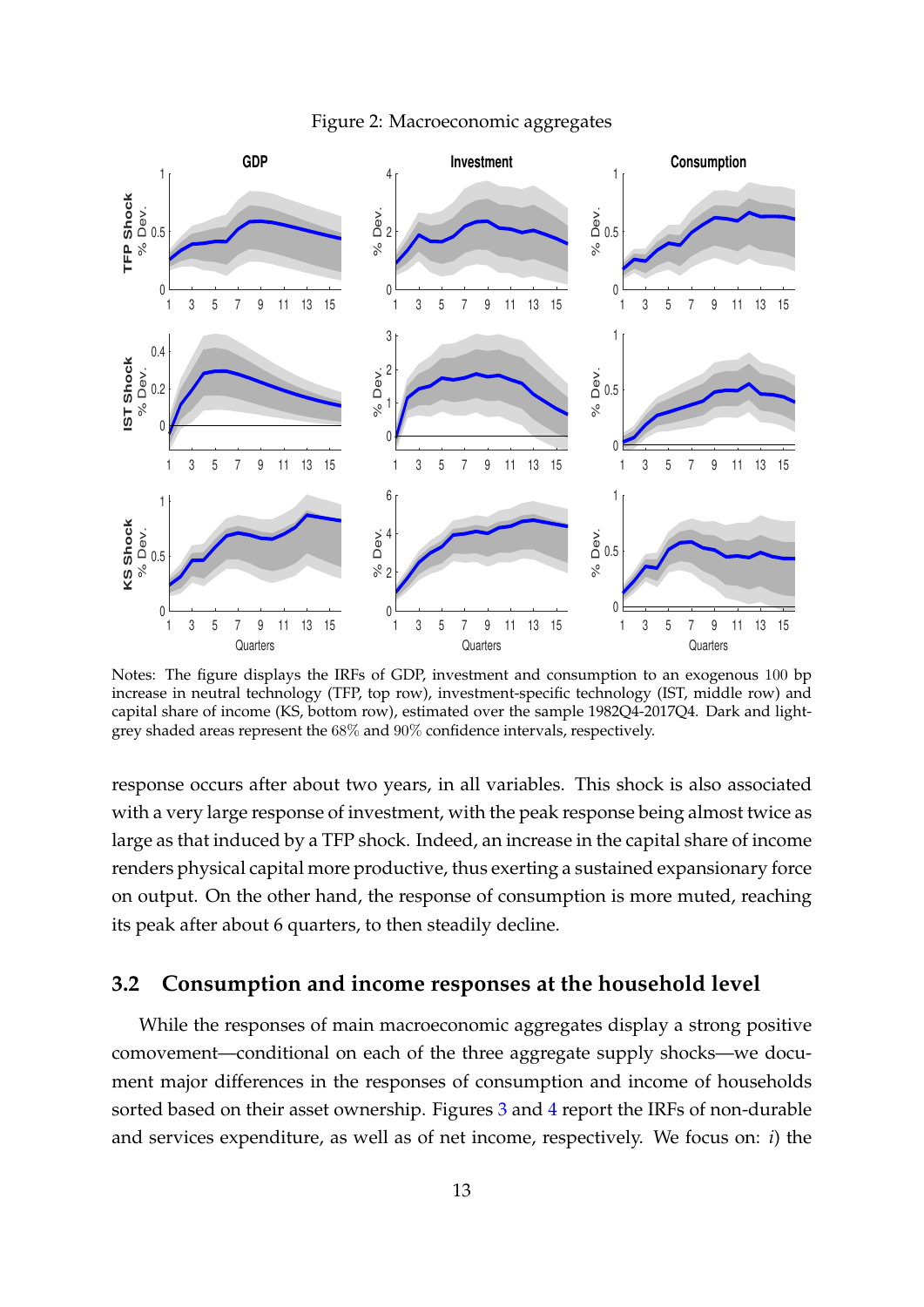estimated responses for the economy-wide representative household (first column), *ii*) the representative assetholder (second column), *iii*) the representative non-assetholder (third column), and *iv*) the ratio between the consumption (or income) of the representative assetholder and that of the non-assetholder (fourth column), which is taken as a metric to account for heterogeneity between the consumption (or income) responses of the two representative households.

Looking at Figure [3,](#page-15-0) we infer that the responses of different macroeconomic aggregates hide substantial heterogeneity. Both TFP and IST shocks induce positive comovement between the consumption of the two representative households. However, facing a TFP shock, non-assetholders' consumption rises relatively more than that of the assetholders, thus implying a contraction in the consumption gap. The latter expands, instead, following an expansionary IST shock: on impact, and for the first few quarters, non-assetholders' consumption response is flat and insignificantly different from zero, whereas unconstrained households' consumption IRF displays a strongly significant and positive hump-shaped pattern. As for the KS shock, this implies a strong contraction in non-assetholders' expenditure, as opposed to the expenditure surge displayed by the assetholders. Thus, a positive KS shock inevitably widens the consumption gap. $10$ 

It is also important to compare the consumption responses considered so far with the dynamic effects of the supply shocks on after-tax income. In fact, heterogeneity in the consumption responses could reflect either different propensities to consume out of disposable income—for given and comparable income responses—or heterogeneous responses of income. Looking at Figure [4,](#page-16-0) we immediately notice that conditional income dynamics, both at the aggregate and at the household level, closely resembles the behavior of non-durables and services expenditure. This suggests that household-specific consumption responses actually reflect differential responses of in disposable incomes. This should not come as a surprise, given that—at least for TFP and IST shocks—we typically observe substantial permanent-income effects. Therefore, one would expect consumption to closely track income movements, even for the households with a lower marginal propensity to consume. Conditional on a positive TFP shock, the IRF associated with non-assetholders' income peaks at almost  $1\%$ , as compared with the 0.4% estimated for assetholders, thus implying a contraction in

<span id="page-14-0"></span> $10By$  classifying households into assetholders and non-assetholders, we implicitly assume that the transition between groups is reason for no particular concern and that the supply shocks do not trigger significant endogenous changes in assetholding. This condition is required to interpret the consumption responses as actual changes in expenditures, rather than mere compositional effects. Figure [D.1](#page-46-0) in [Appendix D](#page-45-1) supports this view. Despite the conditional behavior of the share of assetholders is in line with that of the consumption gap—as expected on theoretical grounds—little variation emerges, regardless of the specific shock we consider.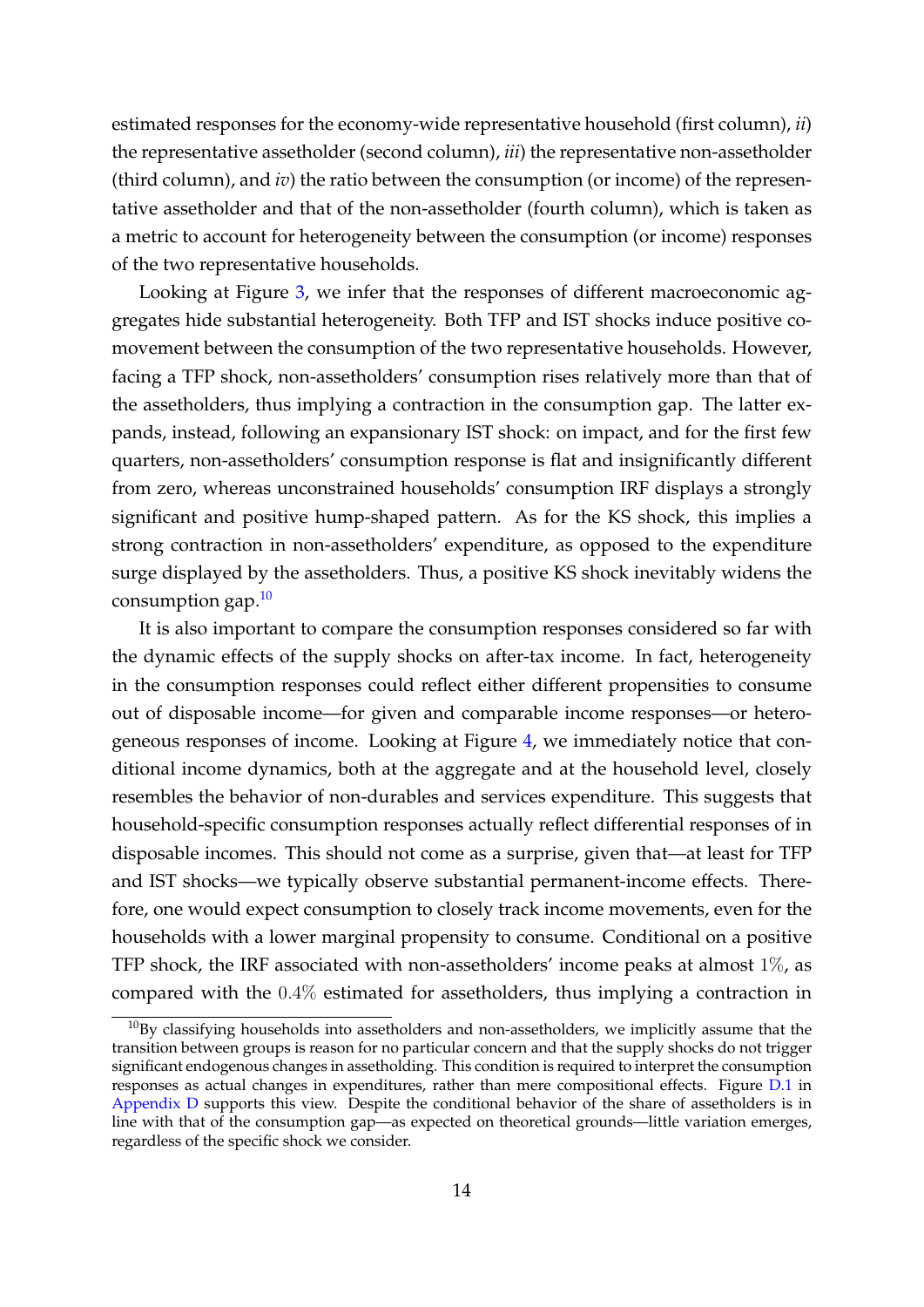<span id="page-15-0"></span>

Figure 3: Non-durables and services expenditure

Notes: The figure displays the IRFs of non-durables and services expenditures for the representative agent (first column), the representative assetholder (second column), the representative non-assetholder (third column), and the ratio between assetholder's and non-assetholder's expenditure (fourth column) to an exogenous 100 bp increase in neutral technology (TFP, top row), investment-specific technology (IST, middle row) and capital share of income (KS, bottom row), estimated over the sample 1982Q4- 2017Q4. Dark and light-grey shaded areas represent the 68% and 90% confidence intervals, respectively.

the income gap. Conversely, IST shocks induce a significant and positive response in assetholders' income, while leaving that of non-assetholders almost unaffected. Moreover, we document a negative comovement in the two agents' income, thus implying an expansionary income gap, in response to KS shocks.

To summarize our findings so far, while accounting for the entire time profile of the IRFs, Table [1](#page-18-0) reports the cumulative response of different measures of household-level consumption and income over 16 quarters, following the shock of interest. According to Panel A, following a positive neutral technology shock non-assetholders increase their spending in non-durables and services, as well as total consumption expenditure, by a statistically significant 5.35% and 6.59%, respectively, as compared to the 3.05% and 3.36% increase in spending by the assetholders. Thus, consistent with the IRF analysis on the consumption gap, we find that TFP shocks exert long-lasting and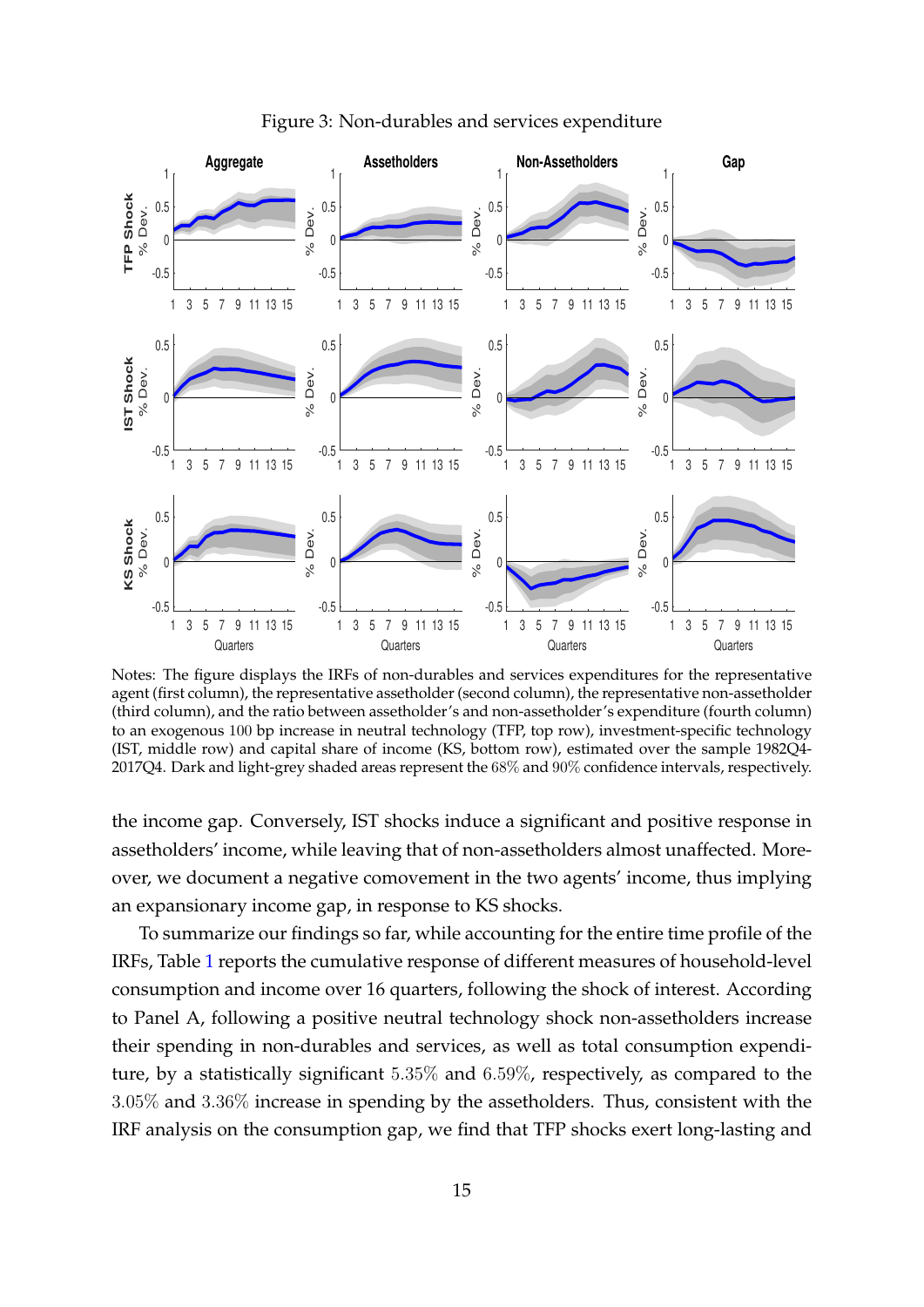

<span id="page-16-0"></span>

Notes: The figure displays the IRFs of net income for the representative agent (first column), the representative assetholder (second column), the representative non-assetholder (third column), and the ratio between assetholder's and non-assetholder's expenditure (fourth column) to an exogenous 100 bp increase in neutral technology (TFP, top row), investment-specific technology (IST, middle row) and capital share of income (KS, bottom row), estimated over the sample 1982Q4-2017Q4. Dark and lightgrey shaded areas represent the 68% and 90% confidence intervals, respectively.

large effects that favor, in relative terms, non-assetholders. Non-assetholders also denote a more marked rise in net income (8.82%, compared to 4.73% for assetholders). However, total consumption adjusts relatively less compared to net income, suggesting that part of the increase in the disposable income is saved by both types of agents. As for the IST shock (Panel B), this triggers a rise in assetholders' total consumption (4.34%), which exceeds, albeit marginally, the overall upward adjustment in net income (3.42%). At the same time, the cumulative response of non-assetholders' income is statistically indistinguishable from zero, while their consumption rises by 3.84%, implying a widening of both the consumption and the income gap. Similar conclusions apply when considering a KS shock (Panel C): here, however, the cumulative response of non-assetholders' consumption and income is negative and economically meaningful.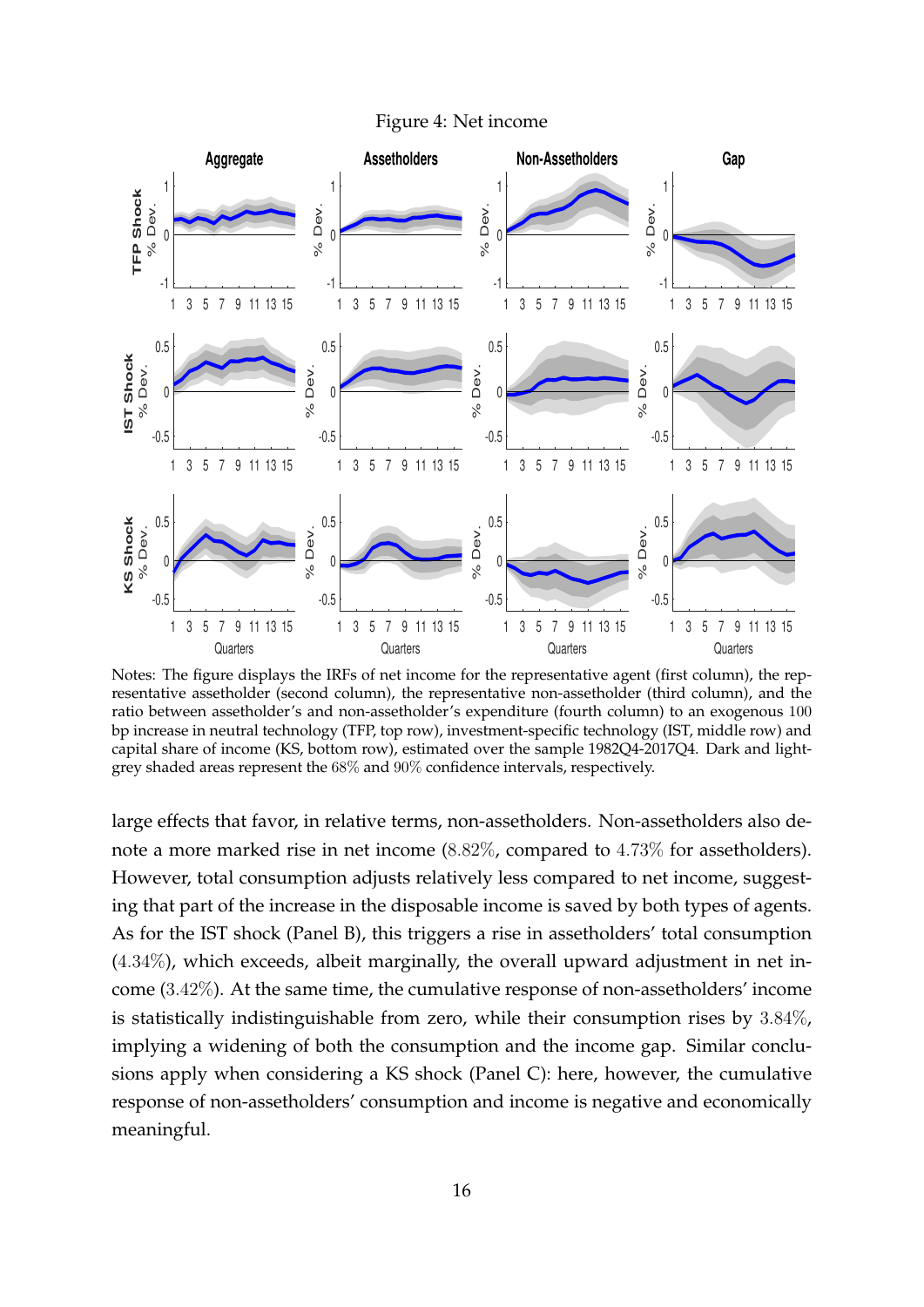As assetholders and non-assetholders display different average consumption and income levels, heterogeneous relative responses of these household-specific variables do not necessarily map into an actual redistribution of (monetary) resources of the same sign. In this respect, given that assetholders are on average richer than nonassetholders, our estimates indicate the potential emergence of such a discrepancy only in the case of TFP shocks, which imply positive comovement between the two households' expenditure (and income) responses, along with a drop in their 'gap' counterparts.To check whether this is the case, Table [D.1](#page-47-0) in [Appendix D](#page-45-1) reports the cumulative responses expressed in dollar values (adjusted for the group-specific means). According to this, we confirm an actual redistribution of resources, from assetholders to non-assetholders, when looking at the dollar responses of their net incomes to a positive TFP shock. On the other hand, assetholders' gross (i.e., before-tax) income increases *more* compared to non-assetholders' (respectively by a statistically significant 2012.78\$ and 1600.66\$). This suggests that, although expansionary TFP shocks tend to redistribute gross income in favor of the assetholders, in the presence of progressive taxation the after-tax income of non-assetholders ultimately experiences a larger expansion. As for the remaining supply shocks, we appreciate a clear correspondence between the dollar responses of gross and net income.

### <span id="page-17-0"></span>**3.3 Robustness**

Prior to framing our results from a theoretical viewpoint, we conduct a number of exercises aimed at ensuring that the findings highlighted so far about the dynamics of the consumption and income gap are robust features of the data. In this section we summarize the main results of our robustness checks, while more details are reported in [Appendix D.](#page-45-1)

**Controlling for observable heterogeneity** Our first robustness exercise aims at controlling for households' observable heterogeneity. Most heterogeneous-agent models assume that households are ex-ante identical, and therefore do not differ by other dimensions than their income history, or the ability to access financial markets. Nevertheless, it is well known that the composition of households' portfolios is strongly correlated with demographic characteristics such as age, education and gender [\(Guiso](#page-34-10) [and Sodini,](#page-34-10) [2013\)](#page-34-10). Moreover, recent works have shown that housing tenure is a key determinant of the responsiveness of households' consumption and income to demand shocks (see [Cloyne and Surico,](#page-32-2) [2017;](#page-32-2) [Cloyne et al.,](#page-32-3) [2019,](#page-32-3) among the others). To control for such potentially relevant dimensions of heterogeneity, we follow [Kehoe et al.](#page-34-7)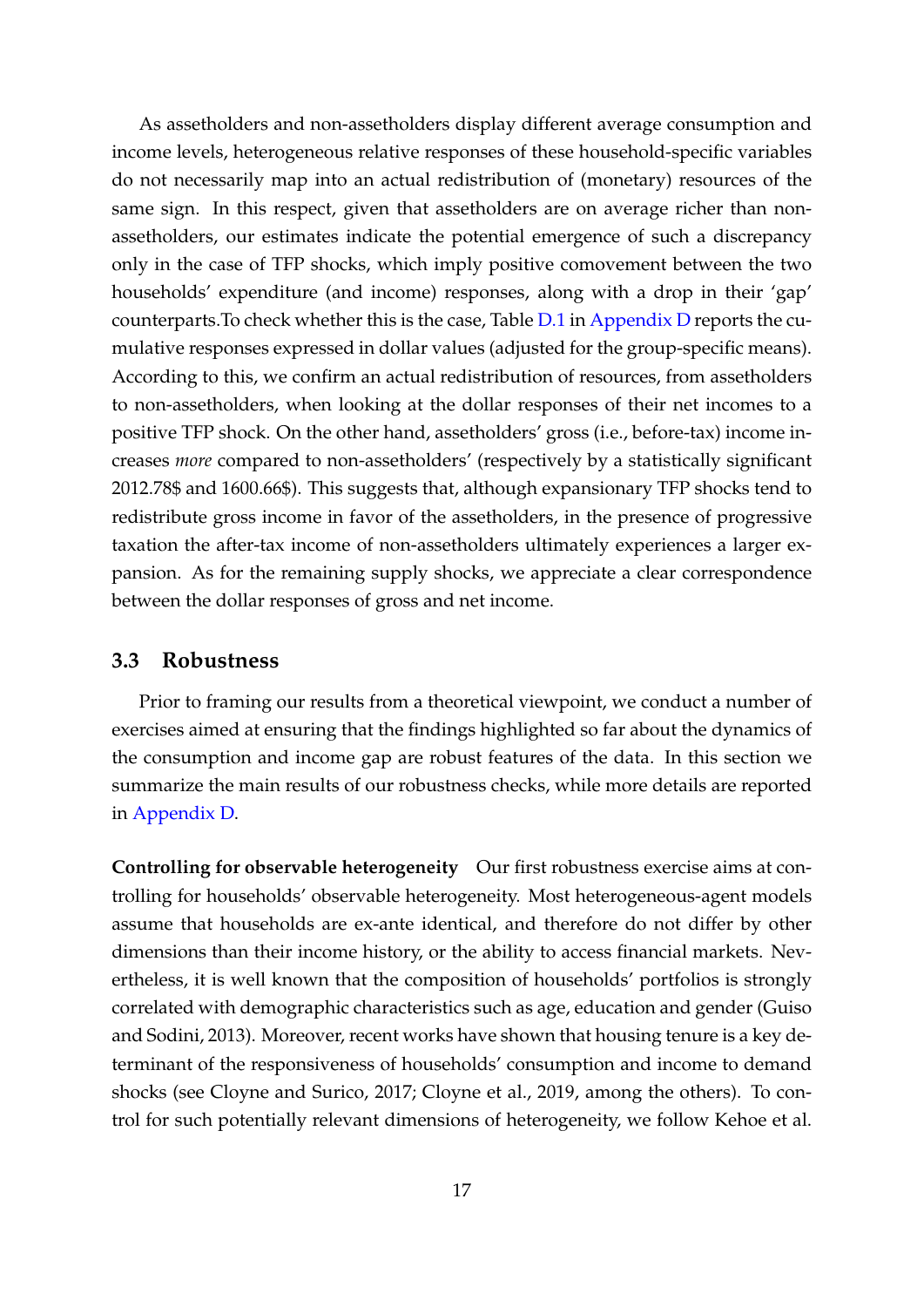<span id="page-18-0"></span>

|                  | Non-Durables       | Total              | <b>Net</b>      |
|------------------|--------------------|--------------------|-----------------|
|                  | and Services       | Consumption        | Income          |
|                  |                    | Panel A: TFP Shock |                 |
| Assetholders     | 3.05               | 3.36               | 4.73            |
|                  | [0.99, 4.25]       | [1.19, 4.69]       | [2.73, 5.72]    |
| Non-Assetholders | 5.35               | 6.59               | 8.82            |
|                  | [3.07, 6.82]       | [3.95, 8.42]       | [5.28, 10.69]   |
|                  | Panel B: IST Shock |                    |                 |
| Assetholders     | 4.02               | 4.34               | 3.42            |
|                  | [2.55, 5.32]       | [2.46, 5.87]       | [1.9, 4.75]     |
| Non-Assetholders | 2.01               | 3.84               | 1.46            |
|                  | [0.67, 3.52]       | [2.28, 5.76]       | $[-0.96, 3.81]$ |
|                  | Panel C: KS Shock  |                    |                 |
| Assetholders     | 3.49               | 6.2                | 0.99            |
|                  | [1.5, 4.6]         | [3.64, 7.75]       | $[-0.75, 2.23]$ |
| Non-Assetholders | $-2.64$            | $-2.87$            | $-2.85$         |
|                  | $[-3.71,-1.29]$    | $[-4.33,-1.23]$    | $[-4.68,-0.3]$  |

Table 1: Cumulative responses over 16 quarters

Notes: Cumulative responses over 16 quarters to an exogenous 100 bp increase in neutral technology (Panel A), investment-specific technology (Panel B) and capital share of income (Panel C), estimated over the sample 1982Q4-2017Q4. Bootstrapped 68% confidence intervals reported in brackets. The cumulative responses are computed as the present discounted value (given an average annual real interest rate equal to 1%) of the relative change in expenditure or income over the 16 quarters following the shock.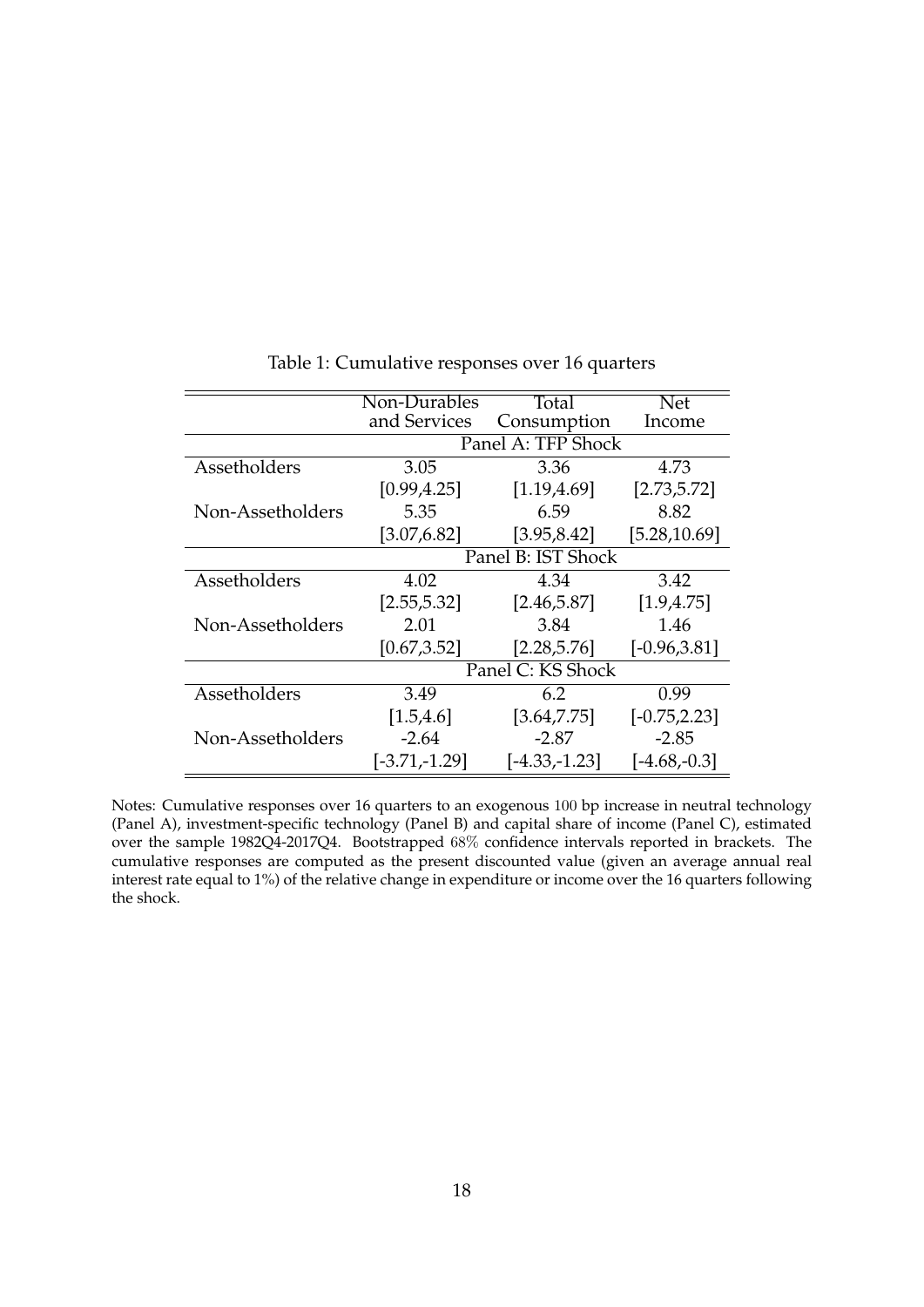[\(2020\)](#page-34-7) in that we group households into 24 categories based on age, education, gender and housing-tenure status. We therefore compute the consumption and income series for a representative assetholder and a non-assetholder that, by construction, are identical along the dimensions we control for. Figures [D.2](#page-52-0) and [D.3](#page-52-1) show that the relative responses of household-level consumption and income are essentially invariant, with respect to the original specification. Table [D.2](#page-50-0) also reassures us that the size and significance of the cumulative responses remain essentially unchanged.

**Sorting based on stockholdings** So far, the study has focused on a assetholders–nonassetholders dychotomy. However, the distinction between stockholders and nonstockholders has traditionally received wider consideration in the asset-pricing literature [\(Malloy et al.,](#page-35-3) [2009\)](#page-35-3). We verify that the conditional cyclical properties of the consumption and income gaps also apply to this type of household groups, as demonstrated in Figures [D.4](#page-53-0) and [D.5.](#page-53-1) In particular, over a 16-quarters horizon the cumulative response of both agents' non-durables and services consumption is very similar, in the face of both TFP and IST shocks (see Table [D.3\)](#page-50-1). Furthermore, non-stockholders' cumulative consumption response to a positive KS shock is still negative, yet not statistically indistinguishable from zero.

**An alternative sorting strategy** The representative household-specific series are constructed using a 'continuous' measure of participation to the asset market. While we deem this method appropriate to deal with the uncertainty entailed by the imputation procedure, it involves two unappealing features. First, it ignores the information on assetholdings provided in the CEX (as the probability of being an assetholder is computed based on SCF data). Second, it implies that the same household's consumption (or income) simultaneously contributes to the representative assetholder's and non-assetholder's consumption, according to the imputed probability. Therefore, as a robustness check we employ a method whereby: *i*) the imputation from the SCF is applied only to those households who cannot be defined as assetholders according to the financial information in the CEX; *ii*) a household is univocally classified as an assetholder or a non-assetholder. Figures [D.6](#page-54-0) and [D.7](#page-54-1) and Table [D.4](#page-51-0) show that, based on this sorting procedure, the results are even more clearcut, compared to the baseline. For example, the IRFs of the consumption and the income gaps to the IST shock are now statistically significant, and the negative comovement between the two agents' consumption responses is further exacerbated, conditional on a KS shock.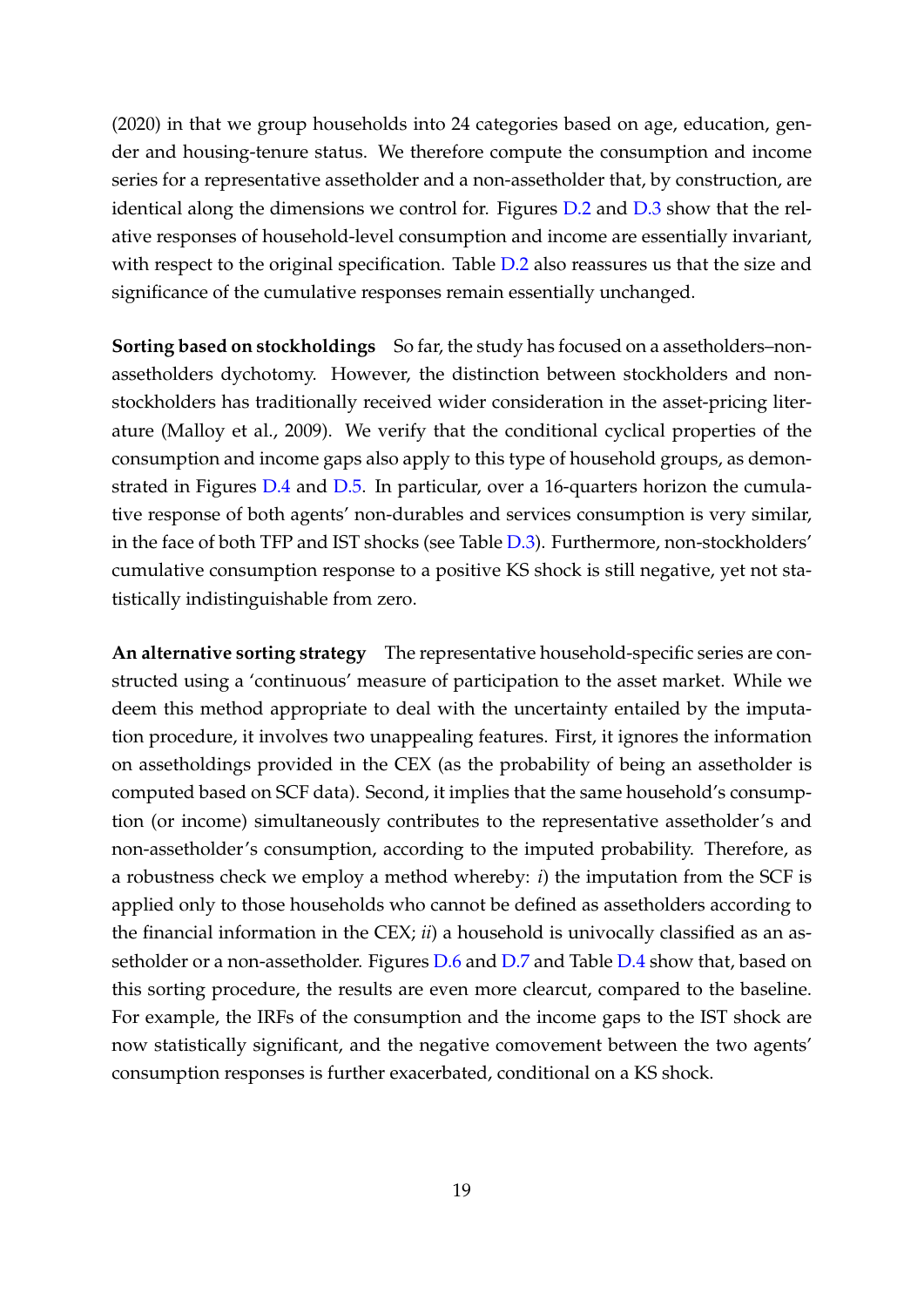**Extended VAR** Finally, we repeat the empirical analysis by extending the VAR system in Equation [\(1\)](#page-10-1) to include (log) per-capita hours as a fourth variable. The inclusion of this variable allows us to control for the potential impact of demand shocks on the TFP, the relative price of investment, and the labor share. The identified shocks are largely unaffected by the addition of per-capita hours. Figures [D.8](#page-55-0) and [D.9,](#page-55-1) show that the responses of household-level consumption and income—as well as those of their respective gaps— maintain the same dynamic properties as in the baseline analysis. Also, Table [D.5](#page-51-1) reports cumulative responses that are very close to the baseline estimates.

### <span id="page-20-0"></span>**4 Framing the empirical analysis**

In this section, we introduce a stylized model that can transparently rationalize the main insight from the empirical analysis on household-level consumption and income: while positive TFP shocks redistribute resources in favor of the representative non-assetholder's income and consumption, expansionary IST and KS shocks induce a relatively stronger upward adjustment in the consumption and income of the representative assetholder. According to our framework, the explanation of these facts crucially rests on the relative responsiveness of wage vs. dividend income to different aggregate supply shocks. The section concludes with further empirical evidence in support of this mechanism.

### **4.1 A two-period model**

We consider a two-period economy populated by a representative firm and a continuum of households of unit size. We restrict the analysis to a perfect-foresight scenario, without loss of generality.

Households are either non-assetholders (denoted by *na*), whose share in the total population of households equals  $\gamma$ , or assetholders (*a*), whose population share amounts to  $1 - \gamma$ . The two types of households have the same utility function,  $U^i =$  $\log(c_1^i)+\beta\log(c_2^i)$ , where  $\beta\in(0,1)$  is a common discount factor and  $c_t^i$  denotes householdspecific consumption of a generic perishable good, for  $i = a$ , na and  $t = 1, 2$ .

Non-assetholders cannot access financial markets. Being unable to smooth consumption intertemporally, the representative non-assetholder consumes her labor income hand-to-mouth,  $c_t^{na} = w_t$ , where  $w_t$  is the wage rate and where we have implicitly assumed that non-assetholders supply their entire time-endowment, which is normalized to one, in both periods of life. Assetholders, instead, purchase stocks of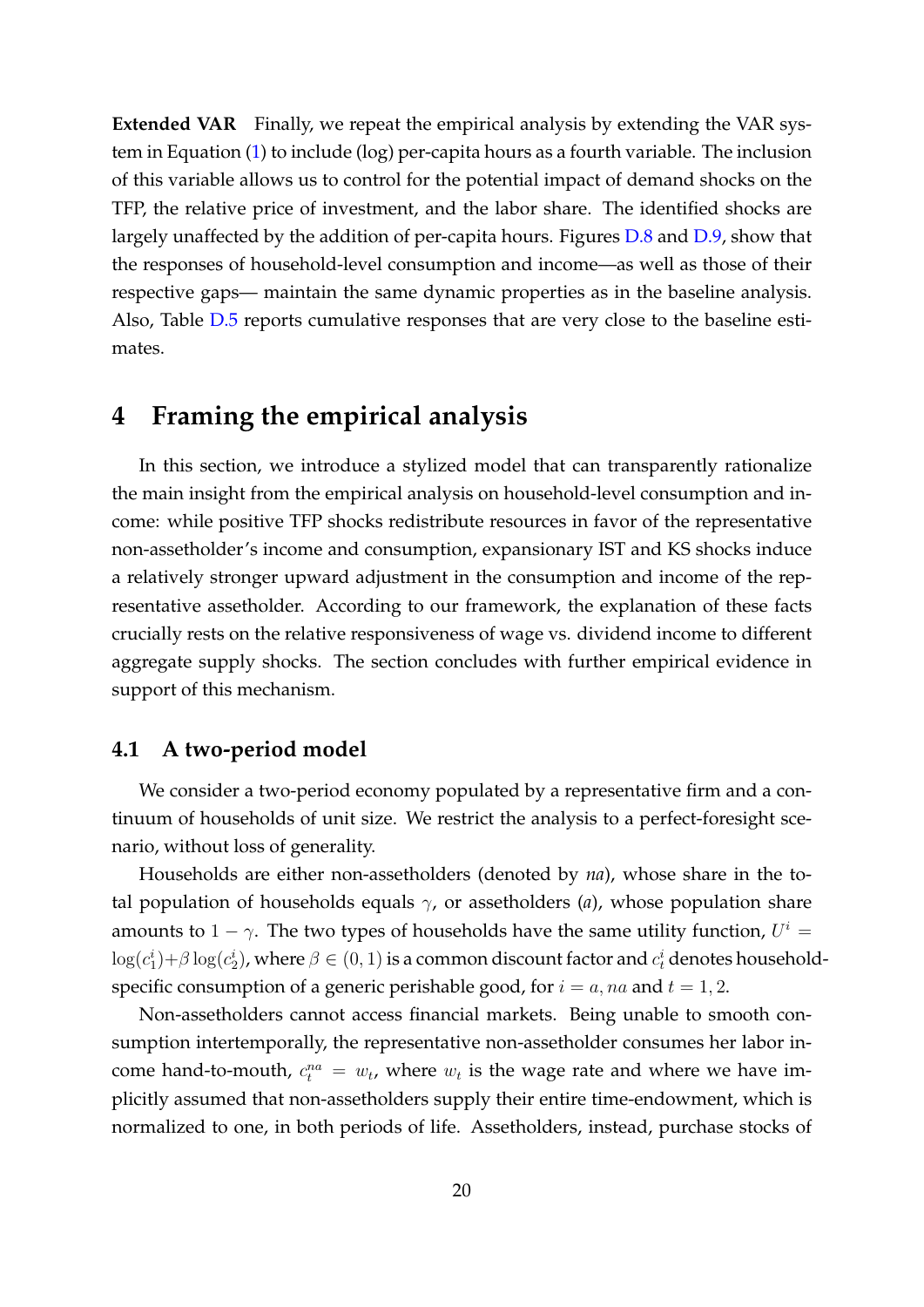the representative firm in period one, and inelastically supply their labor to the firm in both periods. The resulting period budget constraint is  $c_t^a = w_t + d_ts_1$ , where  $d_t$  denotes firm profits and  $s_1$  is the number of shares purchased in period one, to be held over the entire lifetime. We assume stocks to be in unit net supply, so that  $(1 - \gamma)s_1 = 1$ .

Production of the non-durable consumption good is carried out by the representative firm through the constant return-to-scale technology  $y_t = z_t k_{t-1}^{\alpha_t} n_t^{1-\alpha_t}$ , (with  $\alpha_t \in (0,1)$ ), where  $k_{t-1}$  denotes the existing capital stock,  $n_t$  is the total labor input,  $z_t$  is TFP, and  $\alpha_t$  is the income share of capital. Firm profits in periods 1 and 2 read as  $d_1 = y_1 - w_1 - i_1/\mu_1$  and  $d_2 = y_2 - w_2$ , respectively. Following [Greenwood et al.](#page-34-11) [\(1997\)](#page-34-11), we interpret  $\mu_1$  as capturing investment-specific technological change. Finally, we assume full capital depreciation, so that the effective investment taking place in period one equals the capital stock.

### **4.2 Heterogeneity in the transmission of supply shocks**

After determining the solution for capital investment and agent-specific period consumption choices, as detailed in [Appendix E.1,](#page-56-0) we examine the response of the consumption gap, conditional on each of the three shocks we consider. Unlike the quantitative model devised in the next section, the two-period framework mainly serves as a device to frame the propagation of different supply shocks in a setting featuring household heterogeneity in the access to a saving technology. Nevertheless, to maintain adherence to our identification strategy, we consider TFP as featuring a permanent shift over the two periods of life, while KS shocks will be temporary, and take place in the first period only. As for investment-specific technological change, this can only occur in period one, by construction.

#### **4.2.1 Consumption-gap responses**

The consumption gap assumes a central role in examining the responsiveness of different household types' consumption in the face of the shocks we study in Section [3.2.](#page-13-1) In line with the empirical analysis, we consider  $c^a/c^{na}$  as the gap between the representative assetholder's and the non-assetholder's total discounted consumption (i.e.,  $c^i = c_1^i + \beta c_2^i$ , for  $i = a$ , na). After substituting each agent's consumption by their period budget constraints, it can be shown that

<span id="page-21-0"></span>
$$
\frac{c^a}{c^{na}} = 1 + \frac{1}{1 - \gamma} \frac{d_1 + \beta d_2}{w_1 + \beta w_2},\tag{3}
$$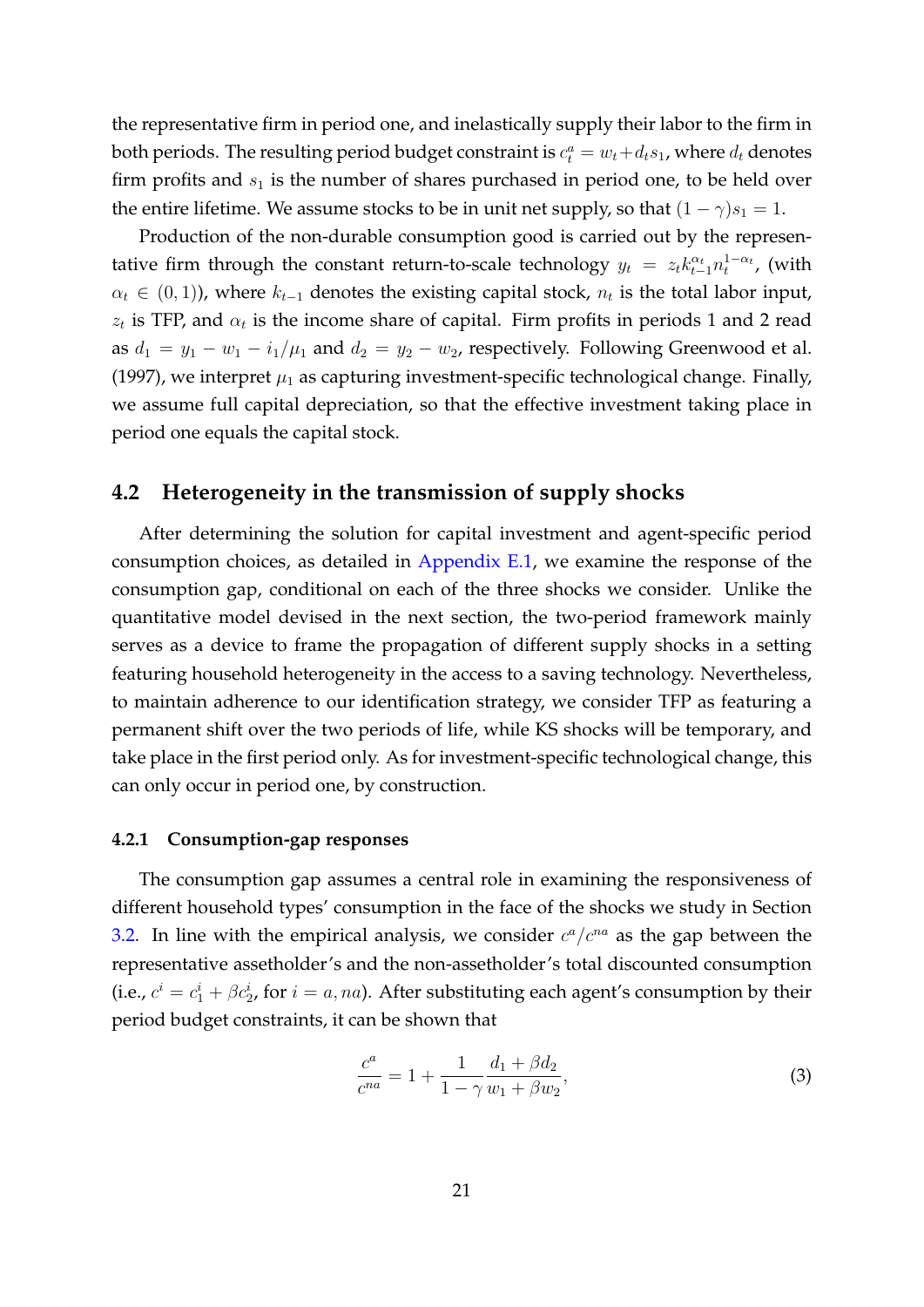implying that asymmetries in household-specific per-capita consumption depend on the income distribution between labor and capital. Thus, the consumption gap will move in either direction depending on the capacity of each shock to stimulate the responsiveness of dividend income relative to wage income. Such implication is central to our analysis, as it allows us to explain how different shocks propagate to agentspecific consumption and, thus, in the aggregate.

We compute the derivative of  $c^a/c^{na}$  with respect to each shock the model contemplates.[11](#page-22-0) Starting with the TFP shock, we report the next proposition.

**Proposition 1.** *An expansionary TFP shock induces a contraction in the consumption gap:*

$$
\frac{d(c^a/c^{na})}{dz} < 0,\tag{4}
$$

*where*  $z_t = z$ , for  $t = 1, 2$ . **Proof.** See [Appendix E.2.](#page-56-1)

As in the data, an expansionary TFP shock redistributes resources from assetholders to non-assetholders, thus contracting the consumption gap. To see why this is the case, we can express Equation [\(3\)](#page-21-0) in terms of primitives, switching off KS and IST shocks for expositional convenience:

<span id="page-22-1"></span>
$$
\frac{c^a}{c^{na}} = \frac{1}{(1-\gamma)(1-\alpha)} \frac{z(k_0^{\alpha} + \beta k_1^{\alpha}) - i_1}{z(k_0^{\alpha} + \beta k_1^{\alpha})} - \frac{\gamma}{1-\gamma}
$$
(5)

This relationship indicates that the negative wealth effect induced by investment acts as a drag on the increase in assetholders' income, potentially restricting it below that of non-assetholders. In turn, such tendency maps into agents' consumption choices. This mechanism also helps us to understand the behavior of relative consumption with respect to IST shocks, as detailed by the next proposition:

**Proposition 2.** *An expansionary IST shock determines an expansion in the consumption gap:*

$$
\frac{d(c^a/c^{na})}{d\mu_1} > 0.
$$
\n(6)

*Proof. See [Appendix E.2.](#page-56-1)*

Ameliorating the efficiency with which the final good can be transformed into physical capital limits the negative wealth effect borne by assetholders' through capital investment, while expanding period-1 capital in equilibrium (taking Equation [\(5\)](#page-22-1) into

<span id="page-22-0"></span> $11$ In each exercise of comparative statics, we set the shocks that are not being investigated to their steady-state values.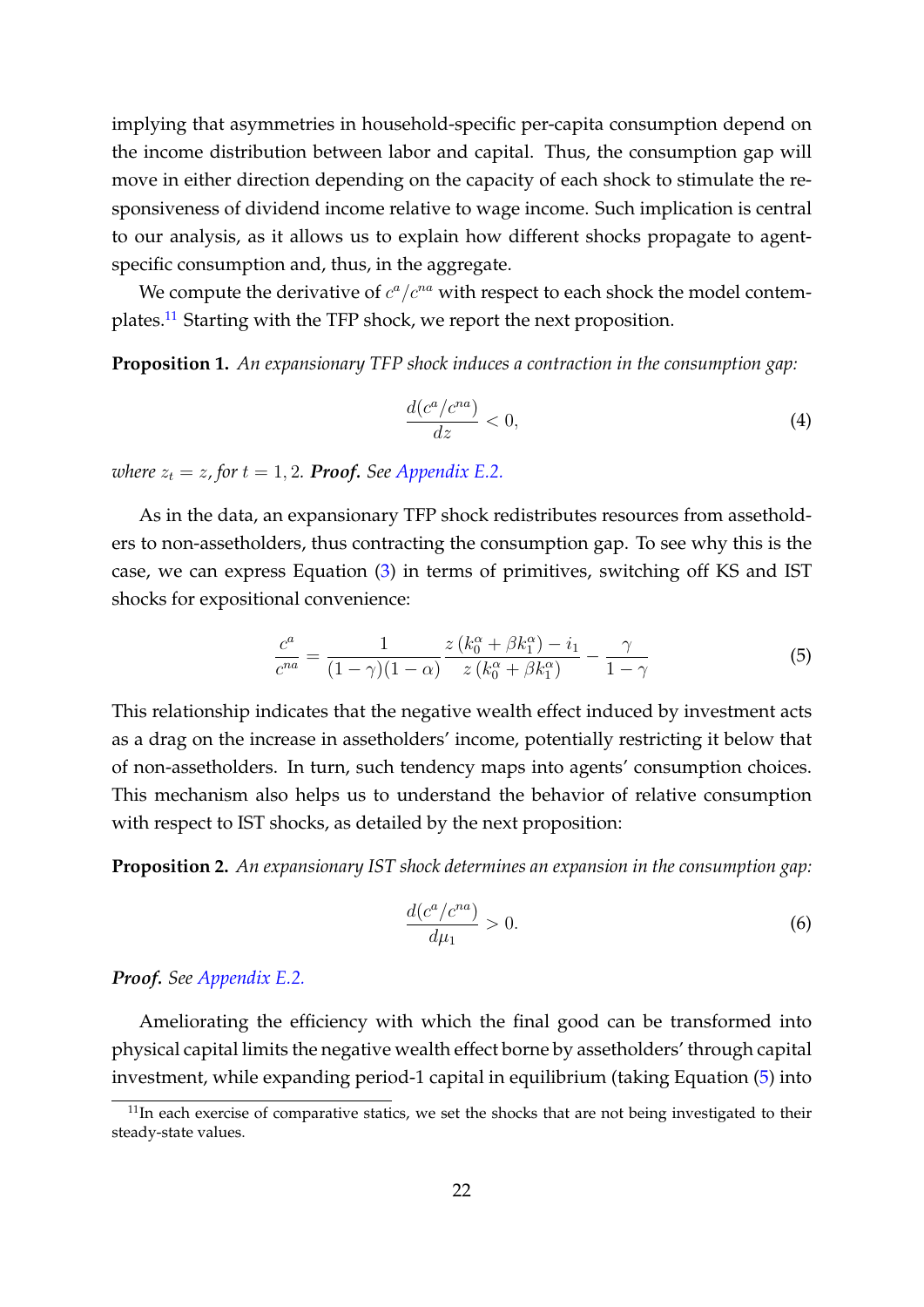consideration, we can simply replace  $i_1$  with  $i_1/\mu_1$ , while switching off TFP shocks, all else equal). Thus, the consumption gap ultimately expands.

The next proposition delves into the relative consumption effects of a KS shock that redistributes resources from labor to the capital, thus favoring dividend income over wage income, and ultimately expanding the consumption gap.

**Proposition 3.** *An expansionary KS shock determines an expansion in the consumption gap, i.e.*

$$
\frac{d(c^a/c^{na})}{d\alpha_1} > 0\tag{7}
$$

as long as the following sufficient condition is met:  $1 \leq k_0/y_1 < \exp{(1/\beta \alpha)}$ .<sup>[12](#page-23-0)</sup> Proof. See *[Appendix E.2.](#page-56-1)*

### **4.3 Dividend and wage income responses to the supply shocks**

The behavior of relative (per-capita) consumption in response to different supply shocks emphasizes the tension between dividend and wage income, and how a given shock redistributes resources between them (see Equation [\(3\)](#page-21-0)). While expansionary IST and KS shocks disproportionately benefit the productivity of capital investment and, thus, dividend income, a TFP shock produces a more balanced impact on labor and capital income, with the former displaying higher reactiveness.

We test these predictions in the data. Figure [5](#page-24-1) graphs the empirical response of dividend and wage income, as well as the response of (the log of) the ratio between the two. TFP shocks disproportionately affect wages, with a peak response of almost 1% after 5 quarters, while the IRF of dividends is not significant at any horizon. This, in turn, reflects into their ratio declining below trend over the first 6 quarters. By contrast, both IST and KS shocks tend to favor dividend income more than wage income, implying a significant expansion in their ratio. In particular, KS shocks produce very sizeable and lingering effects on dividends, which rise by more than 4% after 12 quarters. Conversely, the response of wages is almost muted for the first two years after the shock, to then reach a peak of roughly 1%.

All in all, conditional movements in the dividend-to-wage income ratio are in line with those of the consumption gap—as shown in Figure [3—](#page-15-0)as well as with the theoretical insights of our stylized economy. Importantly, these results also echo the evidence reported in Table [1,](#page-18-0) where heterogeneity in the response of households' consumption reflects that of their income responses. In fact, assetholders' net income expands relatively less (more), as compared with non-assetholders, in the face of an expansionary

<span id="page-23-0"></span><sup>&</sup>lt;sup>12</sup>For standard parameterizations of  $\alpha$  and  $\beta$ , we observe that the upper bound to the capital-tooutput ratio is rather loose, and includes a very large set of empirically relevant values.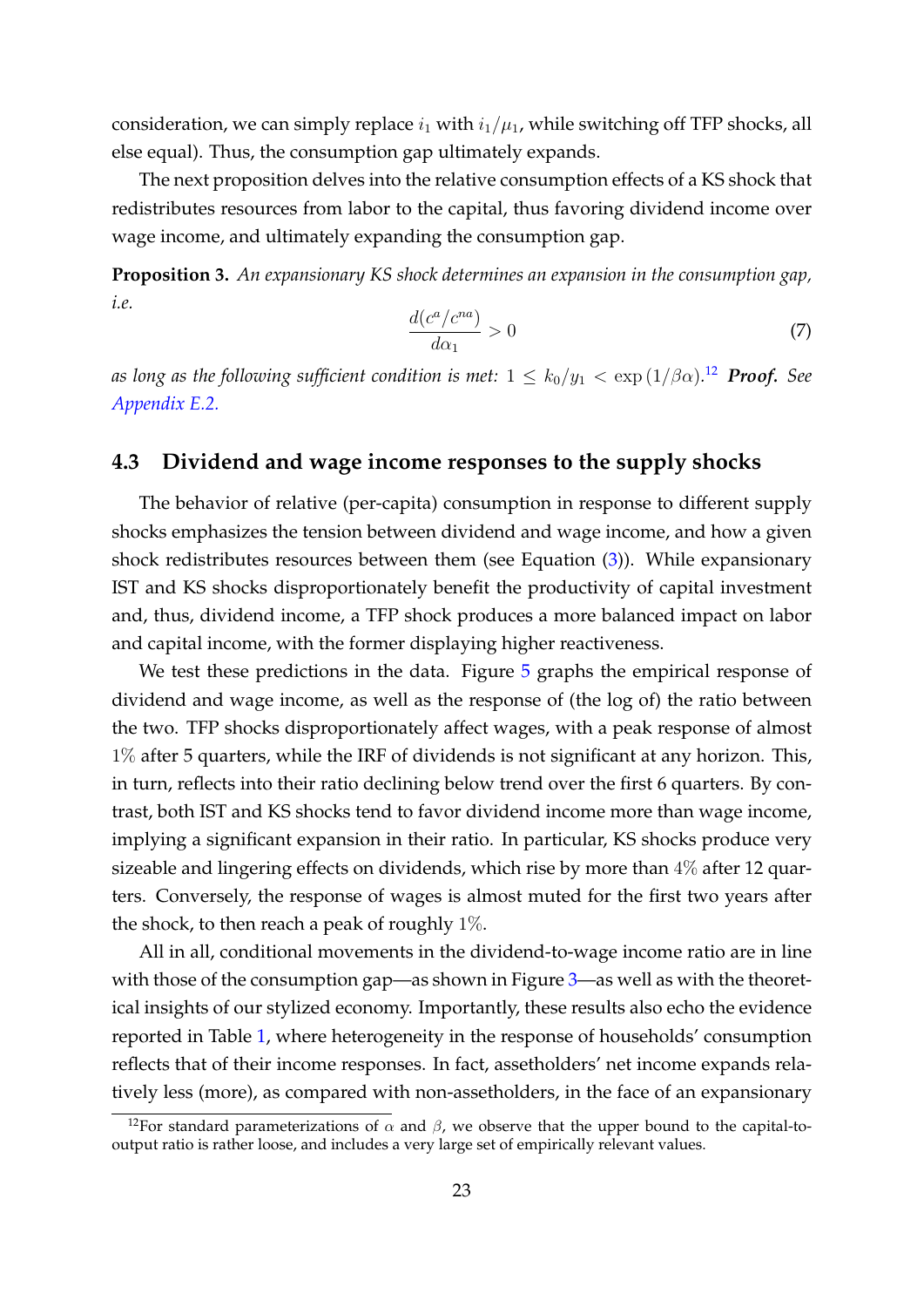<span id="page-24-1"></span>

Figure 5: Aggregate dividend and wage income

Notes: The figure displays the IRFs of dividend income, wage income and the ratio between the two to an exogenous 100 bp increase in neutral technology (TFP, top row), investment-specific technology (IST, middle row) and capital share of income (KS, bottom row), estimated over the sample 1982Q4-2017Q4. Dark and light-grey shaded areas represent the 68% and 90% confidence intervals, respectively.

TFP (IST or KS) shock. This fact will prove to be key to understand how asset-pricing moments are affected by the interplay between different shocks and limited asset ownership.

# <span id="page-24-0"></span>**5 Macroeconomic and asset-pricing implications**

We extend the two-period model to an infinite-horizon setting including standard propagators, such as habits in consumption and convex investment-adjustment costs. This framework is used to highlight how heterogeneity in the response of different types of income remains central to understand the consumption response of different household types. Different shocks entail varying degrees of redistribution between household types and between different income sources. This is key to understand how fluctuations in macroeconomic aggregates and asset prices are shaped in limited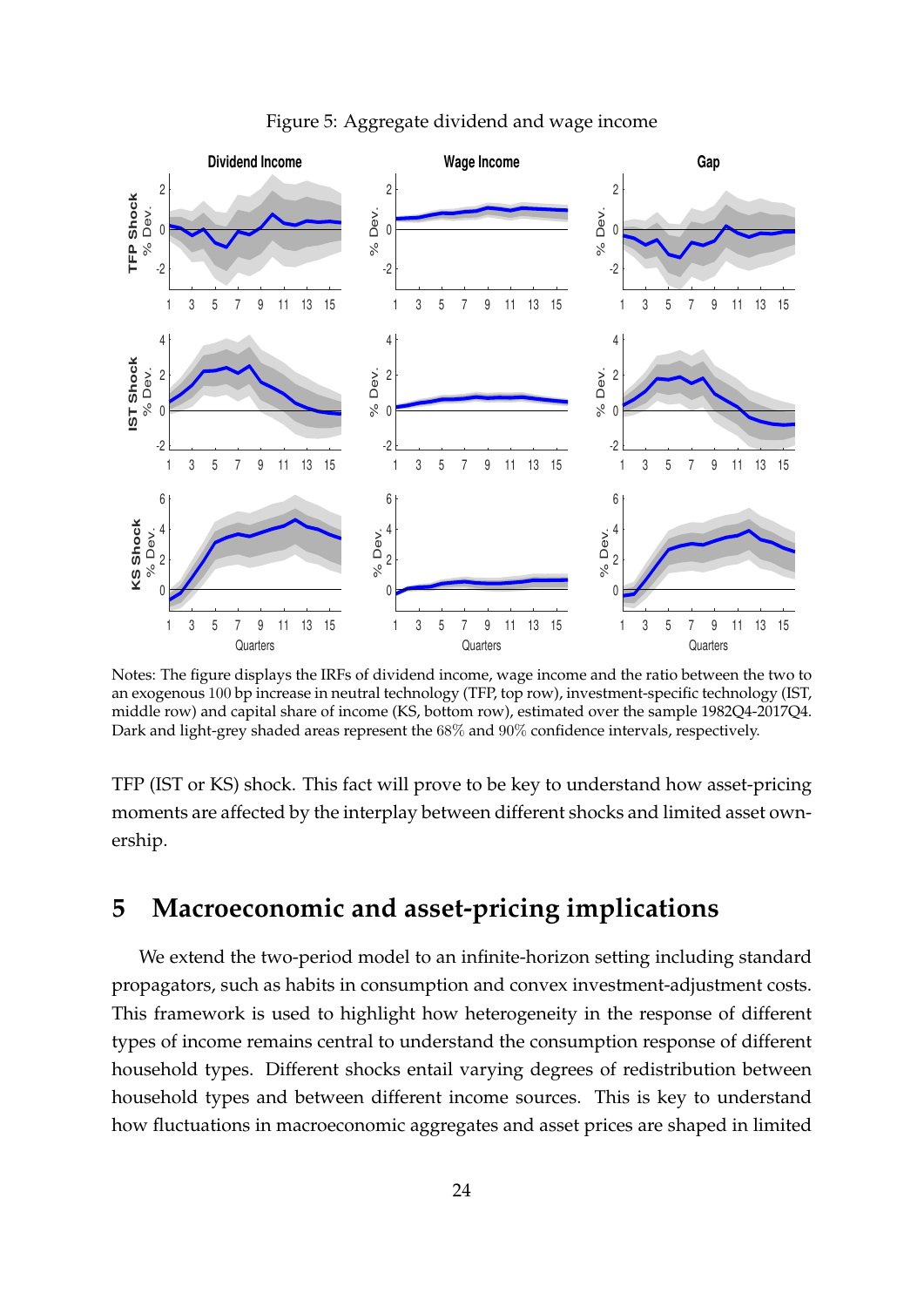asset ownership economies.

The framework builds on the production-based asset-pricing model with limited asset ownership of [Lansing](#page-35-7) [\(2015\)](#page-35-7). We introduce three aggregate supply shocks, in line with the analysis so far. Conditional on these, we allow for dynamic interaction among TFP, the relative price of investment and the labor share, as documented in Section [2.3.](#page-9-0) This stands in contrast with the traditional approach of assuming independent autoregressive processes for the supply shocks, which are calibrated to match the dynamics of macroeconomic data. The main benefit from taking this route is that we avoid the implicit assumption that supply shocks are the only source of perturbation in the economy. Furthermore, inspired by Ríos-Rull and Santaeulalia-Llopis [\(2010\)](#page-36-2) we see our VAR specification as a flexible tool to capture (potentially) endogenous dynamic interactions between TFP and the labor share.<sup>[13](#page-25-0)</sup>

**Calibration** The parameters of the model are set in line with standard values in the literature, without explicitly aiming at matching any statistical moments of macroeconomic or asset-pricing data. Appendix [F](#page-58-0) details the model and its calibration. The framework does a fairly good job at replicating the volatility of investment, dividends and—most importantly, in consideration of the role it assumes in our narrative—the consumption gap. The volatility of output and aggregate consumption are, instead, clearly overshooted. This is largely foreseen, though, and for different reasons. In fact, the calibration strategy we adopt for the exogenous state variables leaves no degrees of freedom, as for the aim of matching the standard deviation of output. As for  $\sigma_{g_c}$ , instead, [Guvenen](#page-34-3) [\(2009\)](#page-34-3) and [Chen](#page-32-11) [\(2017\)](#page-32-11) have extensively discussed how selecting the parameters characterizing household utility and the capital adjustment costs typically entails some distinctive trade-offs when trying to match the volatility of investment, dividends and consumption. In our case, the good performance along the first two dimensions evidently comes at the expense of the last one, in the absence of mechanisms that typically smooth consumption dynamics. As for asset pricing, it is worth mentioning that the model produces plausible excess stock returns, both in their level and volatility (the equity premium is 3.94 in the model vs. 4.39 in the data, while its volatility is 19.14 in the model vs. 15.67 in the data). As compared with traditional representative agent production-based models, restricting access to financial investment to a limited number of assetholders raises the equity premium they demand, through the connection between their consumption growth and financial income, which is intrinsecally more volatile. A criticality, in this case, is represented by the risk-free rate,

<span id="page-25-0"></span> $13$ For instance, Choi and Ríos-Rull [\(2020\)](#page-32-9) show that a combination of putty-clay technology, timebias—whereby shocks may affect newer firms in a stronger way than older firms—and competitive wage-setting, can rationalize the overshooting property of the labor share, following a TFP shock.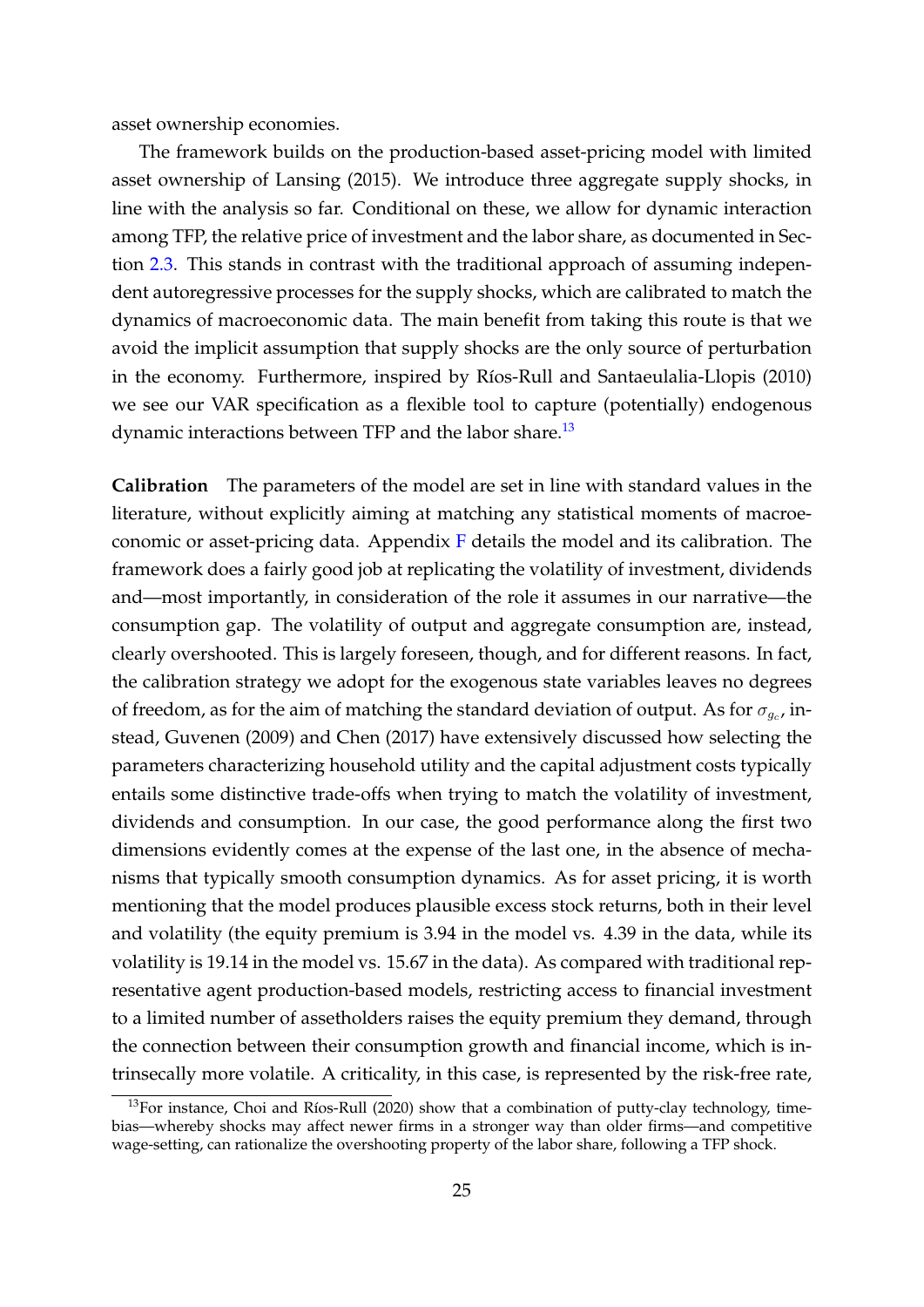<span id="page-26-0"></span>

Figure 6: Consumption and dividend-wage gaps: IRFs

Notes: Consumption and dividend-to-wage gap responses to one-standard deviation expansionary TFP, IST and KS shocks.

which is not as low as in the data, along with displaying some excess volatility. As in [Jermann](#page-34-0) [\(1998\)](#page-34-0) and [Lansing](#page-35-7) [\(2015\)](#page-35-7), consumption habits and capital adjustment costs generating sufficiently volatile stock returns concurrently induce strong fluctuations in investors' marginal utility, which reflects into the standard deviation of the risk-free rate.

**Conditional dynamics** After reporting the *unconditional* properties of the model, in Figure [6](#page-26-0) we evaluate its capacity to reproduce the cyclical properties of consumption and income redistribution between the two representative households, *conditional* on each shock being considered. Expansionary KS shocks are associated with a positive response of the consumption gap, as well as a stronger response of dividends with respect to wages. This is also the case for IST shocks, after a weak initial response. Conversely, expansionary TFP shocks induce a countercyclical change in the consumption gap, which reflects higher sensitivity of labor income with respect to dividend income. Notably, the model-implied IRFs—for both the consumption gap and different income sources—are quantitatively consistent with their empirical counterparts, if one abstracts from the absence of a delayed response. For instance, the peak response (which is reached on impact, in the model) of the consumption gap to the KS (TFP) shock is about 0.7% (−0.2%), which is comparable with the IRFs displayed in Figure [3.](#page-15-0) In addition, the responses of both the consumption gap and the dividend-to-wage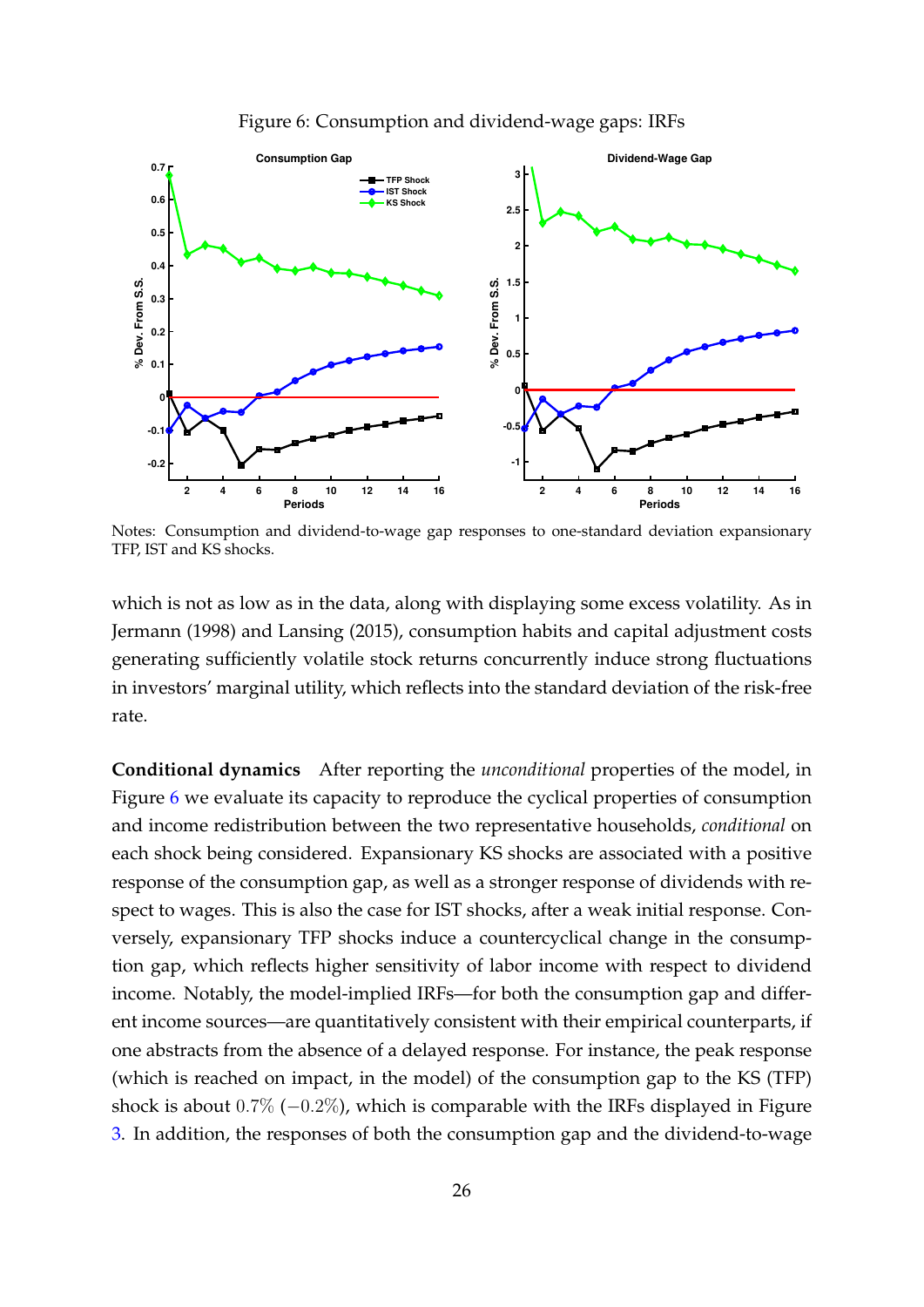ratio to the IST shock are relatively more muted, in line with the empirical evidence of Section [3.](#page-12-0) From a quantitative viewpoint, allowing for dynamic interactions among the exogenous shocks turns out to be important to reproduce results in line with the empirical findings. Without such interactions, in our setting dividends would other-wise increase persistently after an increase in TFP. By contrast, in Section [2.3](#page-9-0) we have documented that a TFP increase is associated with a rise in the relative price of investment and a fall in the capital share of income (after the first period), with both effects exerting a negative force on dividends, in line with Figure [5.](#page-24-1) Coherently, the model produces a relatively muted response of dividends to a TFP shock.

### <span id="page-27-1"></span>**5.1 Macroeconomic and asset-pricing drivers**

The quantitative setting allows us to ask which shock acts as the main driver of macroeconomic and asset-pricing variables. In this respect, Table [2](#page-28-0) reports the relative contribution of each shock to the macroeconomic (top panel) and asset-pricing (bottom panel) moments of interest. As for the macroeconomic variables, the variance decomposition is performed both over the short run (up to 16 quarters), and for their unconditional moments, with the short-run variance decomposition being computed as in [den Haan](#page-33-10) [\(2000\)](#page-33-10). As for the asset-pricing variables, we decompose only their unconditional moments, following [Jensen et al.](#page-34-12)  $(2018).$  $(2018).$ <sup>[14](#page-27-0)</sup>

Table [2](#page-28-0) highlights a clear disconnect between the macroeconomic and the assetpricing drivers. Technology shocks (both investment-specific and neutral) are responsible for large part of business fluctuations, jointly accounting for roughly 80% of the (unconditional) volatility of output, investment and consumption. In fact, both the short-run and the long-run decompositions consistently identify IST shocks as the main drivers of macroeconomic fluctuations, in line with the contribution of [Justiniano](#page-34-5) [and Primiceri](#page-34-5) [\(2008\)](#page-34-5). Turning our focus on the equity premium, IST shocks account for a negligible fraction of its volatility, consistent with the fact that such shocks emerge as being rather neutral, in terms of consumption redistribution between the two agents, as indicated by the empirical analysis of Section [3.](#page-12-0) Though to a lesser extent, this is also the case for TFP shocks, which have traditionally been considered as a key source of risk in production-based asset-pricing models. Therefore, TFP and IST shocks play a very marginal role when it comes to reproduce fluctuations in asset prices, where the dynamics of (the first and second moment of) the equity premium and, to a lesser extent, the risk-free rate, can almost entirely be attributed to KS shocks.

<span id="page-27-0"></span><sup>&</sup>lt;sup>14</sup>Specifically, for the generic detrended variable  $\tilde{x}$  and the corresponding moment  $\mathcal{M}(\tilde{x})$ , the relative contribution of shock  $\xi$  to the unconditional moment is defined as  $\mathcal{M}(\tilde{x})_{\xi} = \frac{\mathcal{M}(\tilde{x}) - \mathcal{M}(\tilde{x}) - \mathcal{M}(\tilde{x}) - \mathcal{M}(\tilde{x})}{\sum_{\varepsilon} [\mathcal{M}(\tilde{x}) - \mathcal{M}(\tilde{x}) - \mathcal{M}(\tilde{x})]}$  $\frac{\mathcal{M}(x)-\mathcal{M}(x)-\xi}{\xi[\mathcal{M}(\tilde{x})-\mathcal{M}(\tilde{x})-\xi]}$  for  $\xi=$  $u^{\mu}, u^z, u^{\alpha}$ , where  $\mathcal{M}(x)_{-\xi}$  is the unconditional moment of  $\tilde{x}$  when shock  $\xi$  is turned off.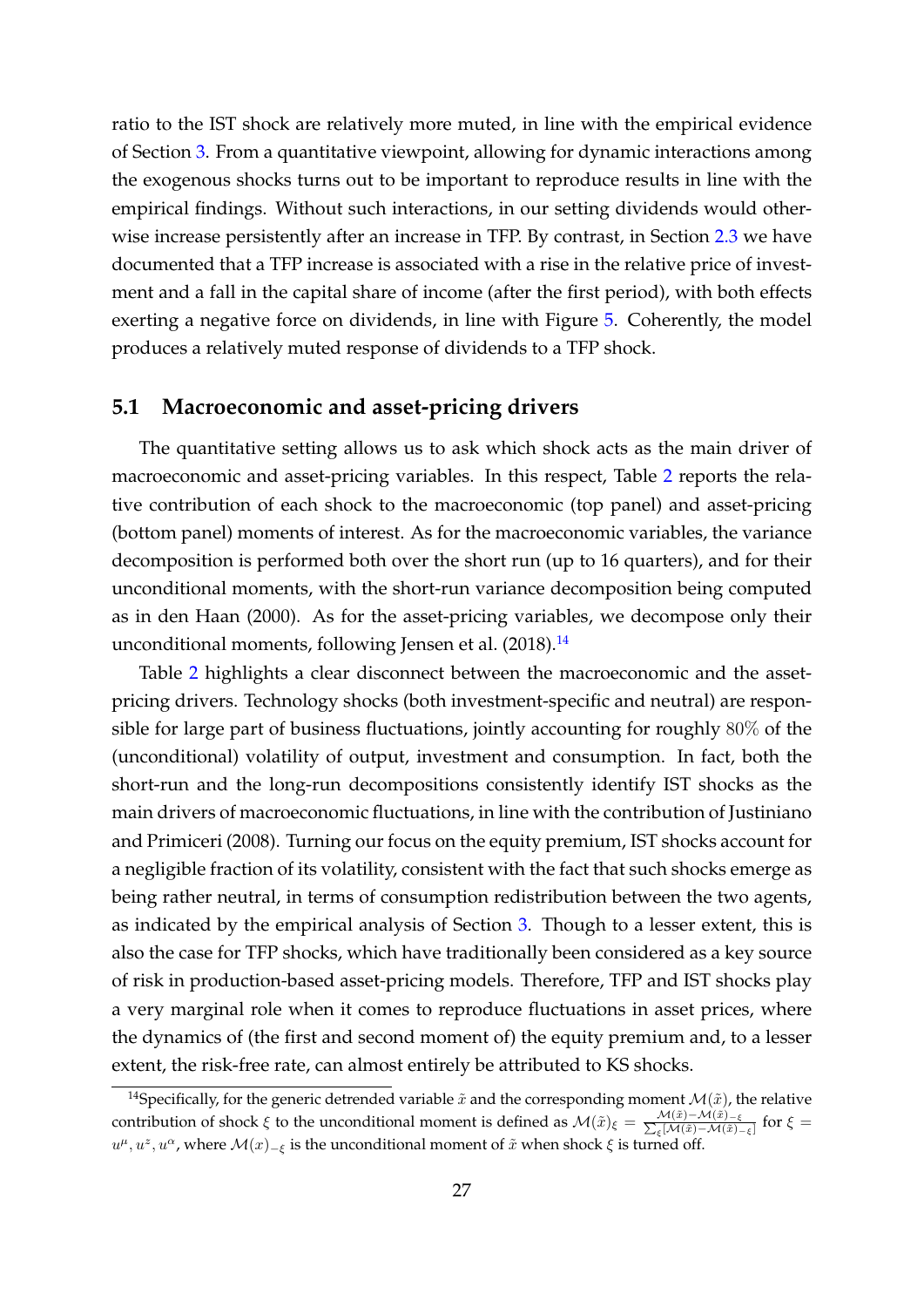<span id="page-28-0"></span>

| Moment                                      |                  | TFP  | <b>IST</b> | KS   |
|---------------------------------------------|------------------|------|------------|------|
|                                             | Macro aggregates |      |            |      |
|                                             | unc.             | 16.1 | 64.9       | 19   |
| $\sigma_{\log(\tilde{y})}$                  | $0-4$ ys         | 16   | 54.6       | 29.4 |
|                                             | unc.             | 18.2 | 61.2       | 20.6 |
| $\sigma_{\log(\tilde{c})}$                  | $0-4$ ys         | 20.6 | 56         | 23.4 |
|                                             | unc.             | 14   | 68.3       | 17.7 |
| $\sigma_{\log(i n v)}$                      | $0-4$ ys         | 10.8 | 50.8       | 38.4 |
|                                             | unc.             | 9.5  | 46.5       | 44   |
| $\sigma_{\log(\tilde{c}^a/\tilde{c}^{na})}$ | $0-4$ ys         | 6.6  | 4.8        | 88.6 |
|                                             | Asset prices     |      |            |      |
| $E(r^b)$                                    |                  | 17.4 | $-2$       | 84.6 |
| $E(r^s-r^b)$                                |                  | 9.9  | $-1.3\,$   | 91.4 |
| $\sigma_{r^{b}}$                            |                  | 20.7 | 7.8        | 71.5 |
| $\sigma_{(r^s-r^b)}$                        |                  | 3    | 1.6        | 95.4 |

Table 2: Shock contribution

Notes: Each entry indicates the (percentage) contribution of the corresponding shock to a specific macroeconomic or asset-pricing moment. Along each row, the sum of the three shock contributions amounts to 100. For the macroeconomic variables, the decomposition is presented over both the short run (16 quarters) and the long run (unconditional). For the asset-pricing variables, the decomposition is only presented in terms of unconditional moments.

Looking at the consumption gap and its drivers is key to understand the source of such disconnect between financial volatility and macroeconomic fundamentals. KS and IST shocks account for the lion share of the unconditional variance of the consumption gap, with the former explaining almost the totality of its short-run volatility. This sheds light on the intimate connection between the consumption of assetholders relative to that of non-assetholders, and how assets are priced in this economy. A large fraction of the average equity premium reflects a compensation for the risk associated with the stock market paying higher returns in periods when resources are redistributed (at least temporarily) to asset owners, who therefore need a stronger incentive to hold risky assets. In this respect, KS shocks of a given sign are particularly effective, as compared with IST shocks, at generating large swings in assetholders' consumption in the same direction. This is due to the strong sensitivity of dividends, as compared to wages, to such shocks. By contrast, TFP shocks mainly affect wages, as compared with dividends, thus implying a relatively muted response of assetholders' consumption, and a lower equity premium.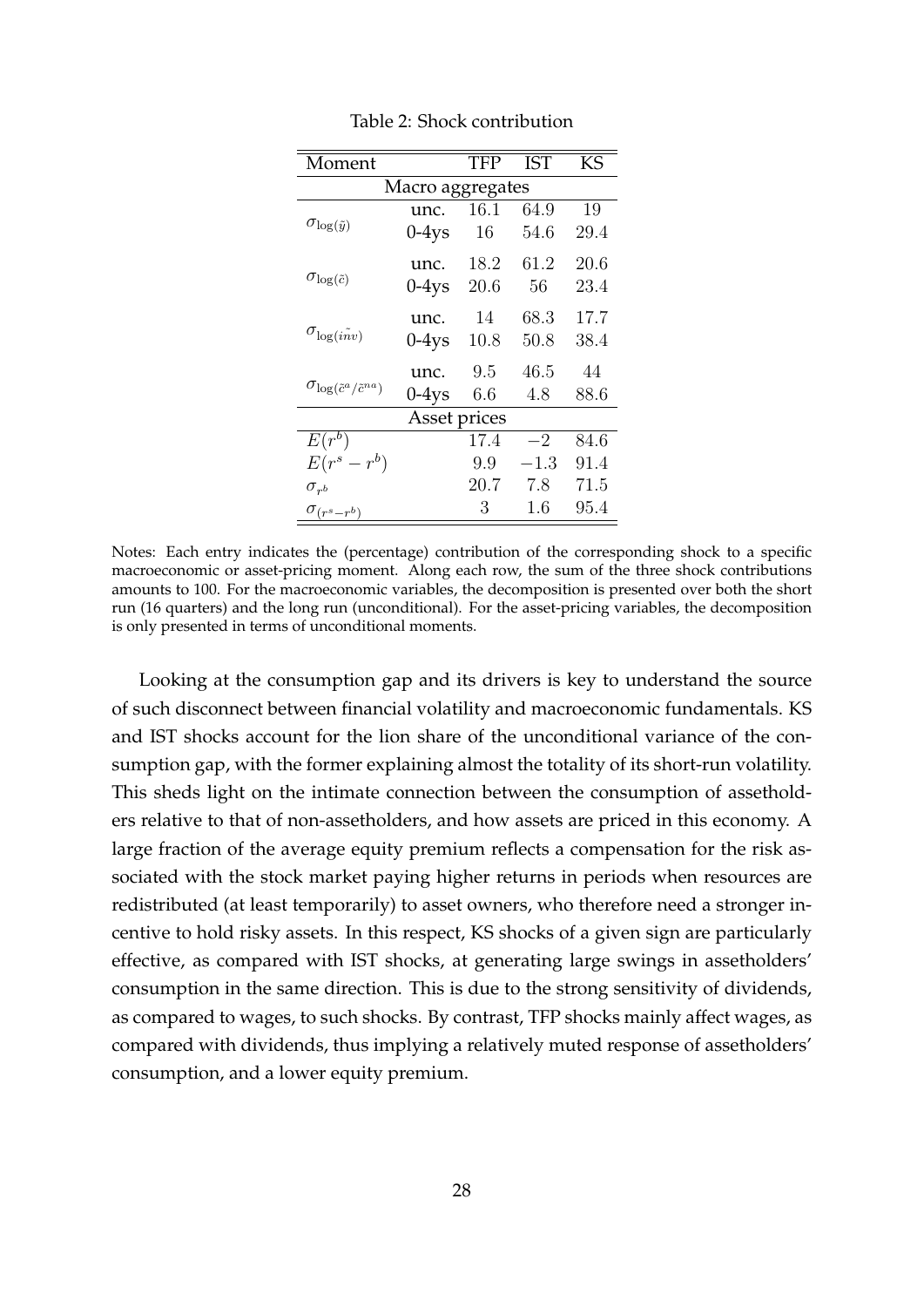<span id="page-29-0"></span>

|                            |            | Macro aggregates |              |                      |            | Asset prices    |              |
|----------------------------|------------|------------------|--------------|----------------------|------------|-----------------|--------------|
|                            |            | <b>Baseline</b>  | High         |                      |            | <b>Baseline</b> | High         |
|                            |            | $\gamma = 0.33$  | $\gamma=0.8$ |                      |            | $\gamma = 0.33$ | $\gamma=0.8$ |
|                            | unc.       | 0.46             | 0.66         |                      | unc.       | $-9.9$          | $-38.9$      |
|                            | <b>TFP</b> | 0.95             | 2.2          | $E(r^b)$             | TFP        | 0.47            | 1.4          |
| $\sigma_{\log(\tilde{y})}$ | <b>IST</b> | $-0.97$          | 5.1          |                      | <b>IST</b> | 0.22            | 0.61         |
|                            | KS         | 4.6              | 16.4         |                      | KS         | $-9.8$          | $-37.6$      |
|                            | unc.       | $-0.33$          | $-0.52$      |                      | unc.       | 19.4            | 74.3         |
|                            | <b>TFP</b> | $-0.27$          | $-0.66$      | $E(r^s-r^b)$         | <b>TFP</b> | 0.8             | 3.3          |
| $\sigma_{\log(\tilde{c})}$ | <b>IST</b> | $-0.13$          | $-0.42$      |                      | <b>IST</b> | 9               | 64.5         |
|                            | KS         | $-0.89$          | $-0.64$      |                      | <b>KS</b>  | 21.7            | 83.4         |
|                            | unc.       | 0.91             | 2.1          |                      | unc.       | 9.3             | 31.3         |
|                            | <b>TFP</b> | 1.6              | 3.6          |                      | <b>TFP</b> | 10              | 33.9         |
| $\sigma_{\log(i n v)}$     | <b>IST</b> | $-2.1$           | $-10.9$      | $\sigma_{r^{b}}$     | <b>IST</b> | 8.3             | 28.9         |
|                            | KS         | 12.2             | 44.2         |                      | KS         | 9.2             | 30.8         |
|                            |            |                  |              |                      | unc.       | 9.4             | 32.7         |
|                            |            |                  |              |                      | TFP        | 0.38            | 0.25         |
|                            |            |                  |              | $\sigma_{(r^s-r^b)}$ | <b>IST</b> | 17.6            | 55.8         |
|                            |            |                  |              |                      | KS         | 9.8             | 33.9         |

Table 3: Effects of household heterogeneity

Notes: Each entry indicates the percent variation in the macroeconomic or asset pricing moment obtained in the TA economy relative to the RA economy. Results are shown for both the baseline value of the fraction of non-assetholders ( $\gamma = 0.33$ ) and for  $\gamma = 0.80$ . Both unconditional and conditional percentage variations are reported.

### **5.2 On the role of household heterogeneity**

Armed with these insights on the determinants of macroeconomic and asset-pricing moments, we are now ready to examine the role of limited stock ownership in driving the aggregate results. To this end, we perform a simple comparative-statics exercise, whereby we compare a RA benchmark to two alternative TA economies that only differ in the degree of access to the asset market participation.

In the existing literature, the calibration of the share of hand-to-mouth households,  $\gamma$ , crucially depends on how this is interpreted. On one hand, most contributions in the macroeconomic literature see  $\gamma$  as capturing the share of the population with limited access to financial markets *lato sensu* and, as such, they set it within the [0.2 − 0.4] interval (see, e.g., [Bilbiie,](#page-32-5) [2008;](#page-32-5) Debortoli and Galí, [2017;](#page-33-5) [Aguiar et al.,](#page-31-3) [2020\)](#page-31-3). This view is compatible with the share of U.S. households holding very few liquid assets. On the other hand, some look at  $\gamma$  as the share of the population with a direct exposure to the stock market, hence holding the ultimate ownership of the productive assets in the economy (see, e.g., [Lansing,](#page-35-7) [2015;](#page-35-7) [Lansing and Markiewicz,](#page-35-12) [2017\)](#page-35-12). In this case  $\gamma$ is calibrated to higher values—typically between 0.75 and 0.9—a choice that allows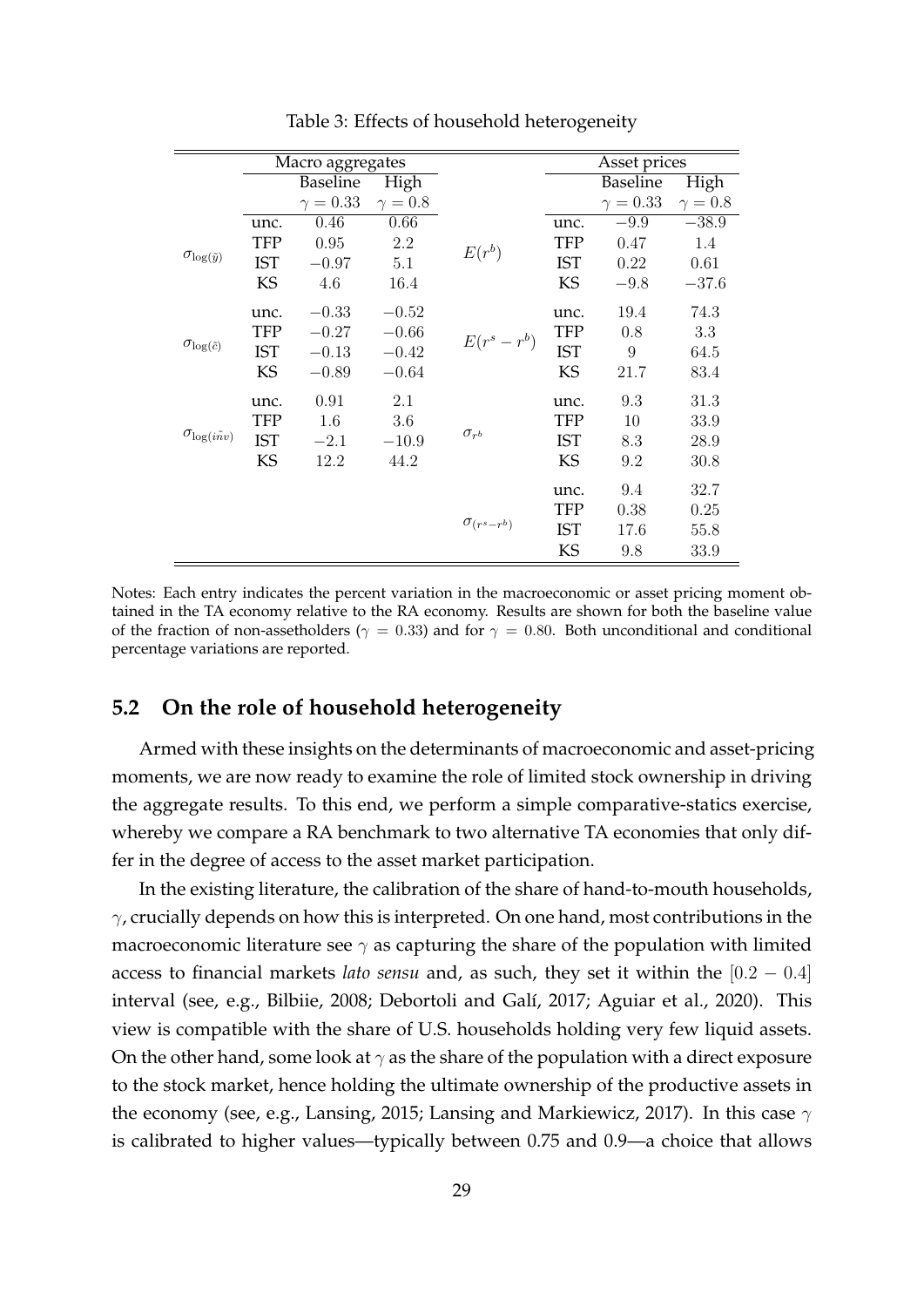matching the striking heterogeneity between wealthy households and the rest of the population.

In light of this, Table [3](#page-29-0) contrasts a set of macroeconomic and asset-pricing moments for two different levels of asset ownership: our baseline value ( $\gamma = 0.33$ ), and a relatively high value of 0.8. In both cases, we report the percentage deviation from the corresponding moment in the RA economy (i.e., at  $\gamma = 0$ ). Moreover, we report both unconditional statistics and their counterparts conditional on each shock at the time. It is striking how the degree of limited asset ownership has little impact on the volatility of the three macroeconomic aggregates, regardless of considering conditional vs. unconditional moments. In fact, moving from the RA benchmark to  $\gamma = 0.33$  and  $\gamma = 0.8$  only implies a sizable increase in the volatility of both investment and—to a lesser extent—output, conditional on KS shocks.

On the asset-pricing front, instead, increasing limited asset ownership allows the model to jointly reduce the average risk free rate and increase the average equity premium, while increasing the volatility of both moments. Quantitatively, the impact of  $\gamma$  becomes pronounced only at relatively high values: at  $\gamma = 0.8$ , the average equity premium (the risk-free rate) is higher (lower) by 74.3% (38.9%) relative to the RA case, with the conditional analysis showing that such tendency is chiefly driven by IST and KS shocks. It is worth noticing how the marked curvature of the dilution factor,  $1/(1 - \gamma)$ , explains why the equity premium only expands at relatively high levels of limited asset ownership. Moreover, this factor dominates the impact of  $\gamma$  on total dividends, thus shaping the unconditional volatility of per-capita dividends, which expands as  $\gamma$  increases.

To gauge the importance of  $\gamma$  for movements of the consumption gap and, thus, the equity premium, we need to account for two key facts. First, increasing  $\gamma$  necessarily leads to a more concentrated distribution of stocks: thus, the smaller the share of assetholders, the larger the contribution of the dividend component (relative to the wage component) to their income. Second, as we suggest in Section [5.1,](#page-27-1) the equity premium mainly reflects assetholders' exposure to risk associated with changes in consumption and income that are induced by KS shocks. In fact, this type of disturbances are particularly effective at generating large *procyclical* swings in the consumption gap and, therefore, the ratio between dividend and wage income. Combining these two facts implies that, as asset ownership progressively becomes less diluted through an increase in  $\gamma$ —so that dividends account for a larger share of assetholders' income—the equity premium factors in higher risk emanating from KS shocks. Conditional on TFP shocks, which typically affect dividends less than wages, the equity premium barely changes, instead, as the fraction of non-assetholders increases. This suggests that the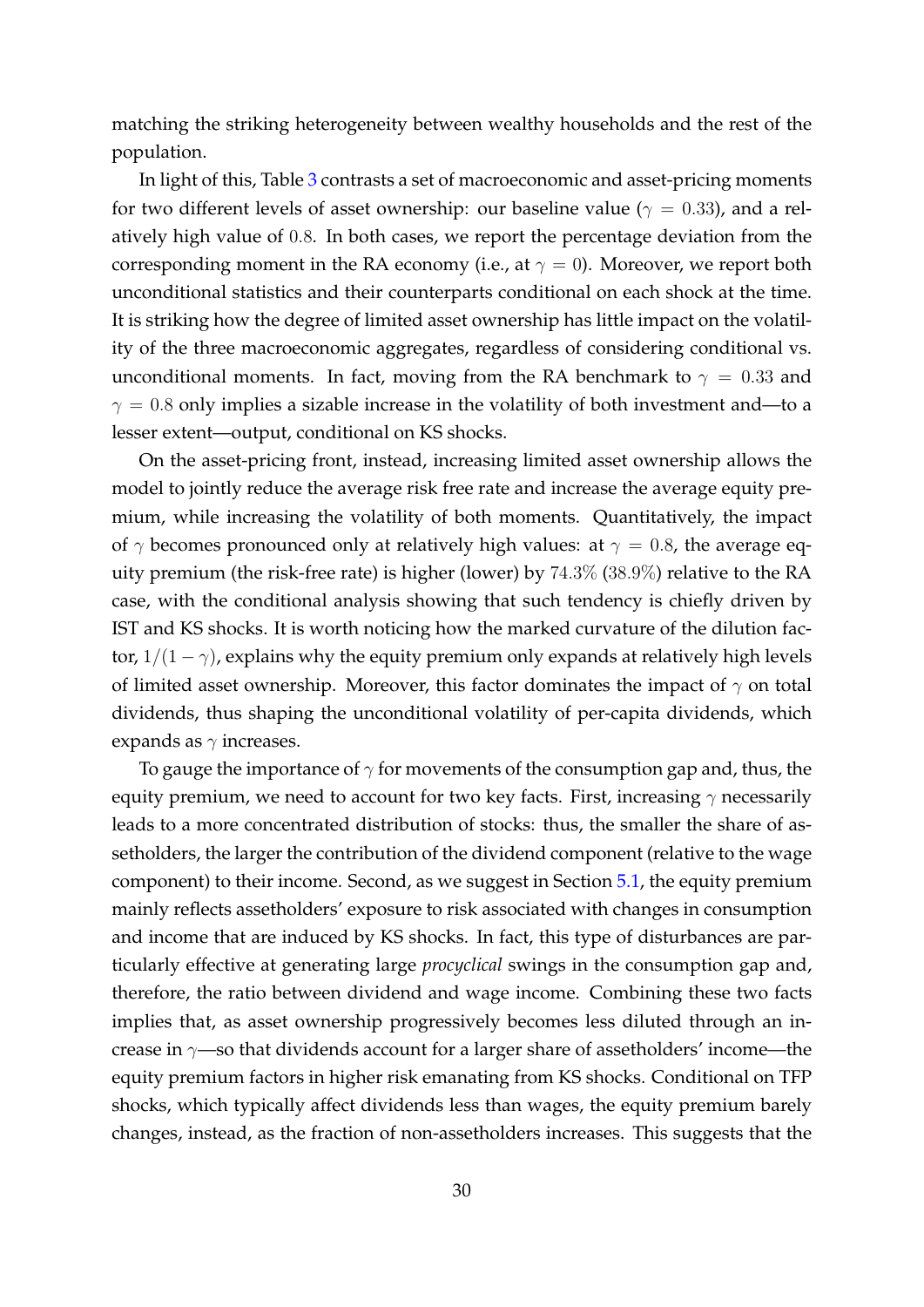first generation of production-based asset pricing models featuring limited participation and neutral technology shocks as the only driver of business cycles [\(Danthine and](#page-33-6) [Donaldson,](#page-33-6) [2002;](#page-33-6) [Guvenen,](#page-34-4) [2006,](#page-34-4) [2009\)](#page-34-3) may only deliver plausible asset returns at the cost of generating conditionally procyclical consumption inequality, which is at odds with what we observe in the data.

## <span id="page-31-1"></span>**6 Concluding remarks**

Aggregate supply shocks induce markedly different responses of the consumption and income of assetholders and non-assetholders. While neutral technology shocks attenuate households' consumption and income inequality, investment-specific and capital share shocks amplify consumer inequality. A model with limited asset ownership comes close to capture these facts, with the propagation of each type of shock resting on its capacity to stimulate dividend *vis-à-vis* wage income, a prediction that is robustly confirmed by the data. Thus, through the lens of the model, we show that household inequality is quantitatively irrelevant to macroeconomic volatility, but not to asset pricing: the shocks that account for the bulk of the volatility in consumption inequality are also the key source of priced risk behind the equity premium.

Our empirical results emphasize the importance of accounting for household heterogeneity, even when considering aggregate shocks that stem from the supply side of the economy. In particular, different sensitivities of wage and dividend income to these shocks imply substantial reallocation of resources over the business cycle, allowing us to orientate in the design of production-based economies that aim at generating sizable macroeconomic fluctuations, along with reproducing realistic features of asset prices.

# **References**

- <span id="page-31-3"></span>Aguiar, M. A., Bils, M., and Boar, C. (2020). Who are the hand-to-mouth. *NBER Working Paper Series*, 26643.
- <span id="page-31-2"></span>Attanasio, O. P., Banks, J., and Tanner, S. (2002). Asset holding and consumption volatility. *Journal of Political Economy*, 110(4):771–792.
- <span id="page-31-0"></span>Bayer, C., Born, B., and Luetticke, R. (2020). Shocks, Frictions, and Inequality in US Business Cycles. Cepr discussion papers, C.E.P.R. Discussion Papers.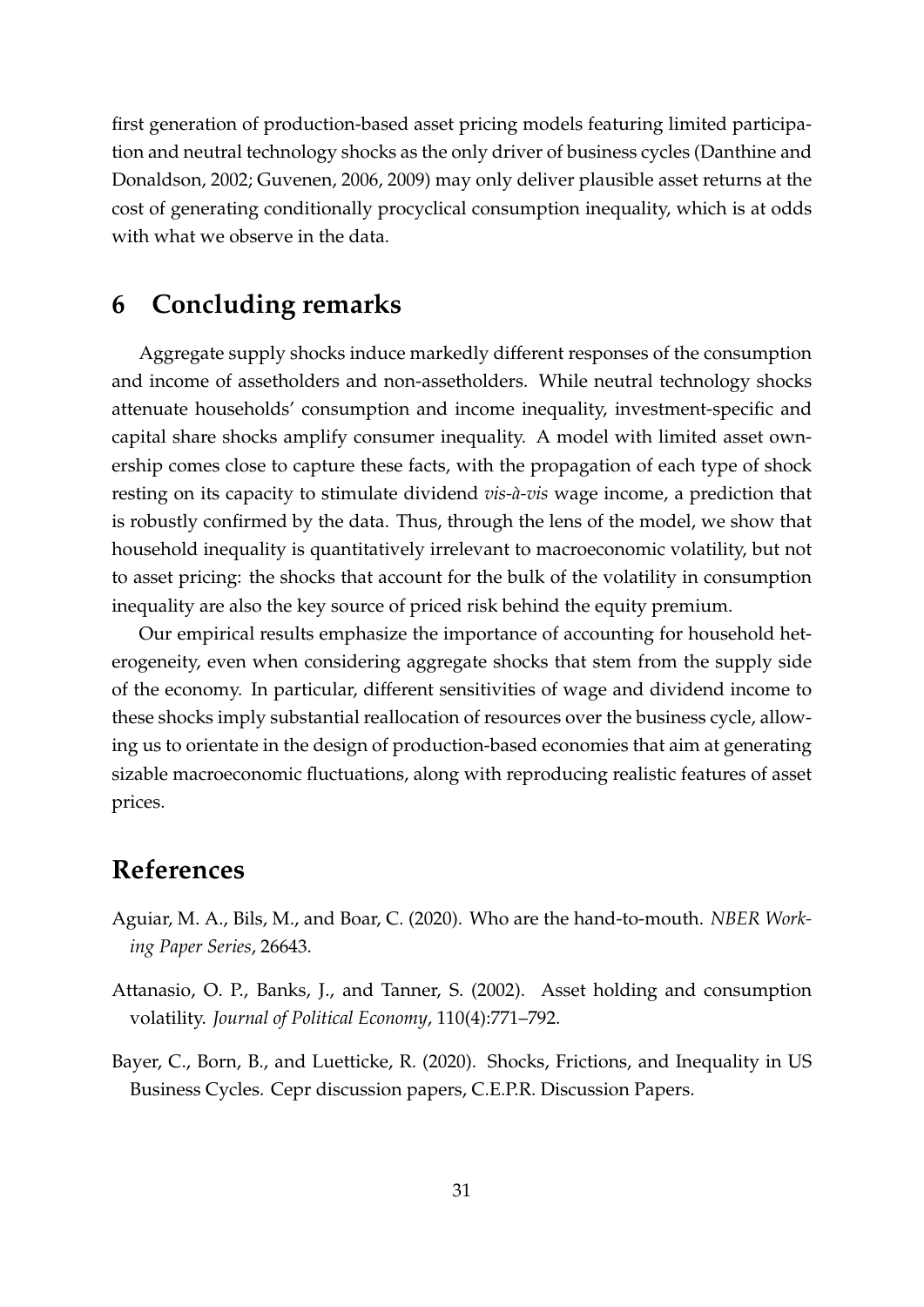- <span id="page-32-5"></span>Bilbiie, F. O. (2008). Limited asset markets participation, monetary policy and (inverted) aggregate demand logic. *Journal of Economic Theory*, 140(1):162–196.
- <span id="page-32-7"></span>Bilbiie, F. O. (2020). The new keynesian cross. *Journal of Monetary Economics*, 114:90– 108.
- <span id="page-32-6"></span>Broer, T., Hansen, N.-J. H., Krussel, P., and Oberg, E. (2019). The new keynesian transmission mechanism: A heterogeneous-agent perspective. *Review of Economic Studies*, 0:1–25.
- <span id="page-32-10"></span>Bruggemann, R., Jentsch, C., and Trenkler, C. (2016). Inference in VARs with conditional heteroskedasticity of unknown form. *Journal of Econometrics*, 191(1):69–85.
- <span id="page-32-1"></span>Brunnermeier, M., Farhi, E., Koijen, R. S. J., Krishnamurthy, A., Ludvigson, S. C., Lustig, H., Nagel, S., and Piazzesi, M. (2021). Perspectives on the future of asset pricing. *Review of Financial Studies*, 34(4):2126–2160.
- <span id="page-32-12"></span>Campbell, J. Y. and Cochrane, J. H. (1999). By force of habit: A consumptionbased explanation of aggregate stock market behavior. *Journal of Political Economy*, 107(2):205–251.
- <span id="page-32-4"></span>Campbell, J. Y. and Mankiw, N. G. (1989). Consumption, income, and interest rates: Reinterpreting the time series evidence. *NBER Macroeconomics Annual*, 4:185–216.
- <span id="page-32-8"></span>Cantore, C. and Freund, L. B. (2021). Workers, capitalists, and the government: Fiscal policy and income (re) distribution. *Journal of Monetary Economics*, 119:58–74.
- <span id="page-32-11"></span>Chen, A. Y. (2017). External habit in a production economy: A model of asset prices and consumption volatility risk. *Review of Financial Studies*, 30(8):2890–2932.
- <span id="page-32-9"></span>Choi, S. and Ríos-Rull, J.-V. (2020). Labor share and productivity dynamics. *Economic Journal*, Forthcoming.
- <span id="page-32-3"></span>Cloyne, J., Ferreira, C., and Surico, P. (2019). Monetary policy when households have debt: New evidence on the transmission mechanism. *Review of Economic Studies*, 0:1–28.
- <span id="page-32-2"></span>Cloyne, J. S. and Surico, P. (2017). Household debt and the dynamic effects of income tax changes. *Review of Economic Studies*, 84(1):45–81.
- <span id="page-32-0"></span>Cochrane, J. H. (1991). Production-Based asset pricing and the link between stock returns and economic fluctuations. *Journal of Finance*, 46(1):209–237.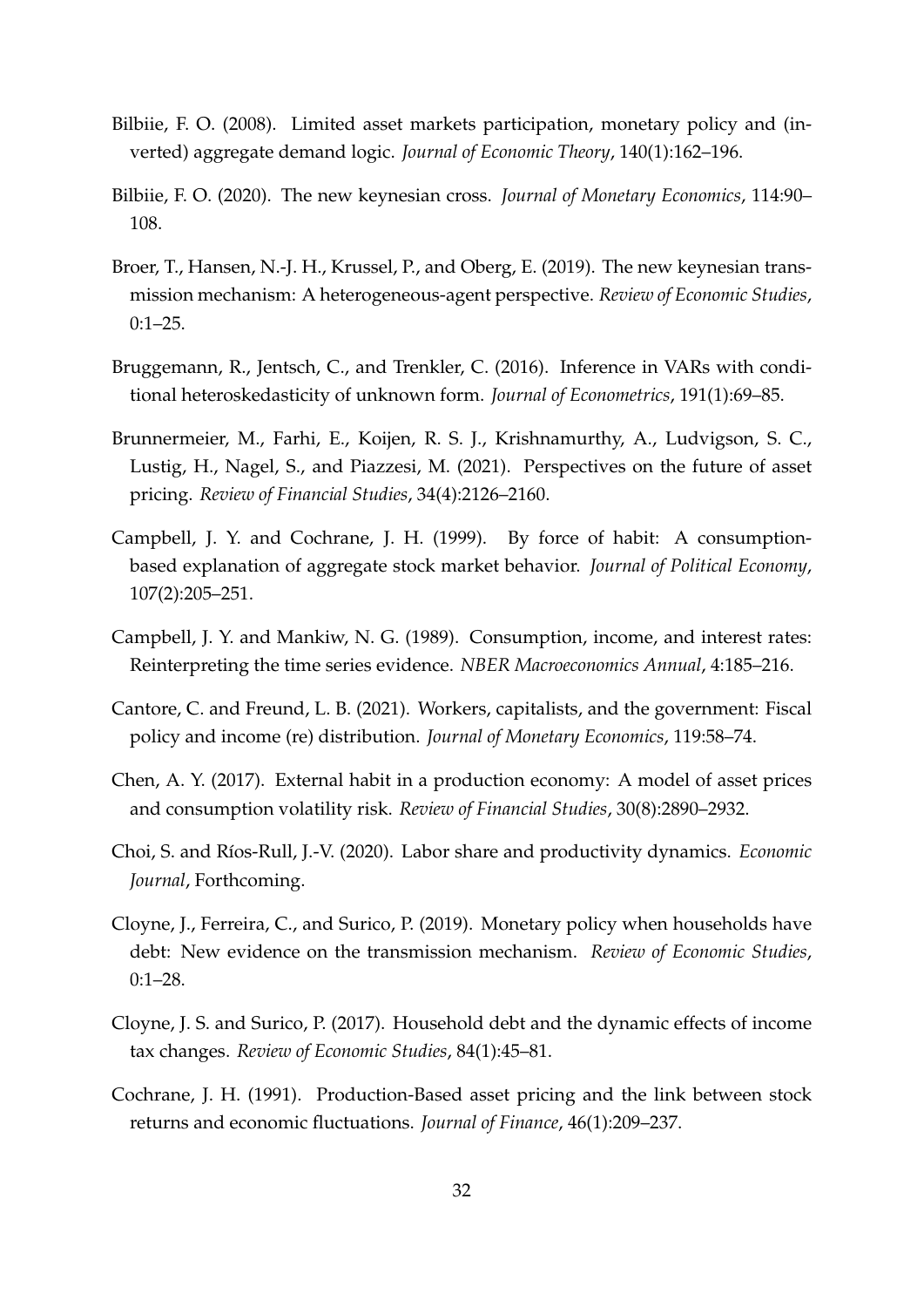<span id="page-33-13"></span>Cochrane, J. H. (2017). Macro-finance. *Review of Finance*, 21(3):945–985.

- <span id="page-33-6"></span>Danthine, J.-P. and Donaldson, J. B. (2002). Labour relations and asset returns. *Review of Economic Studies*, 69(1):41–64.
- <span id="page-33-7"></span>De Graeve, F., Dossche, M., Emiris, M., Sneessens, H., and Wouters, R. (2010). Risk premiums and macroeconomic dynamics in a heterogeneous agent model. *Journal of Economic Dynamics and Control*, 34(9):1680–1699.
- <span id="page-33-5"></span>Debortoli, D. and Galí, J. (2017). Monetary policy with heterogeneous agents: Insights from TANK models. Technical report, mimeo.
- <span id="page-33-10"></span>den Haan, W. J. (2000). The comovement between output and prices. *Journal of Monetary Economics*, 46(1):3–30.
- <span id="page-33-12"></span>Fama, E. F. and French, K. R. (2002). The equity premium. *The Journal of Finance*, 57(2):637–659.
- <span id="page-33-3"></span>Favilukis, J. (2013). Inequality, stock market participation, and the equity premium. *Journal of Financial Economics*, 107(3):740–759.
- <span id="page-33-11"></span>Fernald, J. (2014). A quarterly, utilization-adjusted series on total factor productivity. Federal Reserve Bank of San Francisco.
- <span id="page-33-0"></span>Fisher, J. D. (2006). The dynamic effects of neutral and investment-specific technology shocks. *Journal of Political Economy*, 114(3):413–451.
- <span id="page-33-9"></span>Gali, J. (1999). Technology, employment, and the business cycle: do technology shocks explain aggregate fluctuations? *American Economic Review*, 89(1):249–271.
- <span id="page-33-4"></span>Galí, J., López-Salido, J. D., and Vallés, J. (2007). Understanding the effects of government spending on consumption. *Journal of the European Economic Association*, 5(1):227–270.
- <span id="page-33-8"></span>Garlappi, L. and Song, Z. (2017). Capital utilization, market power, and the pricing of investment shocks. *Journal of Financial Economics*, 126(3):447–470.
- <span id="page-33-2"></span>Gomes, F. and Michaelides, A. (2007). Asset pricing with limited risk sharing and heterogeneous agents. *Review of Financial Studies*, 21(1):415–448.
- <span id="page-33-1"></span>Gomes, F., Michaelides, A., and Polkovnichenko, V. (2012). Fiscal policy and asset prices with incomplete markets. *Review of Financial Studies*, 26(2):531–566.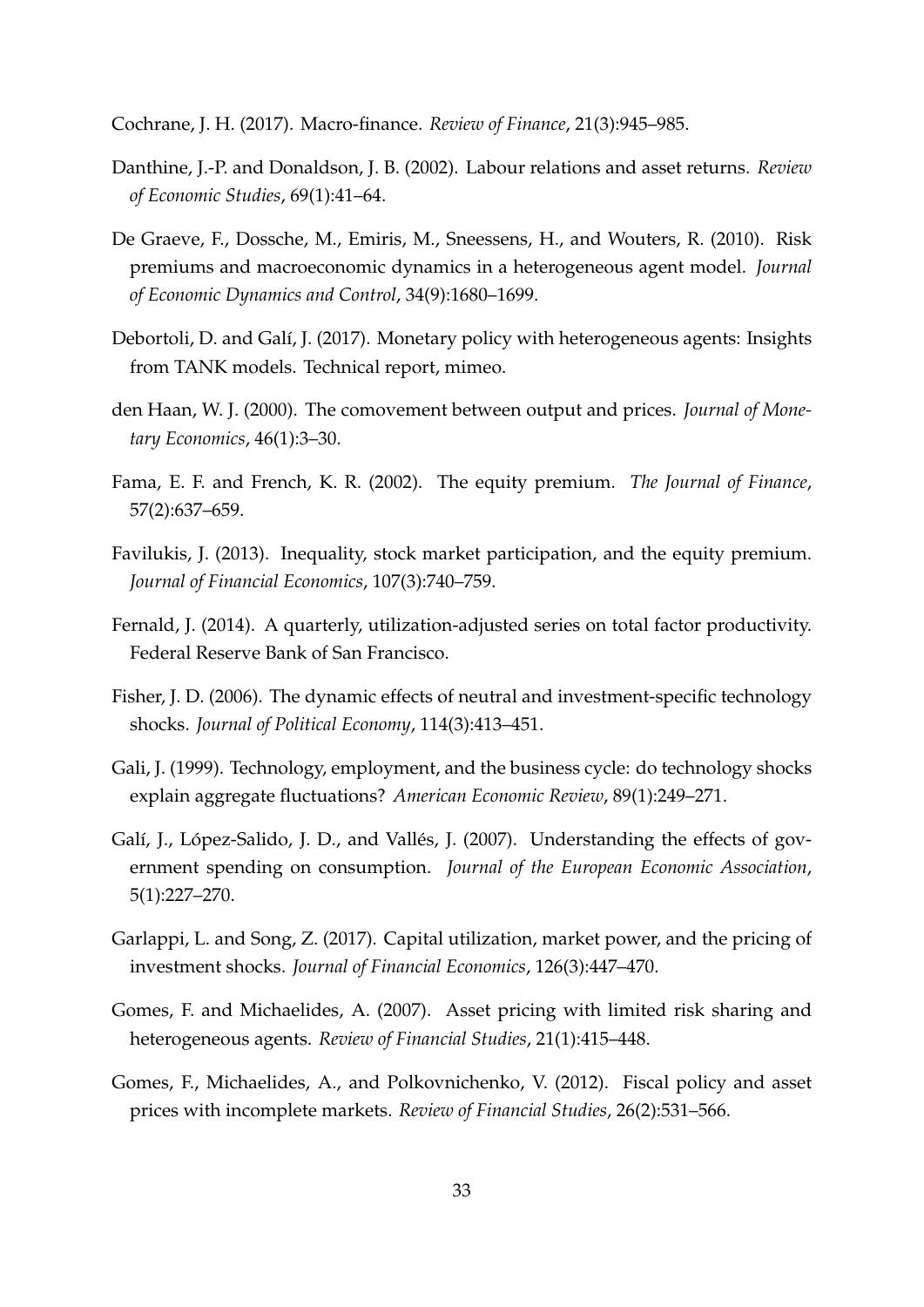- <span id="page-34-8"></span>Goncalves, S. and Kilian, L. (2004). Bootstrapping autoregressions with conditional heteroskedasticity of unknown form. *Journal of Econometrics*, 123(1):89–120.
- <span id="page-34-6"></span>Greenwald, D. L., Lettau, M., and Ludvigson, S. C. (2014). Origins of stock market fluctuations. *NBER Working Paper Series*, 19818.
- <span id="page-34-1"></span>Greenwald, D. L., Lettau, M., and Ludvigson, S. C. (2019). How the wealth was won: Factors shares as market fundamentals. *NBER Working Paper Series*, 25769.
- <span id="page-34-9"></span>Greenwood, J., Hercowitz, Z., and Huffman, G. W. (1988). Investment, capacity utilization, and the real business cycle. *American Economic Review*, pages 402–417.
- <span id="page-34-11"></span>Greenwood, J., Hercowitz, Z., and Krusell, P. (1997). Long-run implications of investment-specific technological change. *American Economic Review*, pages 342–362.
- <span id="page-34-10"></span>Guiso, L. and Sodini, P. (2013). Household finance: An emerging field. In *Handbook of the Economics of Finance*, volume 2, pages 1397–1532. Elsevier.
- <span id="page-34-4"></span>Guvenen, F. (2006). Reconciling conflicting evidence on the elasticity of intertemporal substitution: A macroeconomic perspective. *Journal of Monetary Economics*, 53(7):1451–1472.
- <span id="page-34-3"></span>Guvenen, F. (2009). A parsimonious macroeconomic model for asset pricing. *Econometrica*, 77(6):1711–1750.
- <span id="page-34-13"></span>Jaccard, I. (2014). Asset returns and labor supply in a production economy. *Journal of Money, Credit and Banking*, 46(5):889–919.
- <span id="page-34-12"></span>Jensen, H., Ravn, S. H., and Santoro, E. (2018). Changing credit limits, changing business cycles. *European Economic Review*, 102:211–239.
- <span id="page-34-0"></span>Jermann, U. J. (1998). Asset pricing in production economies. *Journal of Monetary Economics*, 41(2):257–275.
- <span id="page-34-5"></span>Justiniano, A. and Primiceri, G. E. (2008). The time-varying volatility of macroeconomic fluctuations. *American Economic Review*, 98(3):604–41.
- <span id="page-34-2"></span>Kaplan, G., Moll, B., and Violante, G. L. (2018). Monetary policy according to HANK. *American Economic Review*, 108(3):697–743.
- <span id="page-34-7"></span>Kehoe, P. J., Midrigan, V., Pastorino, E., and Salgado, S. (2020). On the dynamic effects of monetary policy with heterogeneous agents. Technical report, mimeo.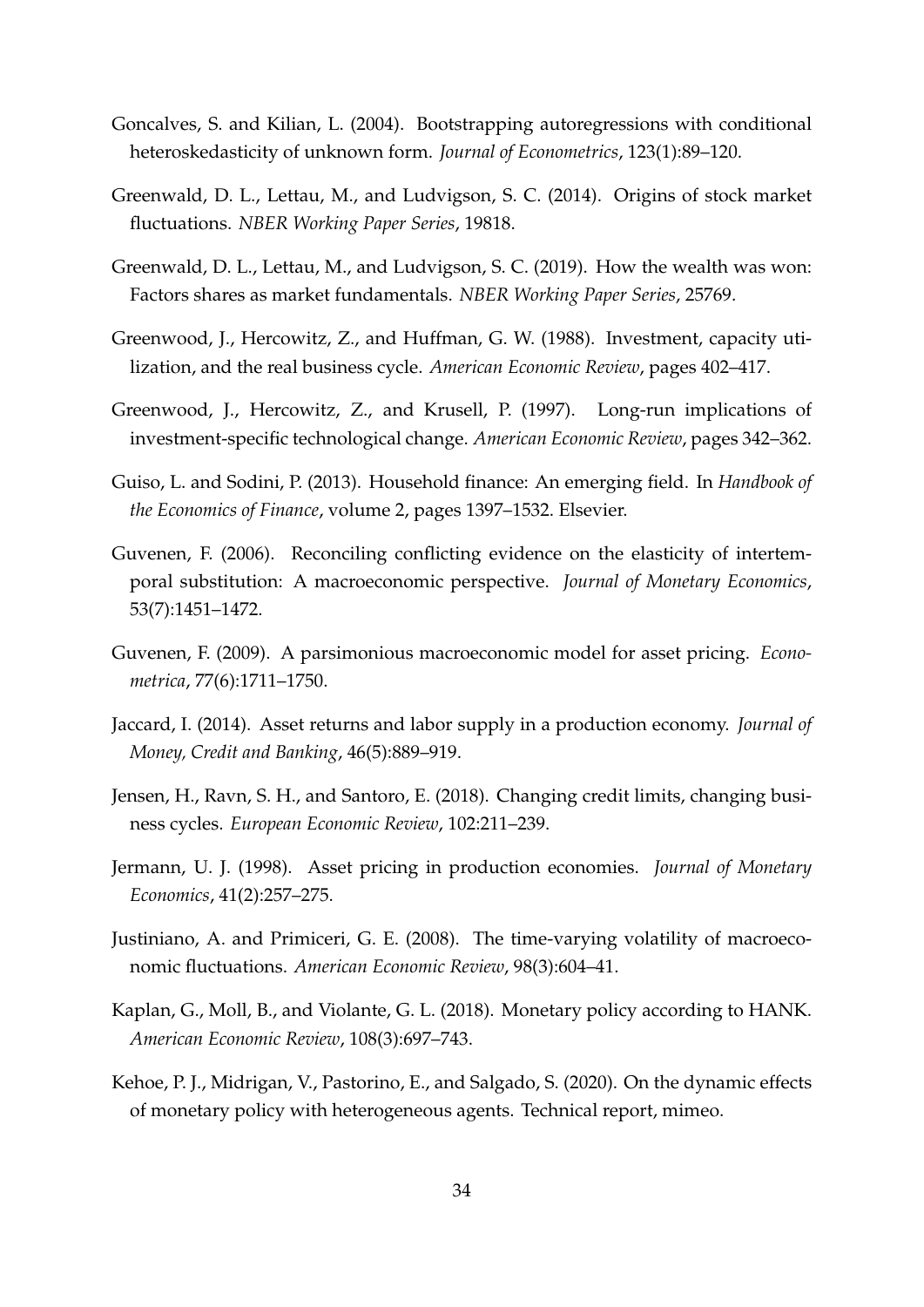- <span id="page-35-11"></span>Kilian, L. (1998). Small-Sample Confidence Intervals For Impulse Response Functions. *The Review of Economics and Statistics*, 80(2):218–230.
- <span id="page-35-2"></span>King, R. G. and Rebelo, S. T. (1999). Resuscitating real business cycles. In Taylor, J. B. and Woodford, M., editors, *Handbook of Macroeconomics*, volume 1 of *Handbook of Macroeconomics*, chapter 14, pages 927–1007. Elsevier.
- <span id="page-35-9"></span>Kogan, L. and Papanikolaou, D. (2013). Firm characteristics and stock returns: The role of investment-specific shocks. *Review of Financial Studies*, 26(11):2718–2759.
- <span id="page-35-5"></span>Kogan, L., Papanikolaou, D., and Stoffman, N. (2020). Left behind: Creative destruction, inequality, and the stock market. *Journal of Political Economy*, 128(3):855–906.
- <span id="page-35-0"></span>Kydland, F. E. and Prescott, E. C. (1982). Time to build and aggregate fluctuations. *Econometrica*, 50(6):1345–1370.
- <span id="page-35-7"></span>Lansing, K. J. (2015). Asset pricing with concentrated ownership of capital and distribution shocks. *American Economic Journal: Macroeconomics*, 7(4):67–103.
- <span id="page-35-12"></span>Lansing, K. J. and Markiewicz, A. (2017). Top incomes, rising inequality and welfare. *Economic Journal*, 128(608):262–297.
- <span id="page-35-4"></span>Lettau, M., Ludvigson, S. C., and Ma, S. (2019). Capital Share Risk in U.S. Asset Pricing. *Journal of Finance*, 74(4):1753–1792.
- <span id="page-35-13"></span>Liu, Z., Wang, P., and Zha, T. (2013). Land-price dynamics and macroeconomic fluctuations. *Econometrica*, 81(3):1147–1184.
- <span id="page-35-3"></span>Malloy, C. J., Moskowitz, T. J., and Vissing-Jørgensen, A. (2009). Long-run stockholder consumption risk and asset returns. *Journal of Finance*, 64(6):2427–2479.
- <span id="page-35-6"></span>Mankiw, N. G. (2000). The savers-spenders theory of fiscal policy. *American Economic Review*, 90(2):120–125.
- <span id="page-35-10"></span>Mankiw, N. G. and Zeldes, S. P. (1991). The consumption of stockholders and nonstockholders. *Journal of Financial Economics*, 29(1):97–112.
- <span id="page-35-8"></span>Papanikolaou, D. (2011). Investment shocks and asset prices. *Journal of Political Economy*, 119(4):639–685.
- <span id="page-35-1"></span>Prescott, E. C. (1986). Theory ahead of business-cycle measurement. *Carnegie-Rochester Conference Series on Public Policy*, 25:11–44.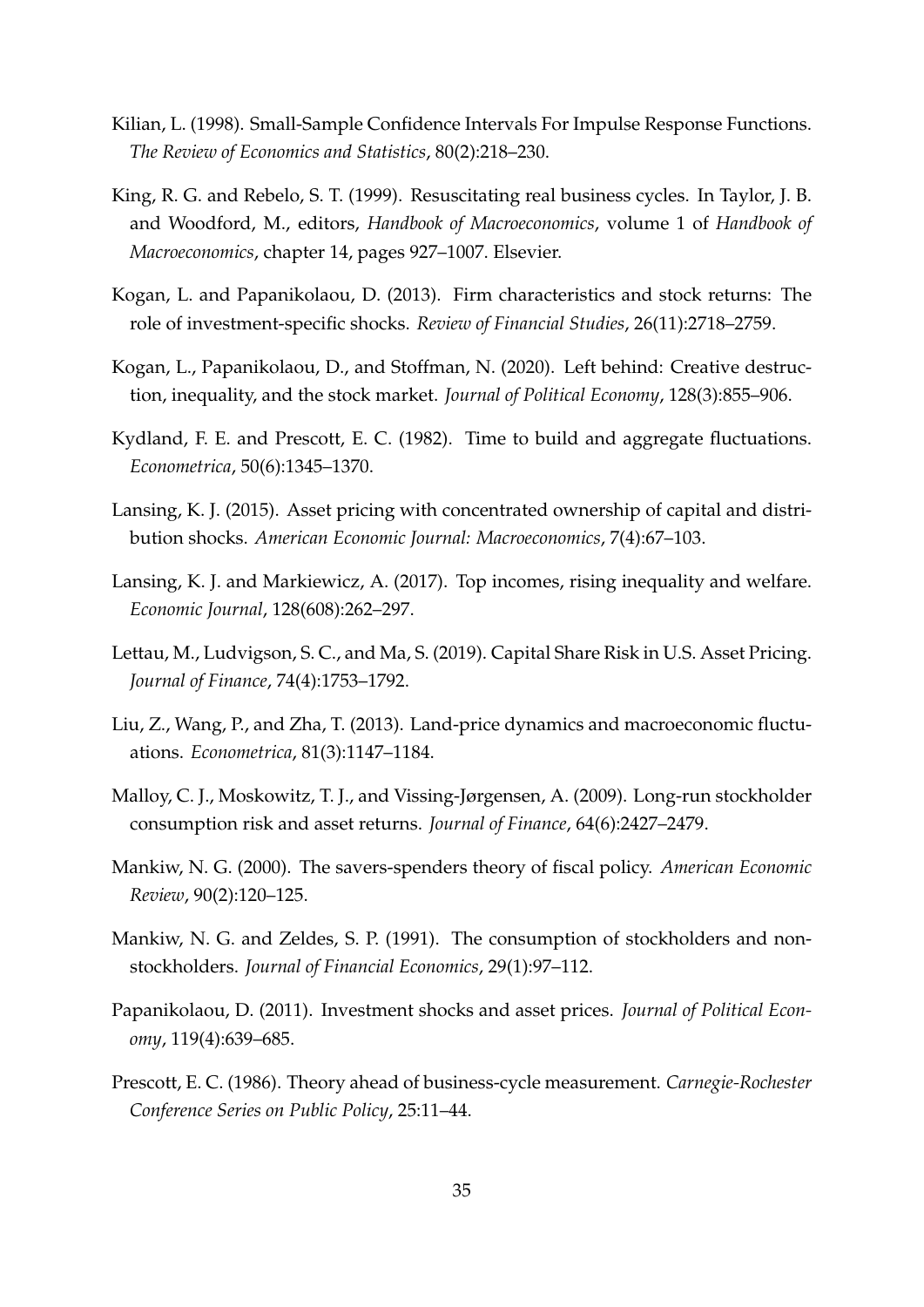- <span id="page-36-2"></span>Ríos-Rull, J.-V. and Santaeulalia-Llopis, R. (2010). Redistributive shocks and productivity shocks. *Journal of Monetary Economics*, 57(8):931–948.
- <span id="page-36-0"></span>Santaeulalia-Llopis, R. (2011). How much are svars with long-run restrictions missing without cyclically moving factor shares? In *2011 Meeting Papers*, number 718. Society for Economic Dynamics.
- <span id="page-36-3"></span>Stock, J. H. and Watson, M. W. (2002). Has the business cycle changed and why? *NBER Macroeconomics Annual*, 17:159–218.
- <span id="page-36-1"></span>Vissing-Jørgensen, A. (2002). Limited asset market participation and the elasticity of intertemporal substitution. *Journal of Political Economy*, 110(4):825–853.
- <span id="page-36-4"></span>Welch, I. and Goyal, A. (2008). A Comprehensive Look at The Empirical Performance of Equity Premium Prediction. *Review of Financial Studies*, 21(4):1455–1508.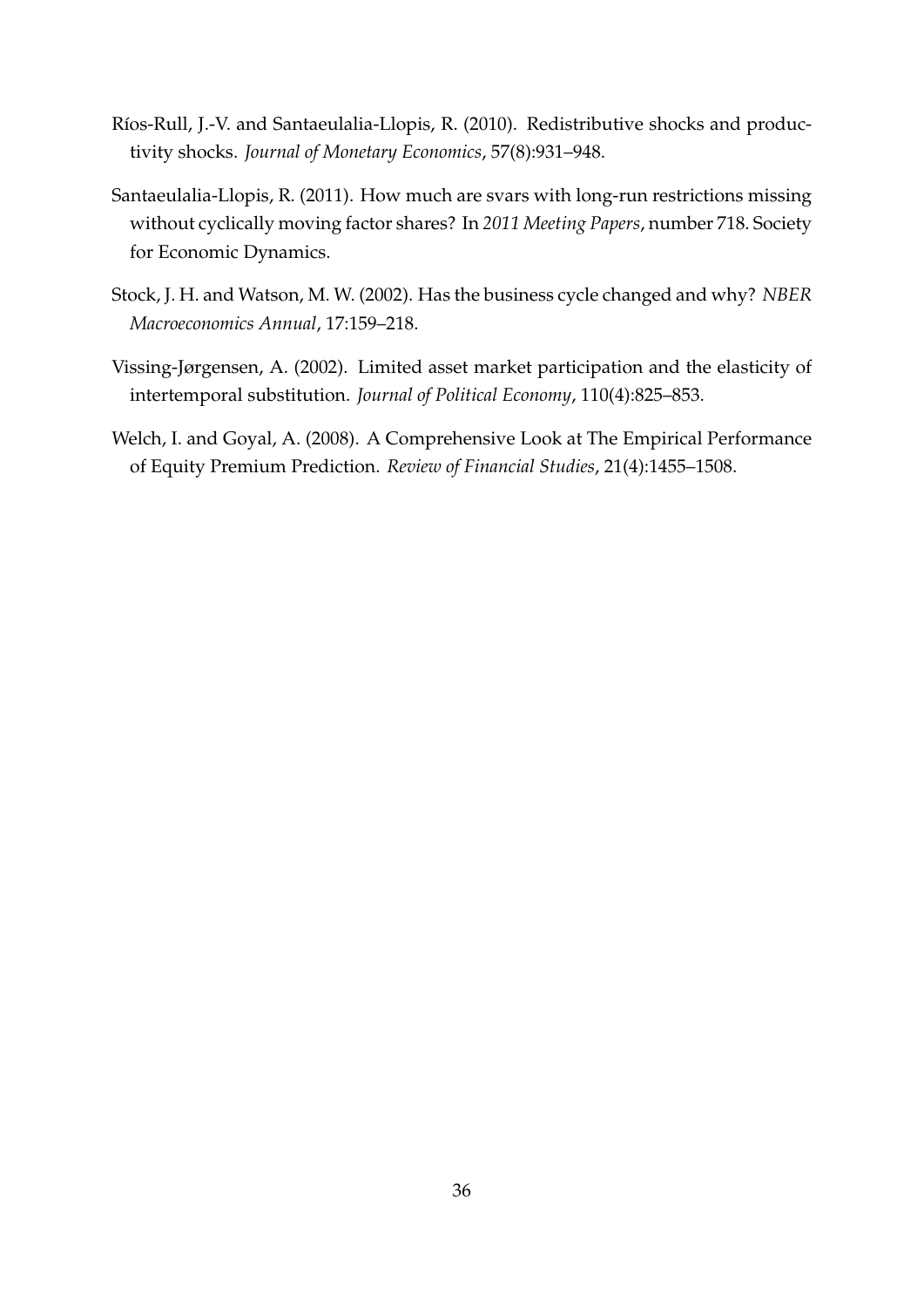# **Appendices**

# <span id="page-37-0"></span>**A Data sources**

Below is reported the list of sources for the macroeconomic data employed in the empirical analysis. Unless otherwise noted, the data are provided by the Bureau of Economic Analysis (NIPA) and retrieved from the FRED website. Real per-capita measures are obtained by dividing nominal values by the U.S. population and the end-ofthe-quarter monthly Consumer Price Index for all items computed by the Bureau of Labor Statistics.

- GDP: Gross Domestic Product, Billions of Dollars, Quarterly, Seasonally Adjusted at Annual Rate. Code: GDP.
- Investment: Gross Private Domestic Investment, Billions of Dollars, Quarterly, Seasonally Adjusted at Annual Rate. Code: GPDI.
- Non-durables: Personal Consumption Expenditures: Nondurable Goods, Billions of Dollars, Quarterly, Seasonally Adjusted at Annual Rate. Code: PCEND.
- Services: Personal Consumption Expenditures: Services, Billions of Dollars, Quarterly, Seasonally Adjusted at Annual Rate. Code: PCES.
- Durables: Personal Consumption Expenditures: Durable Goods, Billions of Dollars, Quarterly, Seasonally Adjusted at Annual Rate. Code: PCEDG.
- Total Consumption: Non-durables + Services + Durables.
- CPI: Consumer Price Index for All Urban Consumers: All Items in U.S. City Average, Index 1982-1984=100, Monthly, Seasonally Adjusted. Code: CPIAUCSL. Aggregated to quarterly frequency by taking the end-of-quarter value. CPI Inflation is computed as the first log-difference in the quarterly series.
- Gross Income: Personal Income, Billions of Dollars, Quarterly, Seasonally Adjusted at Annual Rate. NIPA, Table 2.1, Line 1.
- Net Income: Disposable Personal Income, Billions of Dollars, Quarterly, Seasonally Adjusted at Annual Rate. NIPA, Table 2.1, Line 27.
- Wages: Compensation of Employees, Billions of Dollars, Quarterly, Seasonally Adjusted at Annual Rate. NIPA, Table 2.1, Line 2.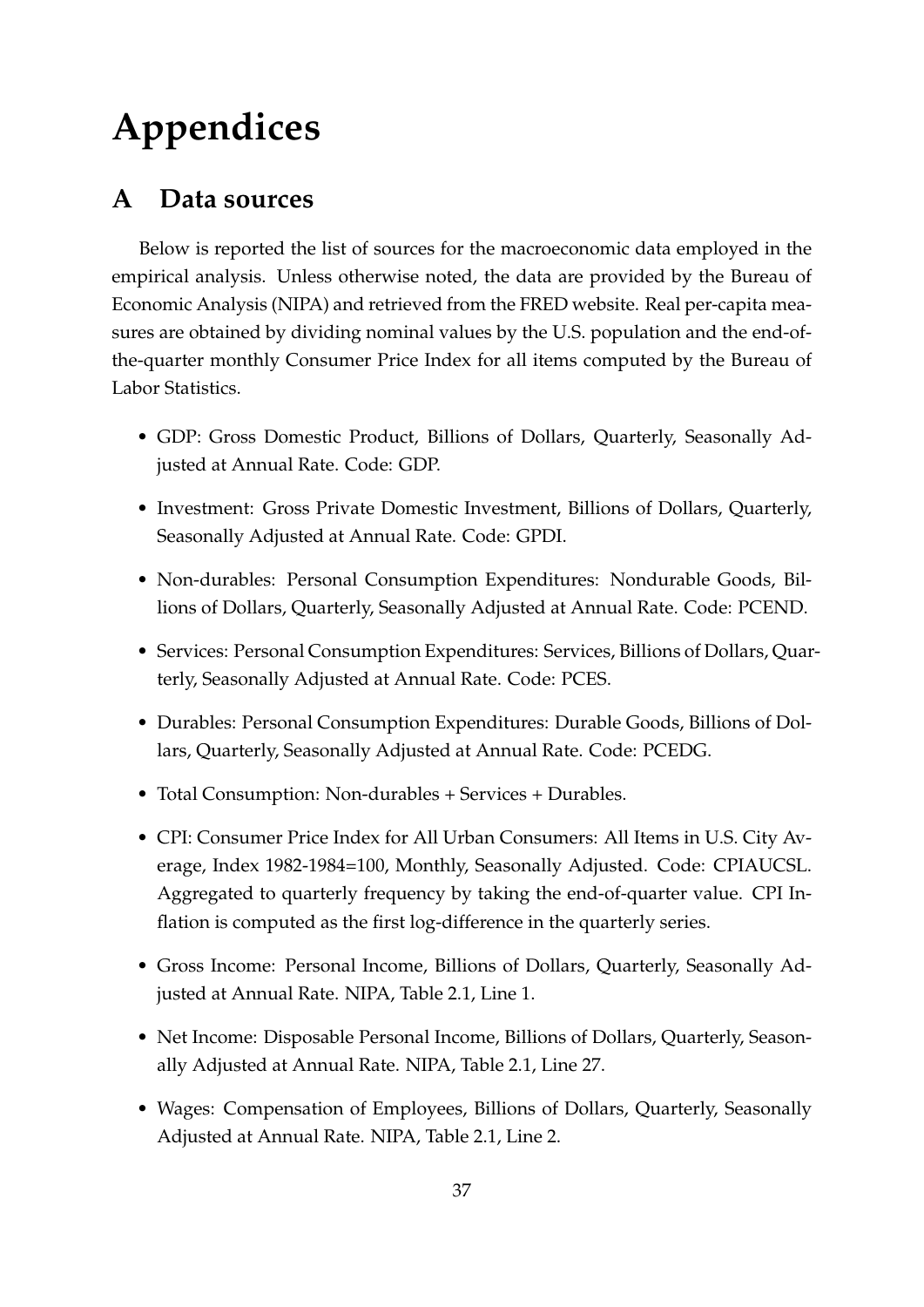- Financial Income: Personal Income Receipts on Assets, Billions of Dollars, Quarterly, Seasonally Adjusted at Annual Rate. NIPA, Table 2.1, Line 13.
- Interest Income: Personal Interest Income, Billions of Dollars, Quarterly, Seasonally Adjusted at Annual Rate. NIPA, Table 2.1, Line 14.
- Dividend Income: Personal Dividend Income, Billions of Dollars, Quarterly, Seasonally Adjusted at Annual Rate. NIPA, Table 2.1, Line 15.
- Population: Population, Thousands, Quarterly, Not Seasonally Adjusted. Code: B230RC0Q173SBEA.
- (Inverse) Relative Price of Investment: Relative price of "consumption" to price of "equipment", Quarterly, Annualized Growth Rates (400×log-difference), from [Fernald](#page-33-11) [\(2014\)](#page-33-11).
- TFP: Business Sector (not utilization adjusted) Total Factor Productivity, Quarterly, Annualized Growth Rates (400×log-difference), from [Fernald](#page-33-11) [\(2014\)](#page-33-11).
- Labor Share of Income: Nonfarm Business Sector: Labor Share, Index 2012=100, Quarterly, Seasonally Adjusted. Code: PRS85006173.
- Aggregate Hours: Index/Level and Office of Productivity And Technology and Work Hours: Hours Worked, Nonfarm Business. BLS. Code: PRS85006033. The per-capita measure is obtained by dividing over Population 16+.
- Population 16+: Civilian noninstitutional population, Level (in thousands), 16 years and over. BLS. Code: LNU00000000.
- Quarterly financial data are sourced from Amit Goyal's website (as discussed in [Welch and Goyal,](#page-36-4) [2008\)](#page-36-4), and the equity premium is computed from the average dividend yield and dividend growth following [Fama and French](#page-33-12) [\(2002\)](#page-33-12).

# <span id="page-38-0"></span>**B Construction of household-level series from the CEX**

In this appendix we describe the dataset and preliminaries used to construct quarterly time series of consumption and income at the household level over the period 1982-2017 from the U.S. CEX.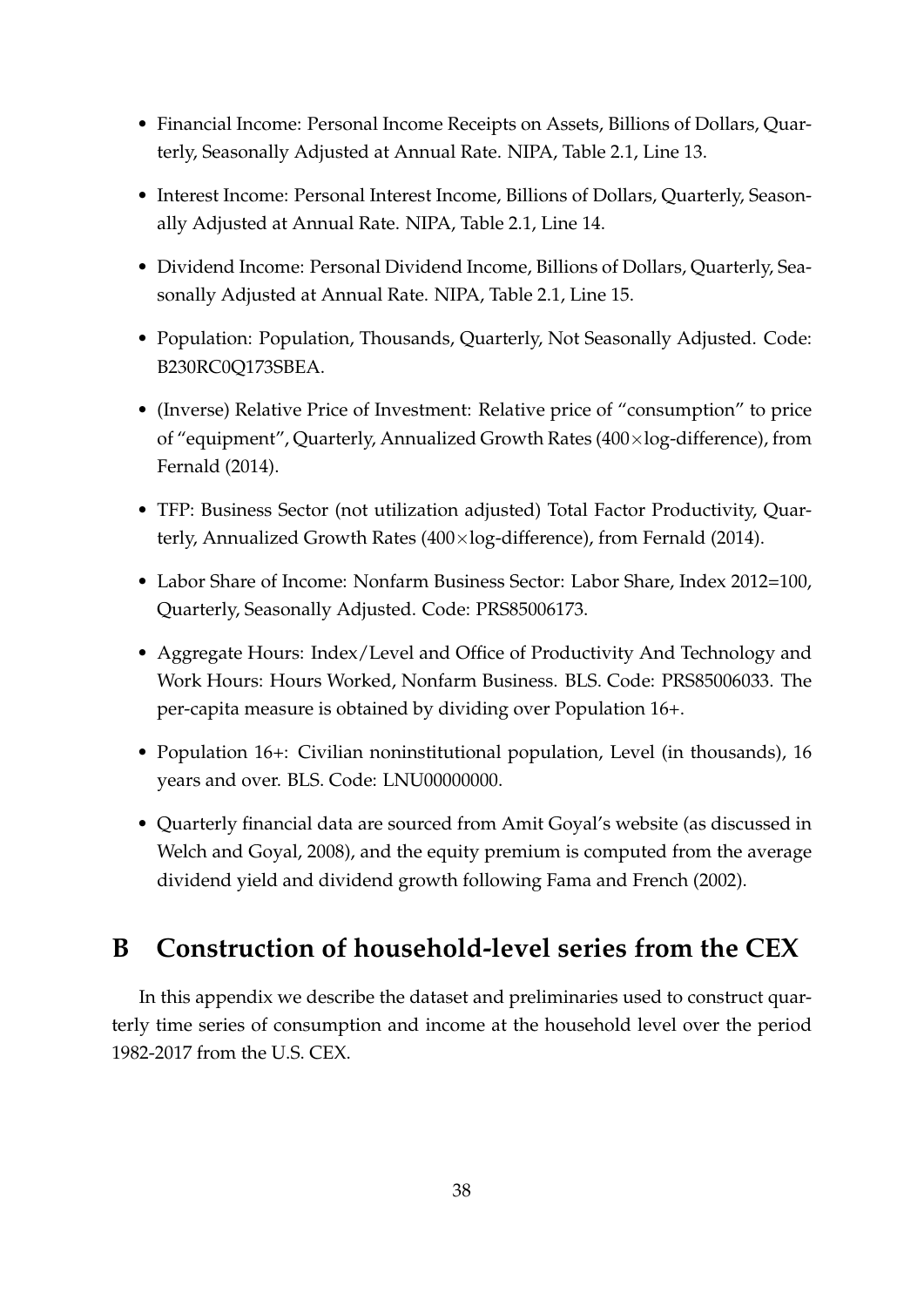### **Description of the dataset**

The CEX is a national survey collecting household-level data on detailed consumption expenditures together with income, financial and demographic information on a sample that is designed to represent the non-institutionalized civilian population of the US. The survey is divided in two parts: the Interview Survey and the Diary Survey. The analysis developed in this paper focuses on the first one. Data from the CEX are available from the start of 1980 to the end of 2017. The survey is a rotating panel containing interviews of about 4,500 households per quarter before 1999, increasing to about 7,500 thereafter. About 20% of the sample is replaced each quarter. In each interview, households report detailed expenditures made in the previous three months. Households are interviewed every 3 months, for a maximum of 5 interviews. The first interview is for practice and is not publicly available, while financial information is collected only in the last interview.

### **Sample choice, consumption definition and assetholding status**

### **Consumption and income definition**

Our analysis employs data available for the whole sample (1980Q1-2018Q1). We compute consumption of non-durable goods and services and durable goods aggregated from the disaggregated expenditure categories reported in the monthly expenditure files (MTAB and MTBI files) of the CEX. Non-durables and services consist of food, alcoholic beverages, apparel and services, gasoline and motor oil, household operations, utilities, tobacco, public transportation, fees and admissions, personal care products, reading, other vehicle expenses and other entertainment supplies, equipment, and services. Durable goods include purchases of vehicles, house furnishings and tv and audio equipment. Finally, gross and net income are defined as before and after tax income, respectively, while financial income is computed as the sum of dividend and interest income. Wage income is given by the sum of wages and salaries.

### **Exclusions**

Standard restrictions are applied to the sample. Only households who completed the survey, i.e. for which four interviews are available in the FMLY/FMLI files, are included in the sample. Indeed, financial information is collected only in the fifth (i.e. the last) interview. Matching households across quarters is not possible around changes in sample design, which happened at the beginning of 1986, 1996, 2005 and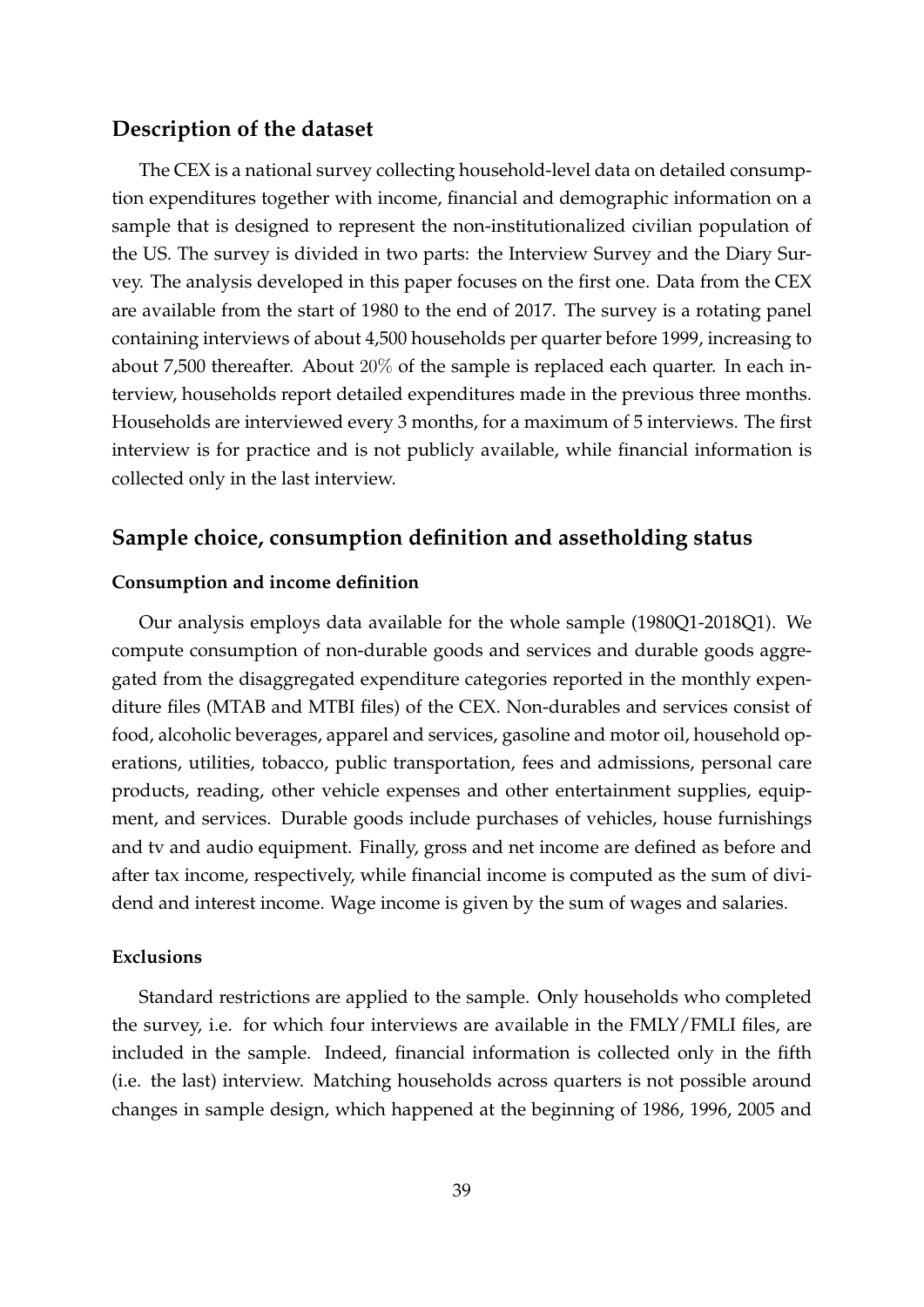20[15](#page-40-0).<sup>15</sup> Such changes imply new household ID numbers. Therefore, all the households who did not finish their interviews before their ID changed are dropped.

Households with negative net income or incomplete income responses are excluded from the sample. Regarding the latter restriction, for the period 1980-2013 the variable RESPSTAT is used, which indicates whether the household is a complete or an incomplete income reporter. From 2014 such variable is no longer available. Hence, we use the variable ERANKH, which measures the weighted cumulative percent expenditure outlay ranking of the household to total population is left blank for incomplete income reporters. Moreover, all consumption observations for households interviewed in the years 1980 and 1981 are dropped as the food question was changed in 1982 leading to a drop in reported food expenditures.<sup>[16](#page-40-1)</sup> Finally, we exclude all households who report a change in the household head's age different, from 0 or 1, between any two interviews.

#### **Assetholding status from the CEX**

The FMLY/FMLI files report household-level financial information on holdings of "stocks, bonds, mutual funds and other such securities" and of liquid accounts such as savings and checking accounts.

For the period 1980-2012, we use the following variables: SECESTX, which reports the amount the household holdings in the aforementioned asset categories (at the last day of the month preceding the interview); CKBKACTX, which reports the amounts (at the last day of the month preceding the interview) "in checking accounts, brokerage accounts and other similar accounts"; SAVACCTX, which asks "On the last day of (last month), what was the total amount your CU had in savings accounts in banks, savings and loans, credit unions, and similar accounts?". From 2013, these three variables were removed from the survey. However, at the same time a new variable STOCKX was added, which asks "As of today, what is the total value of all directly-held stocks, bonds, and mutual funds?". Similarly the new variable LIQUIDX was introduced, which measures the amounts invested in "checking, savings, money market accounts, and certificates of deposit or CDs".

Given these variables, we define a household as assetholder if the sum of SE-CESTX, CKBKACTX and SAVACCTX or STOCKX and LIQUIDX exceeds the threshold of 1000\$. To keep comparability with the SCF variables, dollar amounts in year  $t$ 

<span id="page-40-0"></span><sup>&</sup>lt;sup>15</sup>The year-specific documentation files report this type of information. These files can be found at: <http://www.nber.org/ces>

<span id="page-40-1"></span><sup>&</sup>lt;sup>16</sup>As noted by [Malloy et al.](#page-35-3) [\(2009\)](#page-35-3), the 'food' question was changed back to the initial one in 1988, but there is no sensible way to solve this issue without losing a substantial number of observations.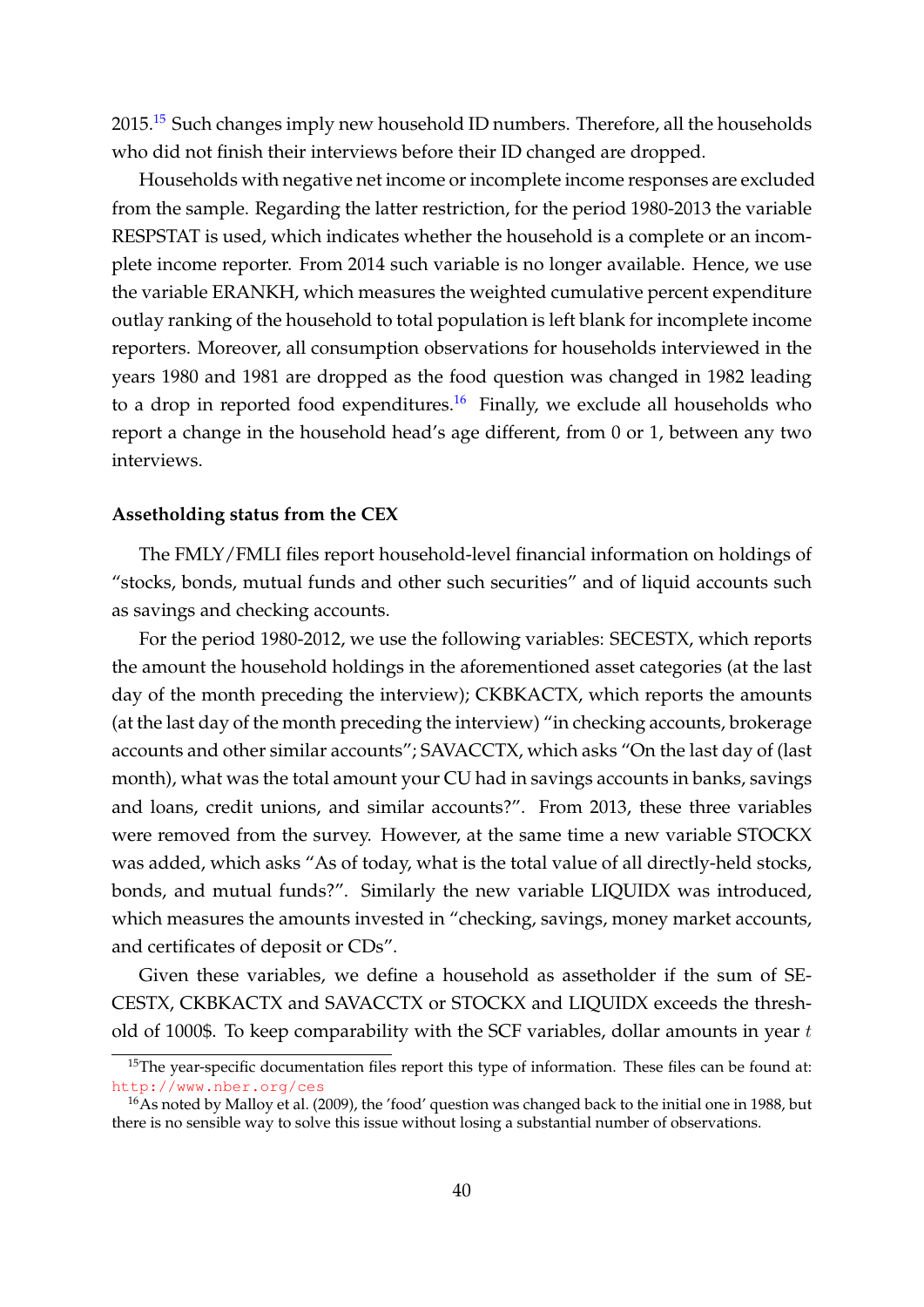are multiplied by the absolute variation between year  $t - 1$  and year t in the (yearly average of the monthly) current-methods version of the CPI for all urban consumers (CPI-U-RS).[17](#page-41-0)

However, indirect holdings cannot be retrieved from the CEX, as also noted by [Malloy et al.](#page-35-3) [\(2009\)](#page-35-3). In fact, we find that the participation rate in the stock market from the CEX is somewhat upward trending until the early 2000s. Nevertheless, the same rate substantially drops from those years until 2017, when only about 10% of the sample is classified as stockholders. Indeed, in 2013 the 'financial assets' question was changed to consider only direct holdings. Also, [Lettau et al.](#page-35-4) [\(2019\)](#page-35-4) argue that the CEX provides inferior measures for financial holdings, as compared with other surveys, such as SCF, which can potentially explain the lower estimated rates.

### **Imputation procedure from the SCF**

To refine the assetholding status definition to account for indirect holdings, we follow the imputation procedure proposed by [Attanasio et al.](#page-31-2) [\(2002\)](#page-31-2) and [Malloy et al.](#page-35-3) [\(2009\)](#page-35-3). Specifically, we perform a probit analysis based on the SCF. This dataset contains wealth information on both direct and indirect stock or assetholdings that can be used to predict the probability that a household holds assets, directly or indirectly, in the CEX. We use the SCF, from 1989 through 2016 (i.e., the last available year). For the asset definition we generate a dummy variable equal to 1 if the sum of (direct and indirect) holdings in equity, bonds, savings accounts and checking accounts exceeds the threshold of 1000\$.

Following [Malloy et al.](#page-35-3) [\(2009\)](#page-35-3), we then estimate a probit model where the dependent variable is the assetholding dummy and the regressors are the observable characteristics that are also available in the CEX: age, age squared, an indicator for the household head with education of  $> 12$  but  $< 16$  years (highschool), one for education  $> 16$ years (college), an indicator for race not being white/caucasian, year dummies, (log) real total household income before taxes, an indicator for positive interest+dividend income, and a constant. We also include interaction terms between age and highschool (agehs) and between age and college (ageco). SCF weights are employed in the probit model to have population estimates. Here are the estimated coefficients (with t-statistics in parentheses) from the probit regression for assetholdings:

<span id="page-41-0"></span><sup>17</sup>Available at: <https://www.bls.gov/cpi/research-series/home.htm>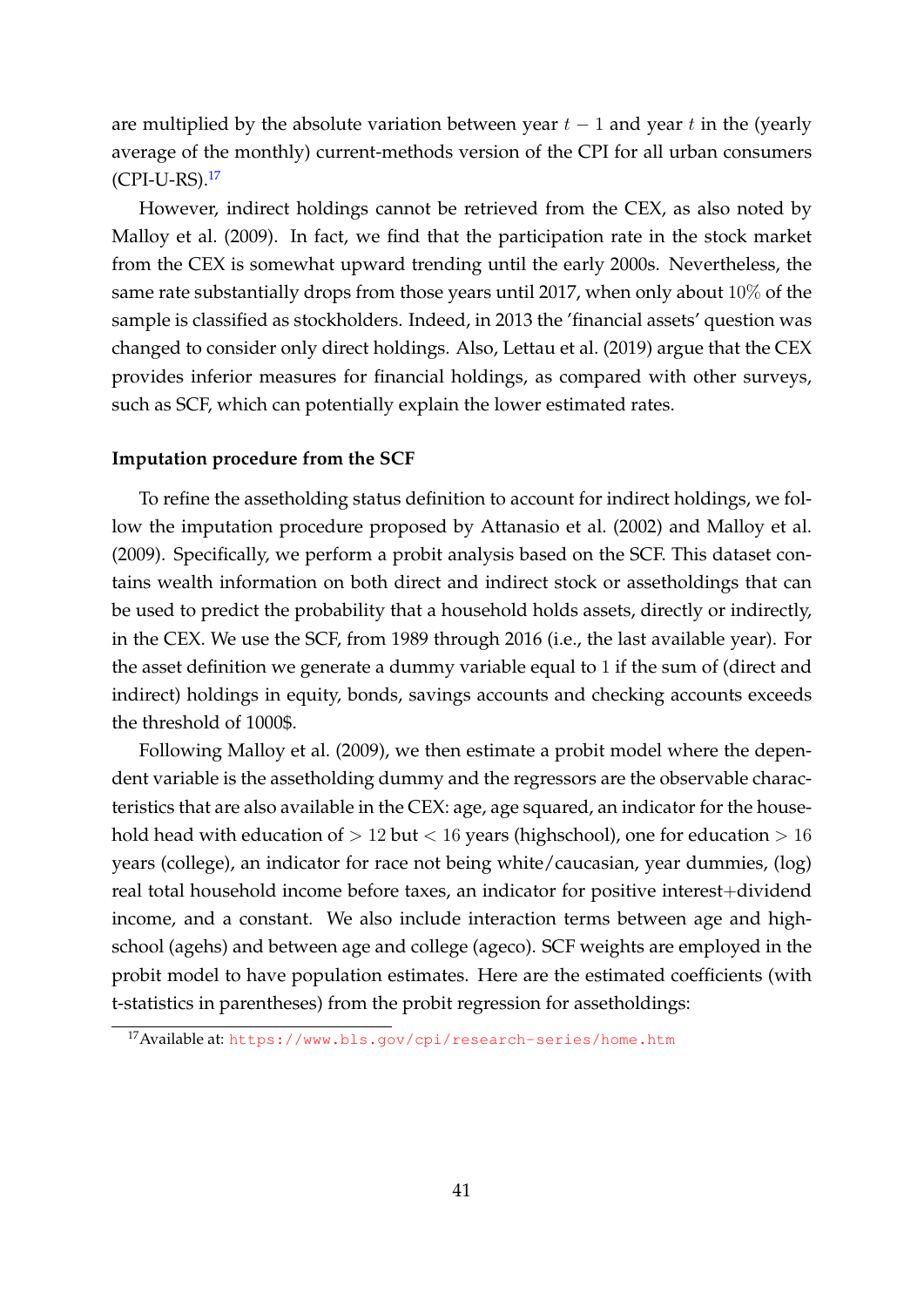

<span id="page-42-0"></span>

Notes: The figure compares the rates of direct and indirect asset-ownership, as measured from the SCF (blue line) and the CEX (red line).

$$
x'_{SCF}b_{asst} = -5.07 + .022 age + -.00008 age2 + .51 high school + 1.22 college+ -.002 agehs + -.008 ageco + -.38 nonwhite + .03 Y1992 + .20 Y1995+ -.002 agehs + -.008 ageco + -.38 nonwhite + .03 Y1992 + .20 Y1995+ .35 Y1998 + .43 Y2001 + .31 Y2004 + .37 Y2007 + .33 Y2010 + .32 Y2013+ .37 Y2016 + .37 log(income) + .95 (int + div > 0).+ .37 Y2016 + .37 log(income) + .95 (int + div > 0).
$$

We then use these coefficients to predict the probability that a household in the CEX holds assets as  $\Phi(x_{CEX}^{'}b_{asst})$ , where  $\Phi$  is the CDF of the standard normal distribution and  $x_{CEX}$  is the vector of the same regressors as in the SCF. When predicting the assetholding probability for a household in the CEX, we use the dummy *1992* coefficient for the years 1990-1993, the dummy *1995* coefficient for the years 1994-1996, the dummy *1998* coefficient for the years 1997-1999, and so on.

We employ a 'continuous' measure of participation, whereby every household contributes to the population weight and consumption or income of the representative assetholder according to their predicted probability. Specifically, we use the probability predicted for the last month of observation for the household, since financial information is reported only in the last interview. Notice that this imputation proce-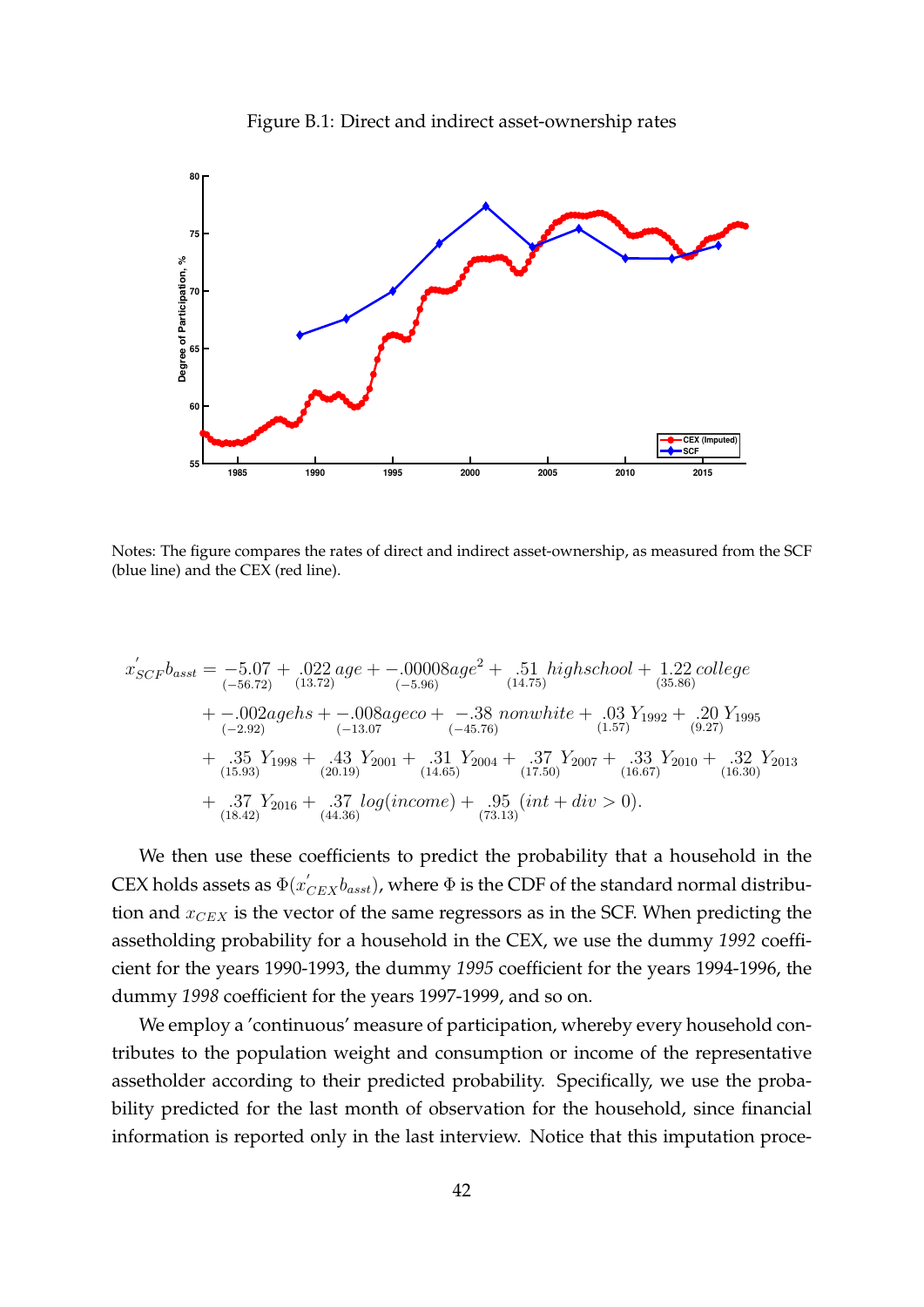<span id="page-43-0"></span>

Figure B.2: Household-level consumption and income

Notes: Selected consumption and income variables for the representative household (blue line) from the NIPA, together with the representative assetholder (orange line) and the representative non-assetholder (yellow line), as estimated from the CEX, based on the probability-weighted assetholding status imputed from the SCF.

dure is applied only to those households who have non-missing responses to all the questions involved in the imputation procedure. Otherwise, the household receives a probability 0 of being an assetholder. Figure  $B.1$  compares the resulting participation rate compared to the one from the SCF. As for the resulting consumption series, the participation rates in the CEX are smoothed through a backward-looking 4-quarters moving average filter.

### **Quarterly consumption and income estimates**

The ultimate aim of the analysis is to obtain a time series of consumption and income for a representative asset and non-assetholder, by employing the assetholding status definition obtained from the imputation procedure described above. To do so, we compute population (weighted) quarterly mean expenditure estimates aggregated from monthly expenditures, following the formulae provided in the CEX documenta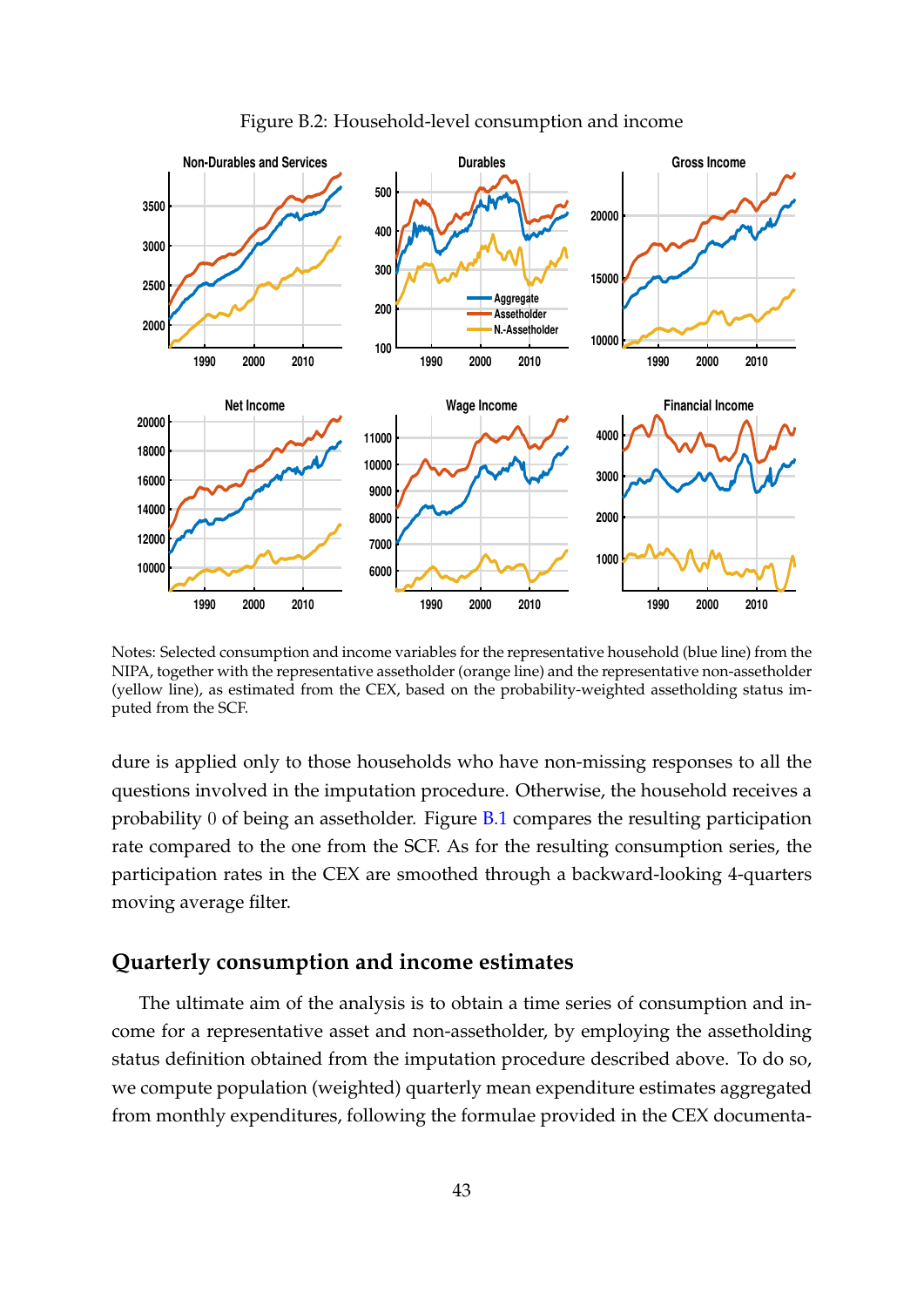tion.<sup>[18](#page-44-1)</sup>. Nominal expenditure values are deflated by the end-of-the-quarter CPI for all items, and divided by family size in order to obtain per-capita expenditures.

In line with [Cloyne et al.](#page-32-3) [\(2019\)](#page-32-3), the group-specific expenditures and income series are adjusted every quarter by the ratio between the corresponding aggregate NIPA series and the estimated CEX aggregate. Finally, to eliminate some of the noise inherent to survey data and to seasonally-adjust the series, the consumption series are smoothed with a backward looking (current and three previous quarters) moving av-erage. Figure [B.2](#page-43-0) displays the results based on the chosen sorting criterion. Mean estimates are also calculated for the representative household, i.e. over the whole sample and for all households, so as to obtain an aggregate consumption estimate from the CEX. The final quarterly consumption and income series cover the sample 1982Q4- 2017Q4.

## <span id="page-44-0"></span>**C Identified shocks**

<span id="page-44-1"></span> $18$ In particular, we employ the example codes provided at the link: [https://www.bls.gov/cex/](https://www.bls.gov/cex/pumd-getting-started-guide.htm##section5) [pumd-getting-started-guide.htm#section5](https://www.bls.gov/cex/pumd-getting-started-guide.htm##section5). These codes allow one to compute calendar period estimates.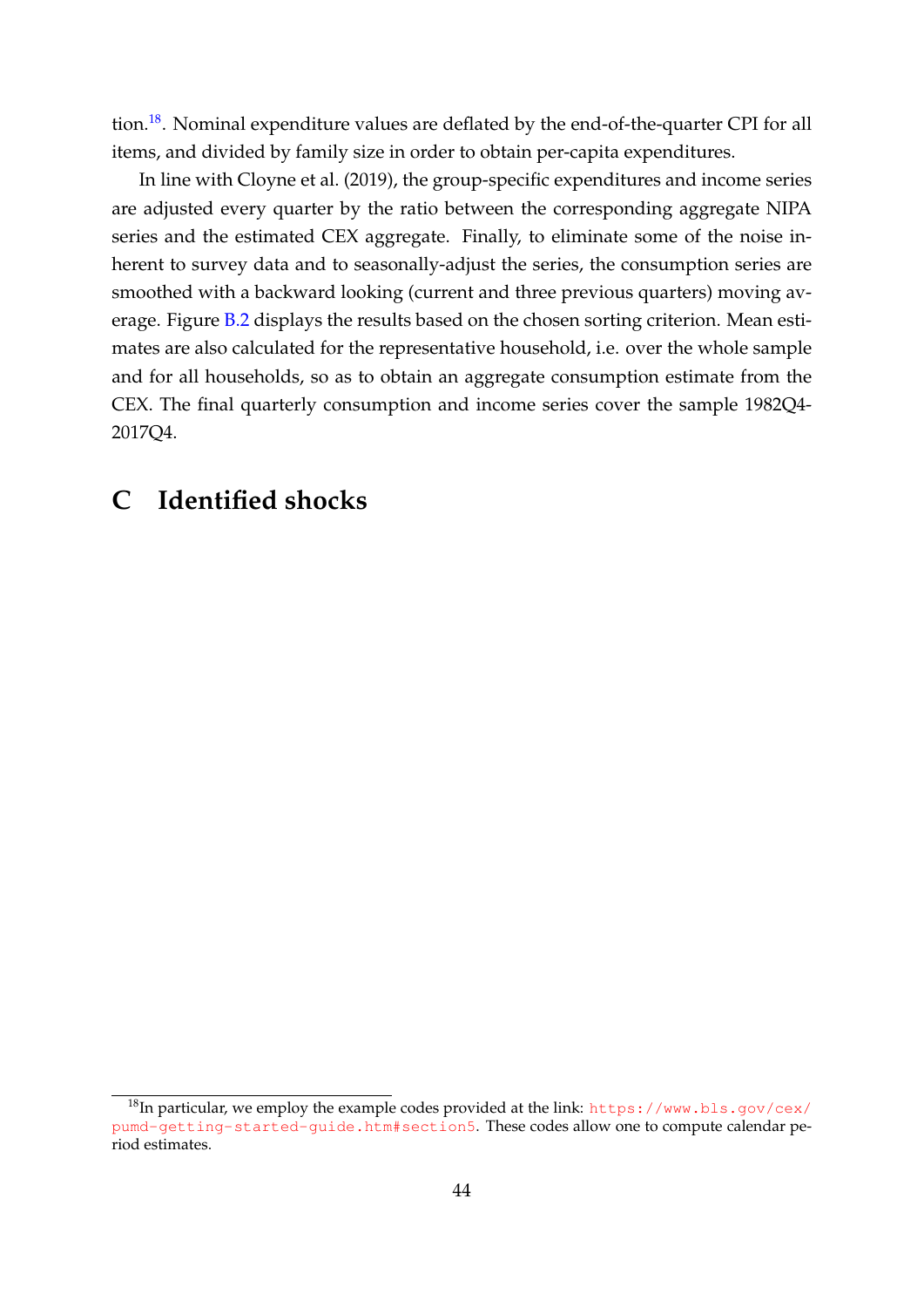<span id="page-45-0"></span>

Figure C.1: Structurally-identified supply shocks

Notes: The figure displays the time series of the identified neutral technology (top panel), investmentspecific technology (middle panel) and capital share (bottom panel) shocks over the sample 1982Q4- 2017Q4.

## <span id="page-45-1"></span>**D Additional results and robustness**

In this appendix, we report additional results on the compositional change and estimated cumulative responses discussed in Section [3.2,](#page-13-1) together with all the details including figures and tables—about the robustness exercises discussed in Section [3.3.](#page-17-0)

### **D.1 Compositional change**

As discussed in the main text, the interpetation of changes in consumption and income by assetholders and non-assetholders as a causal effect of exogenous supply shocks requires that the same shocks do not cause a sizeable transition of households from one group to the other. To address this point, Figure [D.1](#page-46-0) reports the responses of the assetholders' population share to TFP, IST and KS shocks. All the three shocks generate statistically significant responses, with a peak response to TFP (IST and KS) shocks of about -0.4% (0.5%). Nevertheless, we argue that their economic significance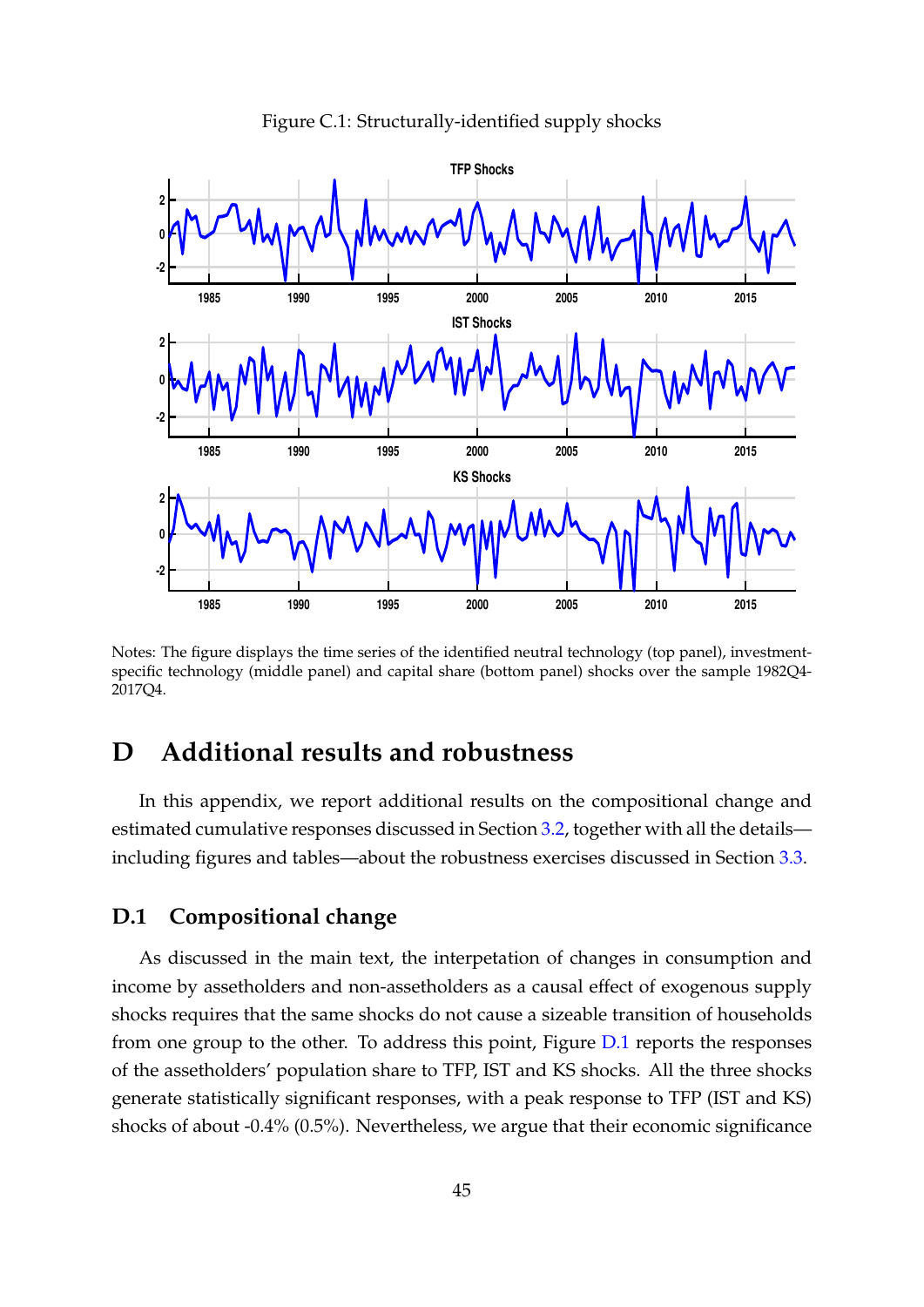is negligible. To see this, recall that assetholders constitute on average 67% of the population over the sample. Therefore, the IRF to a TFP (IST and KS) shock implies that the assetholding rate decreases (increases) from 67% to about 66.7% (67.3%) at the peak. Clearly, these fluctuations are extremely small, which allows us to interpret our estimated household level consumption and income responses as the causal effect of exogenous supply shocks.

<span id="page-46-0"></span>

Figure D.1: Assetholders' population share

Notes: The figure displays the IRF of the assetholders' population share to an exogenous 100 bp increase in neutral technology (TFP, top row), investment-specific technology (IST, middle row) and capital share of income (KS, bottom row), estimated over the sample 1982Q4-2017Q4. Dark and light-grey shaded areas represent the 68% and 90% confidence intervals, respectively.

### **D.2 Cumulative responses: dollar values**

To provide an idea of the magnitudes entailed by the cumulative responses reported in Table [1,](#page-18-0) we report the corresponding dollar-value responses in Table [D.1.](#page-47-0) According to Panel A, following a positive neutral technology shock non-assetholders increase their spending in non-durables and services, as well as total consumption expenditure, by a statistically significant dollar amount of 787\$ and 1085\$, respectively, as compared to the 598\$ and 755\$ expenditure increase by the assetholders. Consistent with the IRF analysis, the larger consumption adjustment by non-assetholders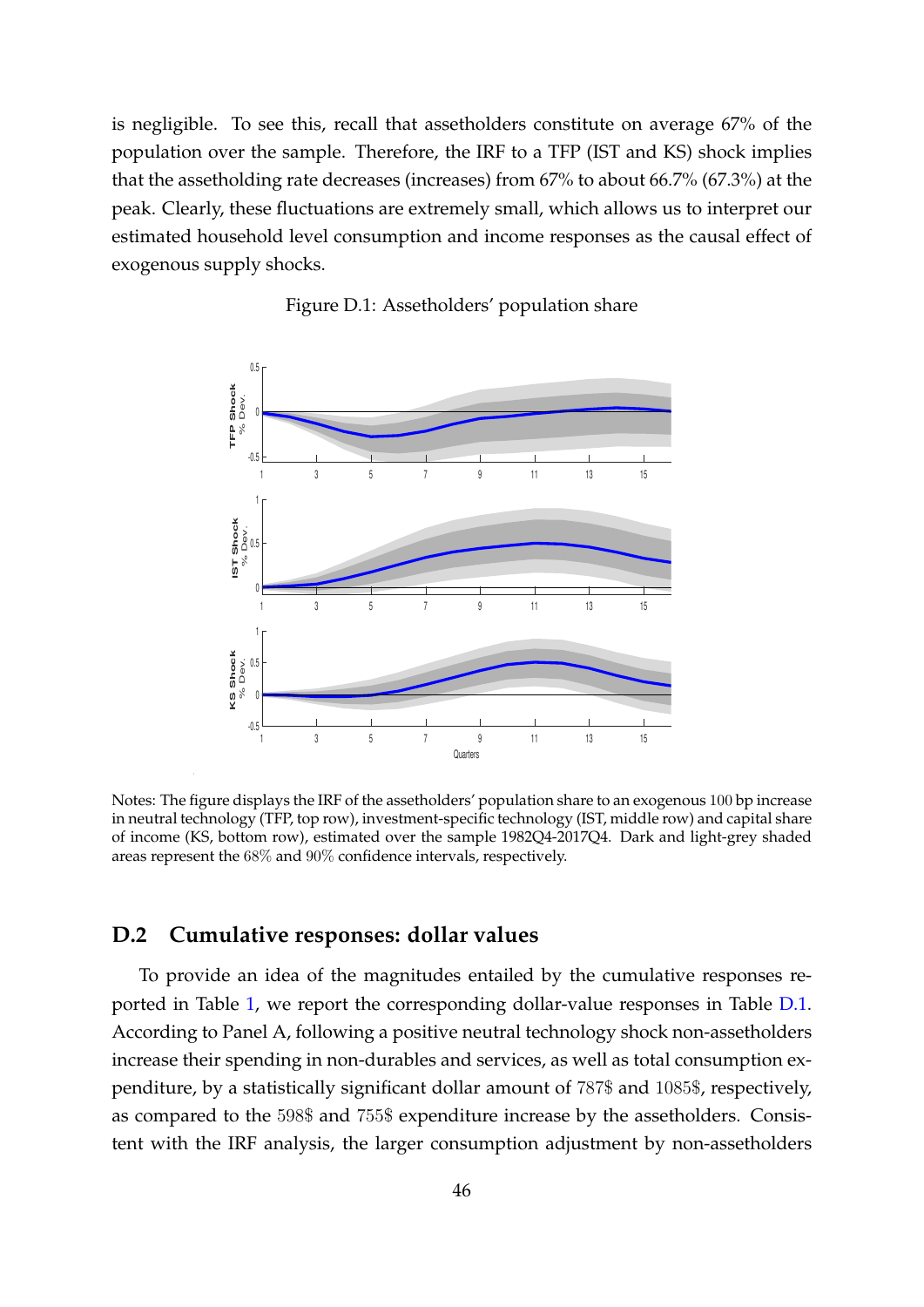<span id="page-47-0"></span>

|                  | Non-Durables        | Total               | <b>Net</b>          |
|------------------|---------------------|---------------------|---------------------|
|                  | and Services        | Consumption         | Income              |
|                  |                     | Panel A: TFP Shock  |                     |
| Assetholders     | 597.85              | 755.4               | 1236.39             |
|                  | [195.38, 815.98]    | [268.17, 1075.58]   | [724.76, 1493.01]   |
| Non-Assetholders | 787.17              | 1085.9              | 1410.72             |
|                  | [448.73,1005.65]    | [657.95, 1400.41]   | [842.27, 1719.76]   |
|                  |                     | Panel B: IST Shock  |                     |
| Assetholders     | 787.31              | 977.64              | 892.22              |
|                  | [518.8, 1054.1]     | [561.48, 1308.57]   | [495.17,1251.88]    |
| Non-Assetholders | 296.49              | 632.46              | 233.68              |
|                  | [101.61, 526.37]    | [359.87, 932.27]    | $[-170.24, 625.87]$ |
|                  |                     | Panel C: KS Shock   |                     |
| Assetholders     | 683.32              | 1394.85             | 258.4               |
|                  | [303.32,918.93]     | [808.03,1726.97]    | $[-188.78, 591.49]$ |
| Non-Assetholders | $-388.18$           | $-472.89$           | $-456.09$           |
|                  | $[-560.03,-206.21]$ | $[-722.14,-204.71]$ | $[-779.82, -68.57]$ |

Table D.1: Cumulative responses over 16 quarters: dollar values

Notes: Cumulative responses over 16 quarters to an exogenous 100 bp increase in neutral technology (Panel A), investment-specific technology (Panel B) and capital share of income (Panel C), estimated over the sample 1982Q4-2017Q4. Bootstrapped 68% confidence intervals reported in brackets. The cumulative responses are computed as the present discounted value (given an average annual real interest rate equal to 1%) of the relative change in expenditure or income over the 16 quarters following the shock. To obtain a total expenditure/income effect at the household level in 2017 dollars, the magnitude is multiplied by an average household size of 2.5 and by a price-adjustment factor equal to 2.48 (recall that the CPI for all items is expressed in 1982-1984 basis.)

reflects a more marked rise in net income (1411\$, compared to 1236\$). By contrast, an investment-specific technology shock (Panel B) triggers a remarkable cumulative rise in assetholders' total consumption (977\$), which is in the ballpark of the dollaramount upward adjustment in net income (892\$). At the same time, the cumulative response of non-assetholders' consumption and income are relatively smaller. Finally, similar conclusions apply for the capital share shock (Panel C), although the cumulative responses of the hand-to-mouth consumers' consumption and income are now significantly negative.

### **D.3 Robustness**

**Controlling for observable heterogeneity** For this robustness check, we follow [Ke](#page-34-7)[hoe et al.](#page-34-7) [\(2020\)](#page-34-7). Based on CEX data, we partition the population into twenty-four groups for all possible combinations of the following classifications: gender (male and female), age (young-up to 40 years, and old-above 40 years), education (college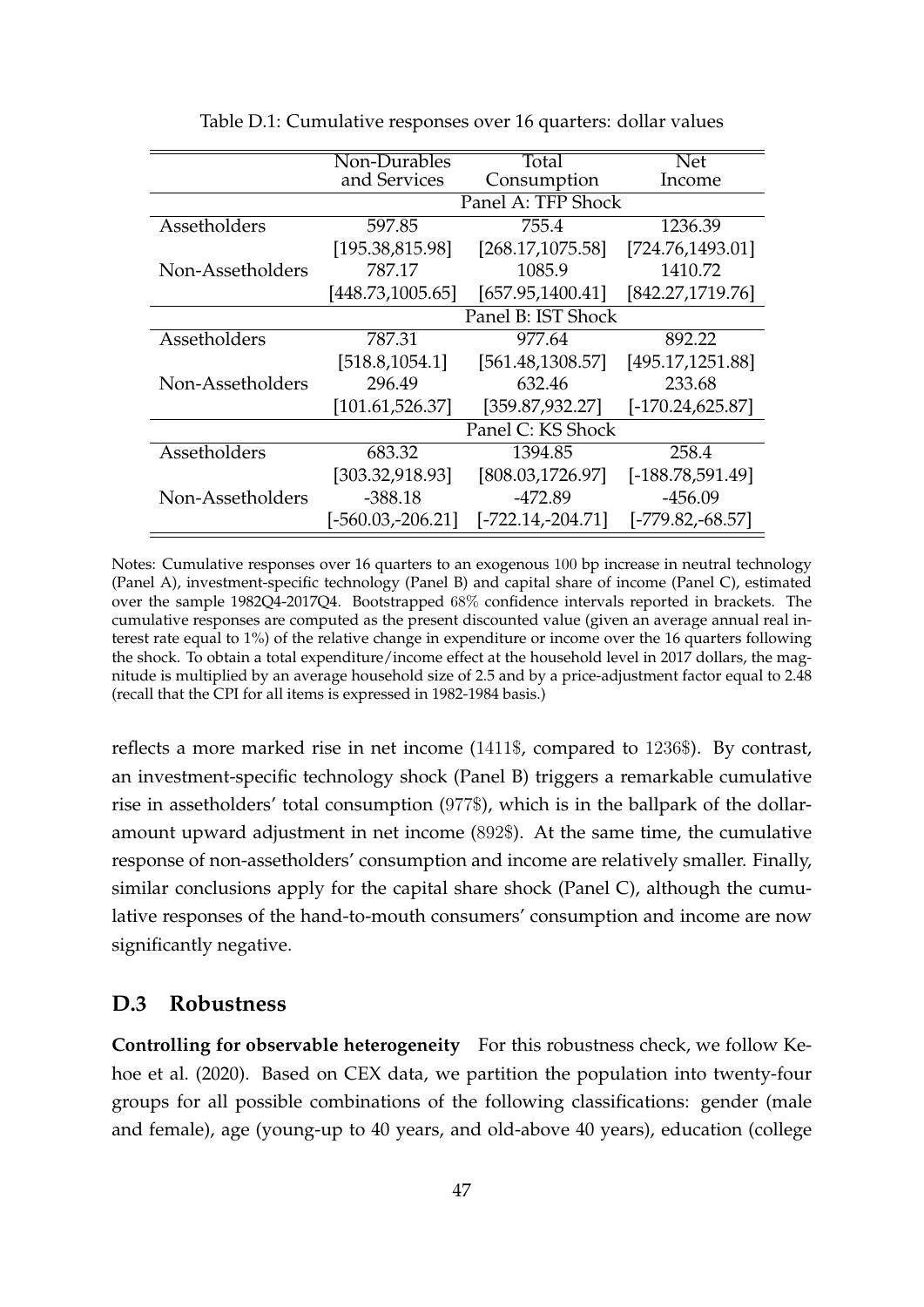and no college) and housing tenure status (renter, mortgagor and outright owner). We then compute the average consumption and income series for assetholders and non-assetholders (based on the baseline sorting criterion) within each group. We then reweigh each group by the respective population share, and compute the consumption and income series for the representative assetholder or non-assetholder. As a consequence, after the reweighting the two groups are equally balanced in terms of age, gender, education or housing tenure status. More specifically, for the variable  $x$  (e.g., consumption) we compute:

$$
\bar{x}_t^a = \sum_k x_{k,t}^a \times \omega_{k,t} \quad \text{and} \quad \bar{x}_t^{na} = \sum_k x_{k,t}^{na} \times \omega_{k,t},
$$

for the representative assetholder and non-assetholder, respectively, where  $k$  indicates the group (for example, male-no college-renter or female-college-outright owner),  $x_{k,t}^{a,na}$  $k,t$ denotes the within-group k average assetholder or non-assetholder variable, and  $\omega_{k,t}$ represents the population share of group  $k$  at time  $t$ .

**Sorting based on stockholdings** The sorting procedure is exactly symmetric to the baseline presented in the main text. The only difference lies in the types of assets we consider. Specifically, in this case we sort households only based on their (direct or indirect) holdings of stocks. Specifically, we re-estimate a probit regression where the dependent variable is a dummy taking value one if the variable EQUITY in the SCF is positive. The variable equity summarizes the value of stocks held directly, in mutual funds or pension schemes, by the household. Therefore, this sorting criterion is much more in line with most of the asset pricing literature. Consistently, we estimate that only about 20% of the households participated in the stock market at the beginning of the sample. At the end of the sample, instead, the participation rate is estimated around 50%.

**Different sorting method** In the main body of the paper we define a household as an assetholder if, based on the CEX information on "stocks, bonds, mutual funds and other such securities", her asset holdings, including checking and savings accounts, exceed 1000\$. To address potential measurement errors, we then refine the definition as follows. We predict the probability of a household being anassetholder only for those households who are not defined as such based on the CEX variables, using the same probit coefficients as for the baseline analysis. Next, to uniquely partition households between the two groups, we apply a threshold method. In particular, households are classified as assetholders for sure (hence, with probability 1) if the predicted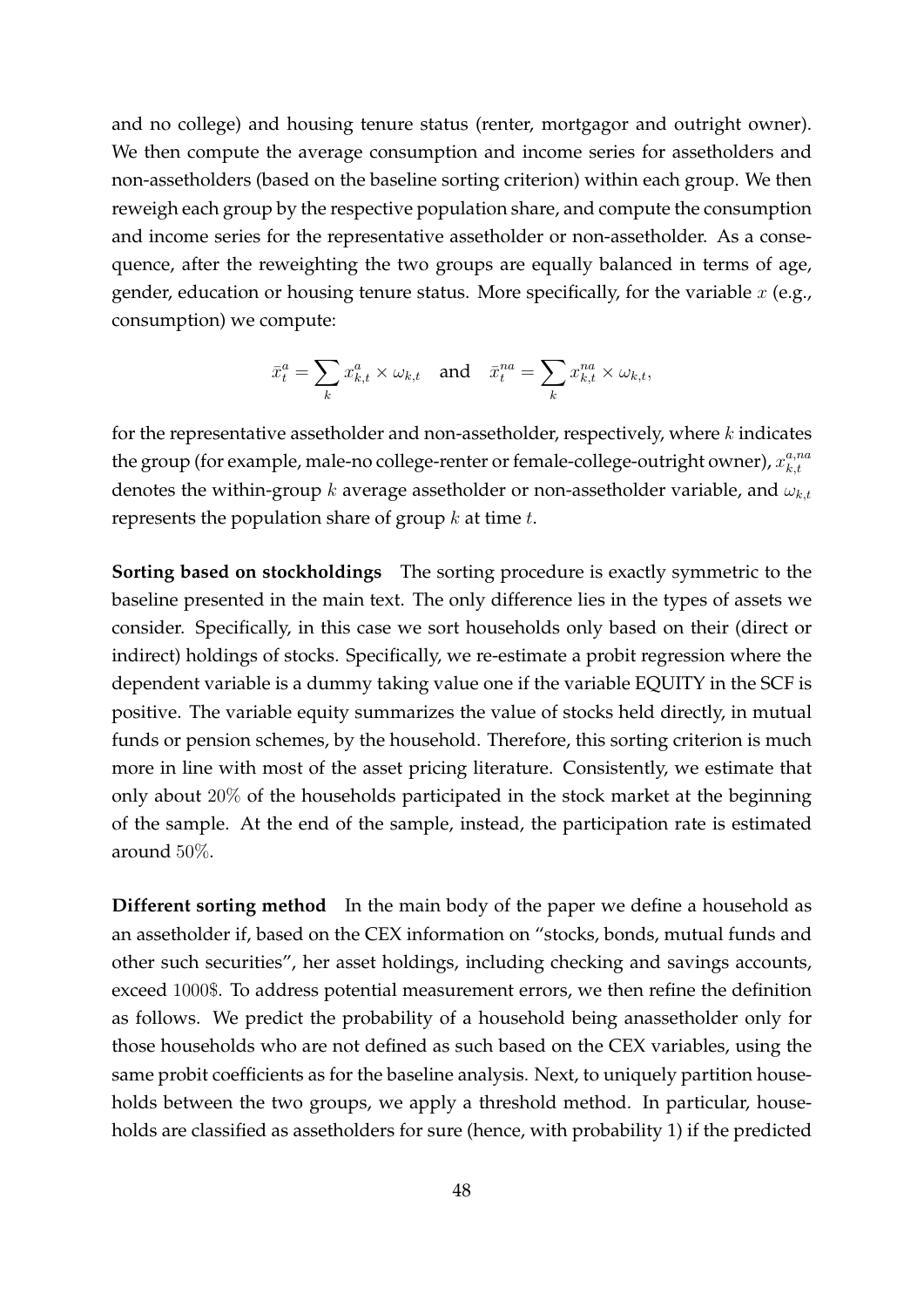probability exceeds 70%. By contrast, households are defined as non-assetholders for sure (thus receiving a probability 0 of being assetholders) if the predicted probability is below 70%. In other words, according to this method a household is defined as an assetholder either if it fulfills the requirement in the CEX data, or if the imputed probability exceeds 70%. The fraction of hand-to-mouth households estimated according to this sorting criterion is essentially unchanged, compared to the baseline case.

**Extended VAR** We re-estimate the VAR system in Equation [\(1\)](#page-10-1) by including (log) per-capita hours worked as a fourth endogenous variable. The identification assumptions on the purely redistributive effects of KS shocks remain intact also in this quadrivariate version of the VAR. We then use the structurally identified IST, TFP and KS shocks to compute household-level consumption and income responses.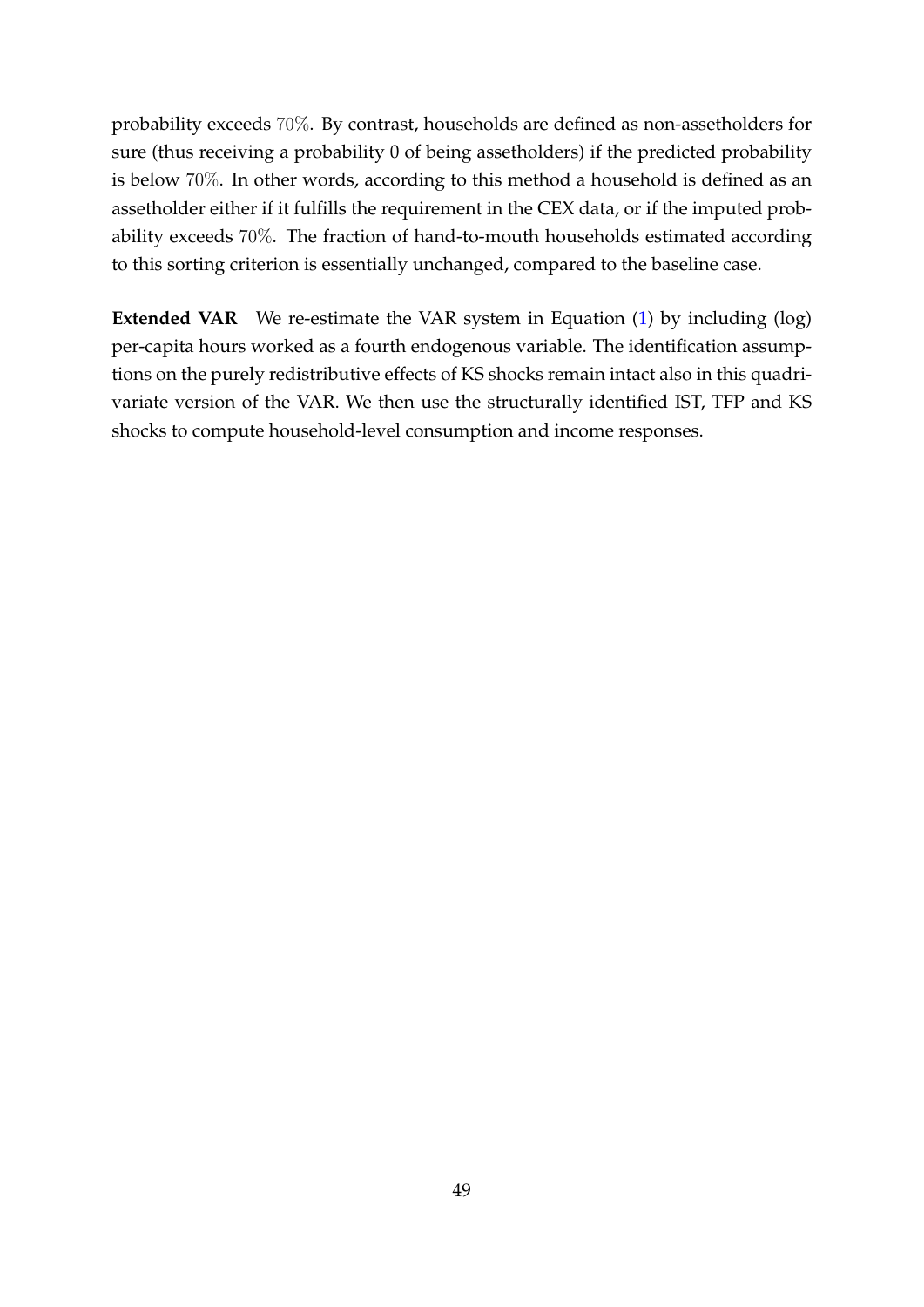|                    | Non-Durables       | Total           | <b>Net</b>      |
|--------------------|--------------------|-----------------|-----------------|
|                    | and Services       | Consumption     | Income          |
|                    | Panel A: TFP Shock |                 |                 |
| Assetholders       | 2.86               | 3.6             | 3.75            |
|                    | [1.01, 3.97]       | [1.3, 5.32]     | [2.02, 4.8]     |
| Non-Assetholders   | 5.7                | 6.89            | 5.86            |
|                    | [3.17, 6.83]       | [3.77, 8.21]    | [2.89, 7.61]    |
| Panel B: IST Shock |                    |                 |                 |
| Assetholders       | 3.88               | 4.43            | 3.39            |
|                    | [2.64, 5.11]       | [2.87, 6.1]     | [1.79, 4.74]    |
| Non-Assetholders   | 2.91               | 3.79            | 2.64            |
|                    | [1.58, 4.39]       | [2.34, 5.47]    | [0.71, 4.31]    |
| Panel C: KS Shock  |                    |                 |                 |
| Assetholders       | 4.66               | 6.73            | 1.7             |
|                    | [2.83, 5.65]       | [4.29, 8.05]    | $[-0.05, 2.87]$ |
| Non-Assetholders   | $-0.26$            | 1.88            | $-2.16$         |
|                    | $[-2.19, 1.25]$    | $[-0.68, 3.81]$ | $[-4.15,-0.23]$ |

<span id="page-50-0"></span>Table D.2: Cumulative responses over 16 quarters - Observable heterogeneity

Notes: Cumulative responses over 16 quarters, controlling for observable heterogeneity.

<span id="page-50-1"></span>Table D.3: Cumulative responses over 16 quarters - Sorting based on stockholdings

|                    | Non-Durables       | Total           | <b>Net</b>      |
|--------------------|--------------------|-----------------|-----------------|
|                    | and Services       | Consumption     | Income          |
|                    | Panel A: TFP Shock |                 |                 |
| Stockholders       | 5.99               | 4.15            | 5.63            |
|                    | [3.03, 6.71]       | [1.77, 5.86]    | [3.75, 6.99]    |
| Non-Stockholders   | 5.88               | 7.04            | 8.77            |
|                    | [4.14, 6.83]       | [5.45, 8.16]    | [6.24, 10.02]   |
| Panel B: IST Shock |                    |                 |                 |
| Stockholders       | 2.48               | 4.14            | 2.03            |
|                    | [1,3.7]            | [2.17, 5.89]    | [0.18, 3.75]    |
| Non-Stockholders   | 1.26               | 2.64            | 1.27            |
|                    | [0.21, 2.53]       | [1.52, 3.97]    | $[-1.01, 3.29]$ |
| Panel C: KS Shock  |                    |                 |                 |
| Stockholders       | 2.52               | 4.76            | $-0.18$         |
|                    | [0.65, 3.67]       | [1.99, 6.15]    | $[-2.04, 1.57]$ |
| Non-Stockholders   | $-0.99$            | $-0.46$         | $-2.18$         |
|                    | $[-2.29, 0.26]$    | $[-2.42, 1.12]$ | $[-3.75,-0.16]$ |

Notes: Cumulative responses over 16 quarters for households sorted based on stockholdings.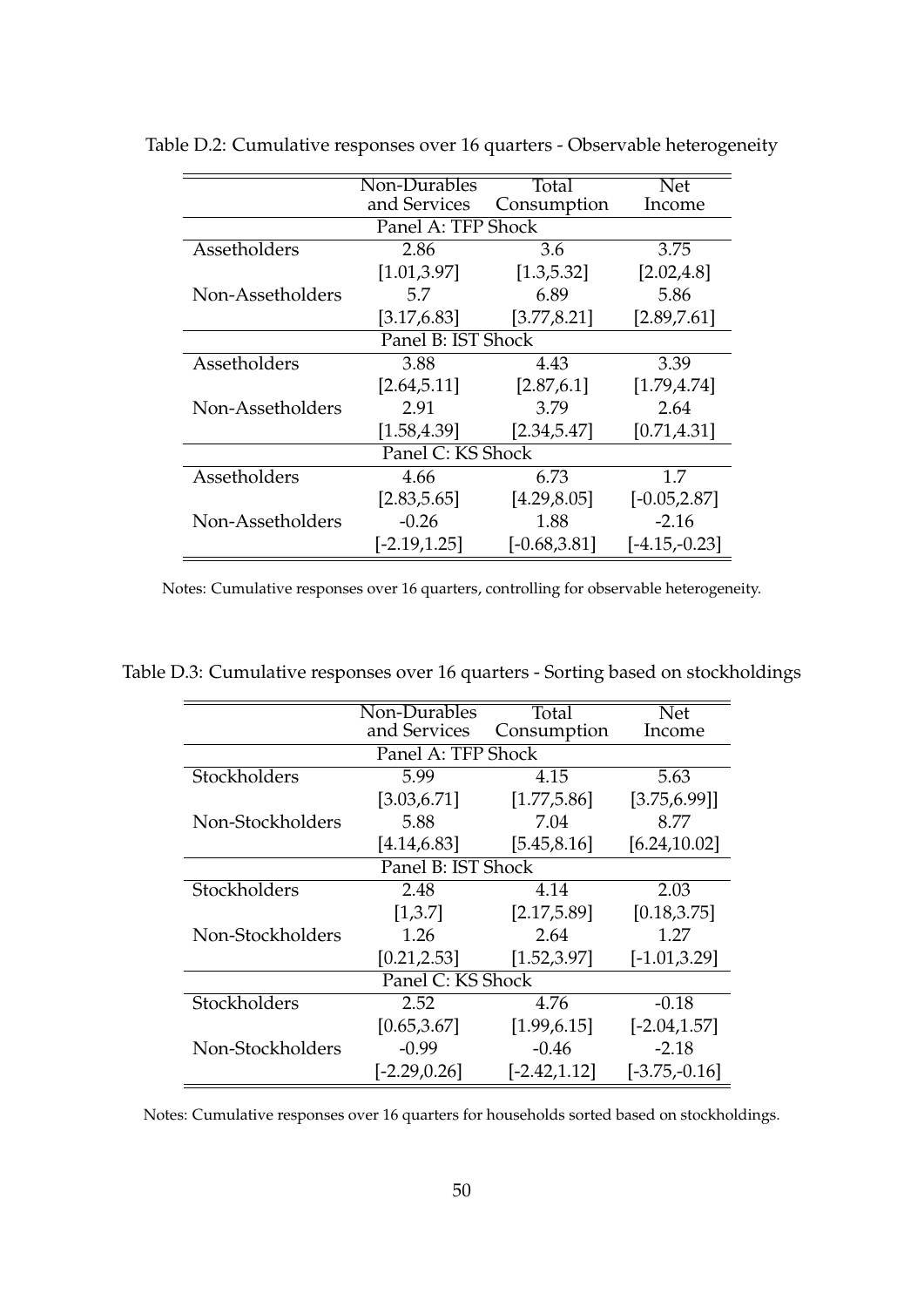|                    | Non-Durables       | Total           | <b>Net</b>      |
|--------------------|--------------------|-----------------|-----------------|
|                    | and Services       | Consumption     | Income          |
|                    | Panel A: TFP Shock |                 |                 |
| Assetholders       | 2.83               | 4.47            | 3               |
|                    | [0.69, 3.72]       | [1.82, 5.81]    | [1.33, 3.83]    |
| Non-Assetholders   | 4.53               | 4.62            | 9.27            |
|                    | [2.02, 6.54]       | [1.22, 7.05]    | [4.15, 11.94]   |
| Panel B: IST Shock |                    |                 |                 |
| Assetholders       | 3.9                | 3.64            | 2.37            |
|                    | [2.54, 5]          | [2.04, 5.11]    | [1.41, 3.41]    |
| Non-Assetholders   | $-0.57$            | 3.6             | $-0.82$         |
|                    | $[-2.27, 1.45]$    | [1.13, 6.48]    | $[-3.76, 2.48]$ |
| Panel C: KS Shock  |                    |                 |                 |
| Assetholders       | 2.62               | 4.55            | $-0.14$         |
|                    | [0.76, 3.67]       | [1.95, 5.28]    | $[-1.38, 0.95]$ |
| Non-Assetholders   | $-4.36$            | $-6.94$         | $-3.66$         |
|                    | $[-6.09,-2.88]$    | $[-9.03,-4.54]$ | $[-6.78,-0.47]$ |

<span id="page-51-0"></span>Table D.4: Cumulative responses over 16 quarters - Different sorting method

Notes: Cumulative responses over 16 quarters for households sorted according to the probabilitythreshold method.

<span id="page-51-1"></span>

|                    | Non-Durables       | Total          | <b>Net</b>      |
|--------------------|--------------------|----------------|-----------------|
|                    | and Services       | Consumption    | Income          |
|                    | Panel A: TFP Shock |                |                 |
| Assetholders       | 3.16               | 3.27           | 4.32            |
|                    | [1.24, 4.25]       | [1.26, 4.67]   | [2.5, 5.28]     |
| Non-Assetholders   | 4.66               | 5.81           | 8.02            |
|                    | [2.48, 6.2]        | [3.26, 7.73]   | [4.45, 9.96]    |
| Panel B: IST Shock |                    |                |                 |
| Assetholders       | 4.37               | 4.88           | 2.95            |
|                    | [2.8, 5.59]        | [2.93, 6.27]   | [1.24, 4.24]    |
| Non-Assetholders   | 2.19               | 2.38           | 1.31            |
|                    | [0.69, 3.59]       | [0.28, 3.86]   | $[-1.08, 3.43]$ |
|                    | Panel C: KS Shock  |                |                 |
| Assetholders       | 2.31               | 3.65           | 2.191           |
|                    | [0.11, 3.74]       | [1.15, 4.93]   | [0.11, 3.63]    |
| Non-Assetholders   | -1.81              | $-2.86$        | $-1.96$         |
|                    | $[-3.67,-0.21]$    | $[-5.4,-0.34]$ | $[-4.36, 0.49]$ |

Table D.5: Cumulative responses over 16 quarters - Extended VAR

Notes: Cumulative responses over 16 quarters to the shocks identified in the extended VAR.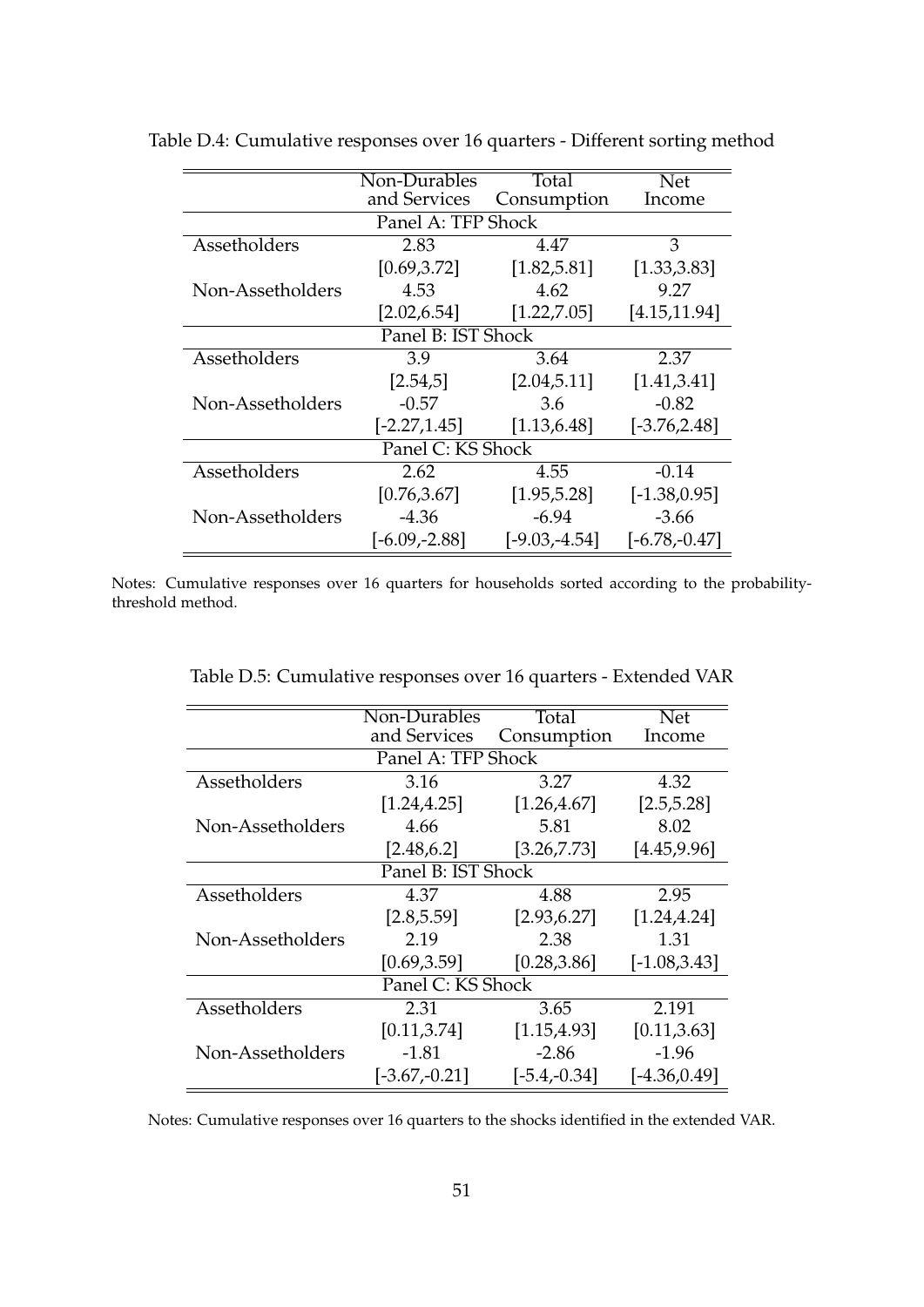<span id="page-52-0"></span>

Figure D.2: Non-durables and services expenditure - Observable heterogeneity

Notes: The figure displays the IRFs of non-durables and services expenditures, controlling for observable heterogeneity.

<span id="page-52-1"></span>

Figure D.3: Net Income - Observable heterogeneity

Notes: The figure displays the IRFs of net income, controlling for observable heterogeneity.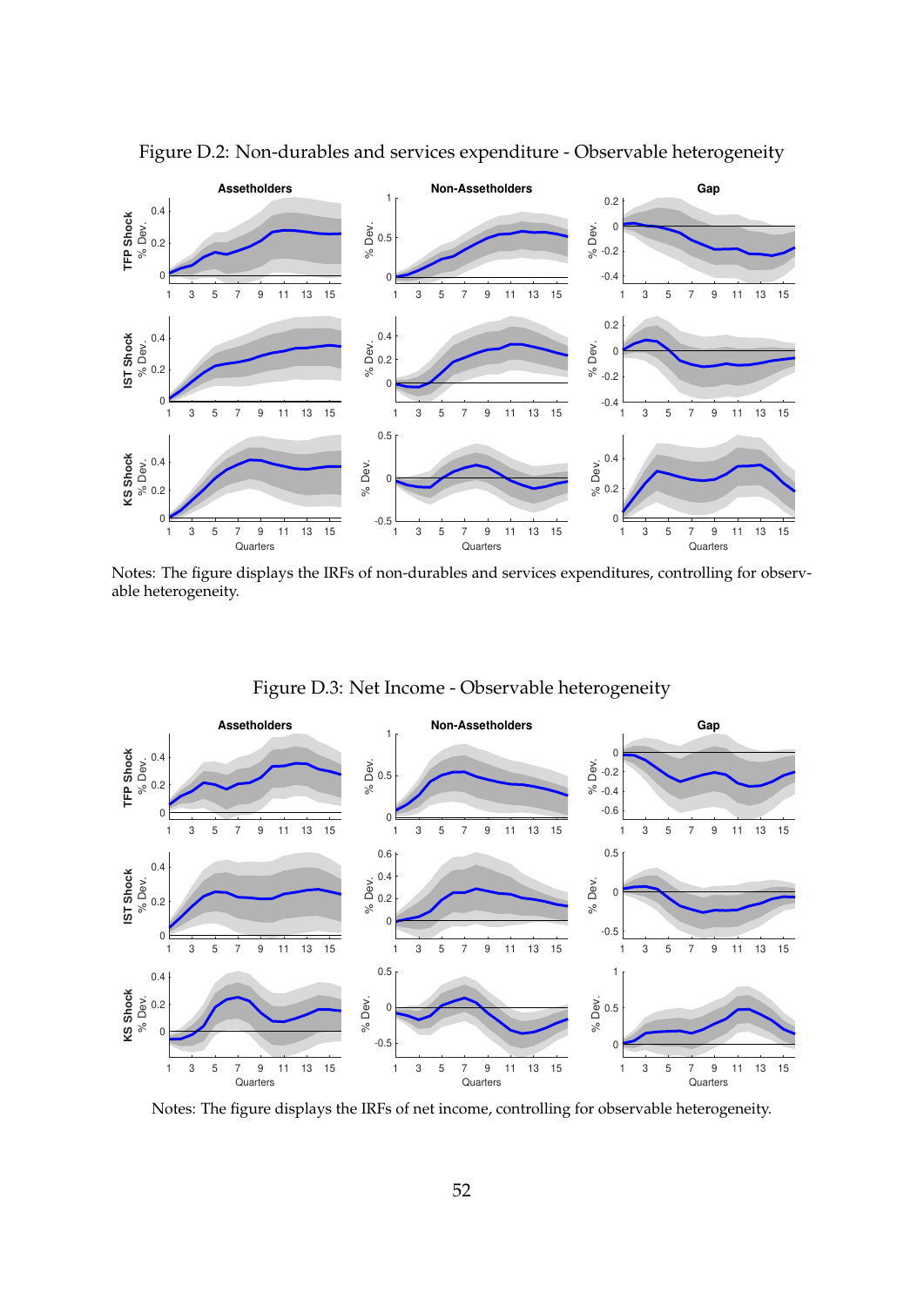<span id="page-53-0"></span>

Figure D.4: Non-durables and services expenditure - Sorting based on stockholdings

Notes: The figure displays the IRFs of non-durables and services expenditures for households sorted based on stockholdings.

<span id="page-53-1"></span>

Figure D.5: Net Income - Sorting based on stockholdings

Notes: The figure displays the IRFs of net income for households sorted based on stockholdings.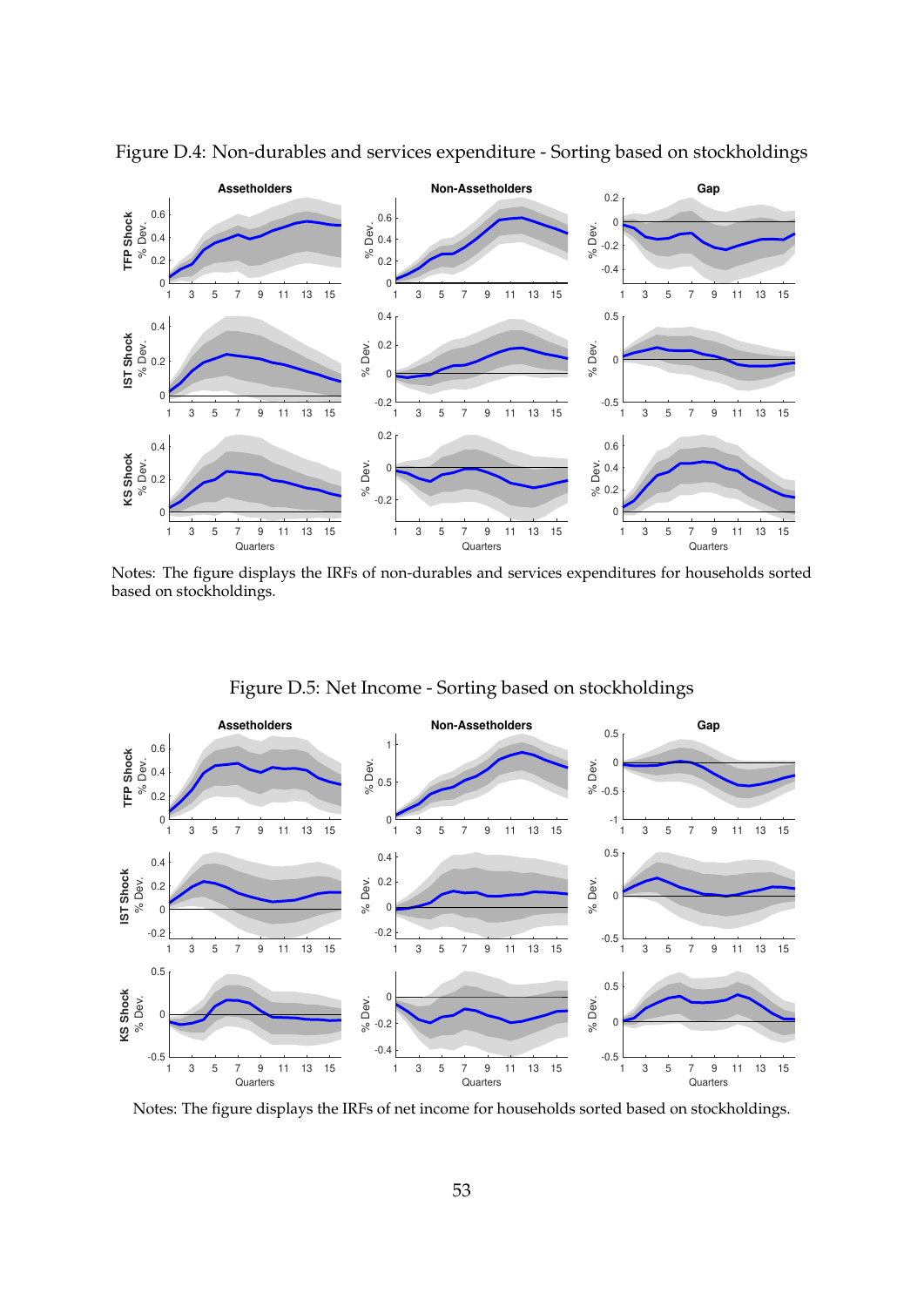<span id="page-54-0"></span>

Figure D.6: Non-durables and services expenditure - Different sorting method

Notes: The figure displays the IRFs of non-durables and services expenditures for households sorted according to the probability-threshold method.

<span id="page-54-1"></span>

Figure D.7: Net Income - Different sorting method

Notes: The figure displays the IRFs of net income for households sorted according to the probabilitythreshold method.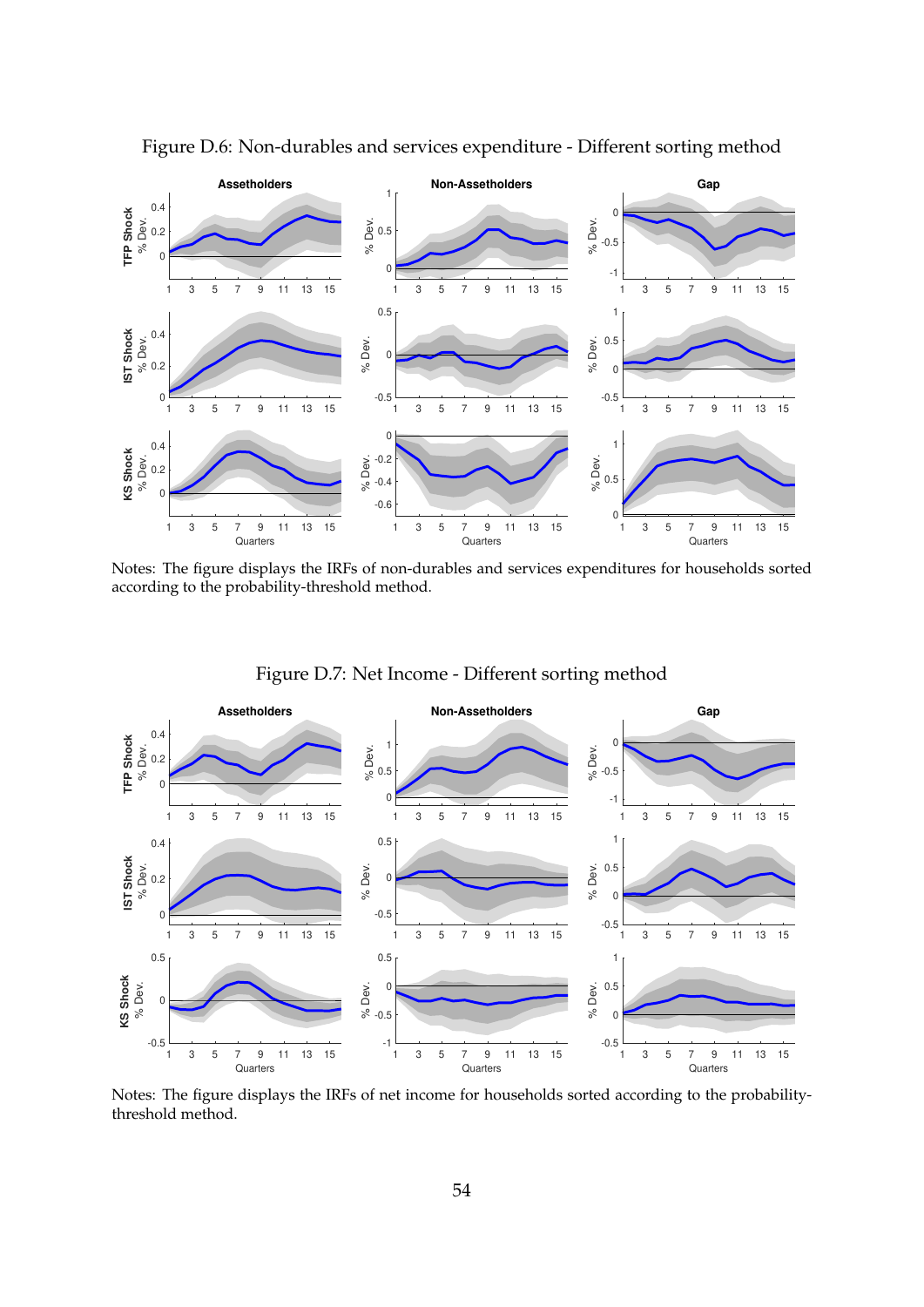<span id="page-55-0"></span>

Figure D.8: Non-durables and services expenditure - Extended VAR

Notes: The figure displays the IRFs of non-durables and services expenditures to the shocks identified in the extended VAR.

<span id="page-55-1"></span>

Figure D.9: Net Income - Extended VAR

Notes: The figure displays the IRFs of net income to the shocks identified in the extended VAR.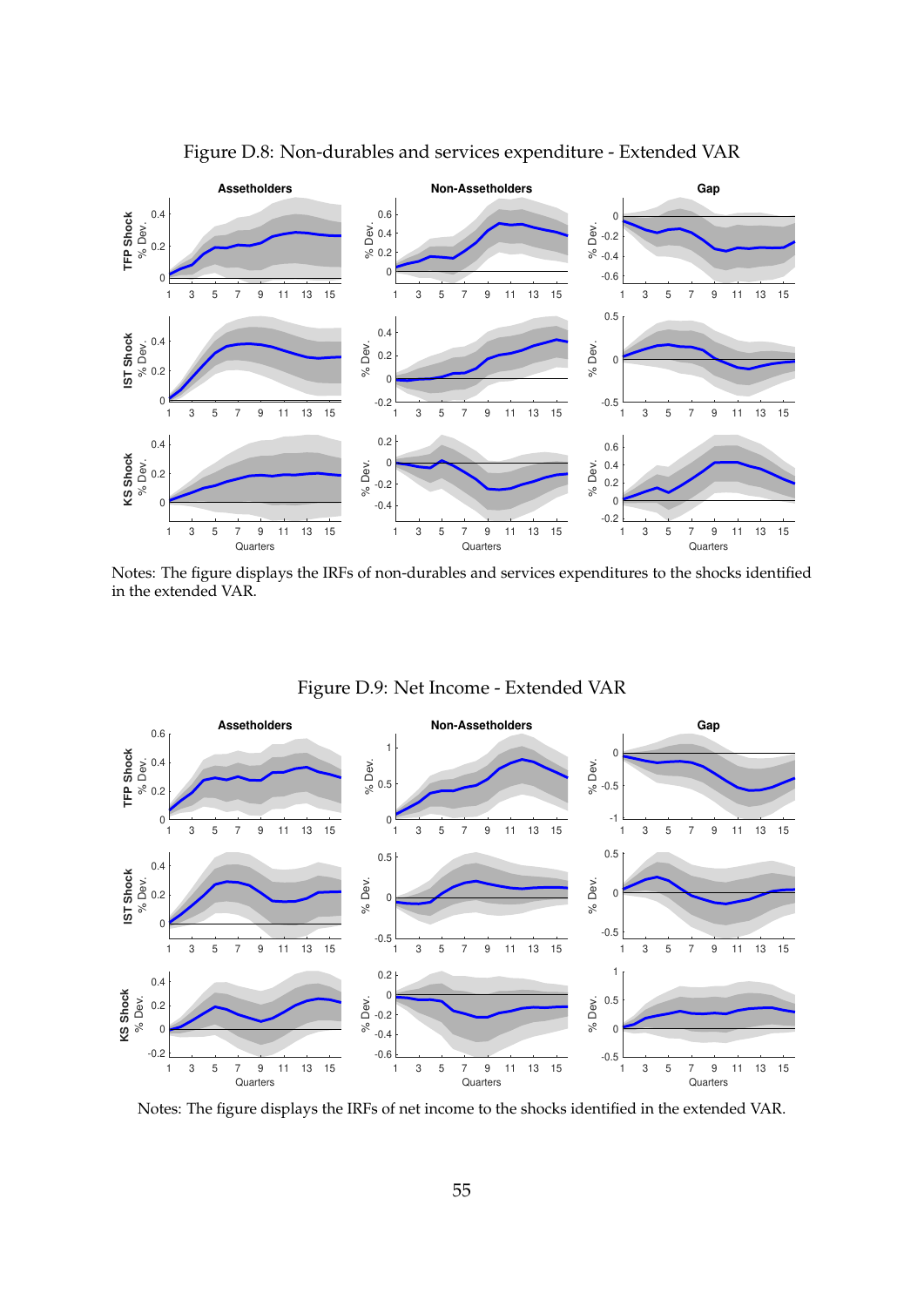# **E Further details on the two-period model**

### <span id="page-56-0"></span>**E.1 Solution**

The firm maximizes the discounted flow of profits choosing labor input and the capital input:

$$
\max_{k_1,n_1,n_2} \left[ d_1 + \beta \frac{\lambda_2}{\lambda_1} d_2 \right],
$$
\n(E.1)

where  $\lambda_t$  denotes assetholders' period marginal utility, for  $t = 1, 2$ .

The first-order conditions from firm optimization read as

<span id="page-56-5"></span><span id="page-56-4"></span><span id="page-56-2"></span>
$$
r_2^k = \frac{1}{\beta} \frac{\lambda_1}{\mu_1 \lambda_2},\tag{E.2}
$$

$$
w_1 = (1 - \alpha_1) z k_0^{\alpha_1}, \tag{E.3}
$$

$$
w_2 = (1 - \alpha_2) z k_1^{\alpha_2}, \tag{E.4}
$$

where  $r_2^k \equiv \frac{dy_2}{dk_1}$  $\frac{ay_2}{dk_1}$ .

By plugging the assetholder's period budget constraints into [\(E.2\)](#page-56-2), we obtain [\(E.5\)](#page-56-3); thus, we plug the latter into the expressions for the wage rate in each of the two periods, [\(E.3\)](#page-56-4) and [\(E.4\)](#page-56-5), to obtain [\(E.6\)](#page-56-6), [\(E.8\)](#page-56-7), [\(E.7\)](#page-56-8), and [\(E.9\)](#page-56-9):

$$
k_1 = \frac{\beta \alpha_2 [1 - \gamma (1 - \alpha_1)]}{1 - \gamma (1 - \alpha_2) + \beta \alpha_2} \mu_1 z k_0^{\alpha_1},
$$
 (E.5)

<span id="page-56-6"></span><span id="page-56-3"></span>
$$
c_1^{na} = (1 - \alpha_1) z k_0^{\alpha_1}, \tag{E.6}
$$

<span id="page-56-8"></span><span id="page-56-7"></span>
$$
c_2^{na} = (1 - \alpha_2) z k_1^{\alpha_2}, \tag{E.7}
$$

$$
c_1^a = \frac{1 - \gamma(1 - \alpha_2)}{1 - \gamma} \frac{1 - \gamma(1 - \alpha_1)}{1 - \gamma(1 - \alpha_2) + \beta \alpha_2} z k_0^{\alpha_1},
$$
(E.8)

$$
c_2^a = \frac{1 - \gamma (1 - \alpha_2)}{1 - \gamma} z k_1^{\alpha_2}.
$$
 (E.9)

<span id="page-56-1"></span>Thus, after aggregating over the two household types:

$$
c_1 + i_1 = y_1,\tag{E.10}
$$

<span id="page-56-9"></span>
$$
c_2 = y_2. \tag{E.11}
$$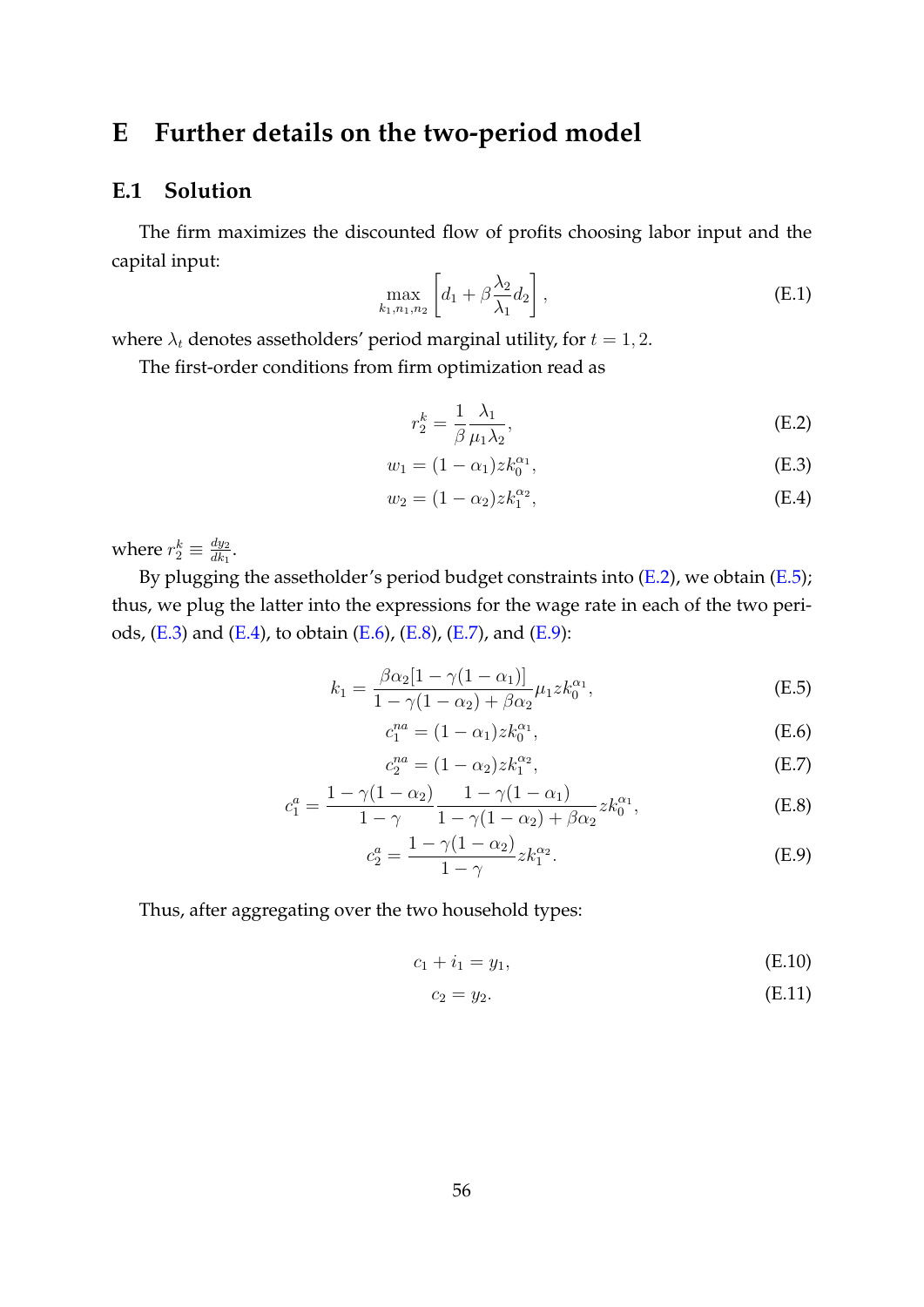### **E.2 Proofs**

**Proof of Proposition 1**. We take [\(3\)](#page-21-0) and set  $\mu_1 = 1$  and  $\alpha_t = \alpha$ , for  $t = 1, 2$ . Taking  $\frac{d(c^a/c^{na})}{dz}$  and imposing it to be negative amounts to prove the following inequality:

$$
\frac{c^{c}}{c^{w}} < \frac{1 - \gamma \left( 1 - \alpha \right)}{\left( 1 - \gamma \right) \left( 1 - \alpha \right)},
$$

which can be reduced to  $\beta \alpha > 0$ , the latter always holding true, under the restrictions imposed to  $\beta$  and  $\alpha$ .

**Proof of Proposition 2**. We take [\(3\)](#page-21-0) and set  $\alpha_t = \alpha$  and  $z_t = 1$ , for  $t = 1, 2$ . Thus, we compute:

$$
\frac{d(c^{a}/c^{na})}{d\mu_1} = \beta \frac{1-\alpha}{1-\gamma} r_2^k \frac{dk_1}{d\mu_1} \frac{k_1}{\mu_1},
$$

and check when this is positive, which is always the case.

**Proof of Proposition 3**. We take [\(3\)](#page-21-0) and set  $\mu_1 = 1$ , as well as  $\alpha_2 = \alpha$  and  $z_t = 1$ , for  $t = 1, 2$ . Thus, we compute:

$$
\frac{d(c^a/c^{na})}{d\alpha_1}\Big|_{\alpha_1=\alpha} = \left[y_1 \log(k_0) - \frac{dk_1}{d\alpha_1} + \beta r_2^k \frac{dk_1}{d\alpha_1}\right] \left[(1-\alpha)y_1 + \beta(1-\alpha)y_2\right] \n- \left[(1-\alpha)y_1 \log(k_0) - y_1 + \beta(1-\alpha)r_2^k \frac{dk_1}{d\alpha_1}\right] \left[y_1 - k_1 + \beta y_2\right],
$$

which can be simplified into

$$
\frac{d(c^{a}/c^{na})}{d\alpha_1}|_{\alpha_1=\alpha} = \Psi y_1 + \beta y_2 + (1-\alpha)\log(k_0)
$$

where

$$
\Psi \equiv \frac{1 - \gamma(1 - \alpha)}{[1 - \gamma(1 - \alpha) + \beta\alpha]} - (1 - \alpha)\log(k_0)\frac{[1 - \gamma(1 - \alpha)]\beta\alpha}{[1 - \gamma(1 - \alpha) + \beta\alpha]}.
$$

We note that  $y_1$  and  $y_2$  are always positive, and that  $log(k_0)$  is non-negative as long  $k_0 \geq 1$ . Therefore,  $\frac{d(c^a/c^{na})}{d\alpha_1}$  $d\alpha_1$  $\Big|_{\alpha_1=\alpha} > 0$  as long as  $\Psi > 0$ . This is verified for

$$
k_0 < \exp\left(\frac{1}{1-\alpha}\frac{1}{\beta\alpha}\right),
$$

Therefore, we conclude that  $\frac{d(c^a/c^{na})}{d\alpha_1}$  $d\alpha_1$  $\Big|_{\alpha_1=\alpha}$  > 0 if the following sufficient condition holds:

$$
1 \le k_0 \le \exp\left(\frac{1}{1-\alpha}\frac{1}{\beta\alpha}\right).
$$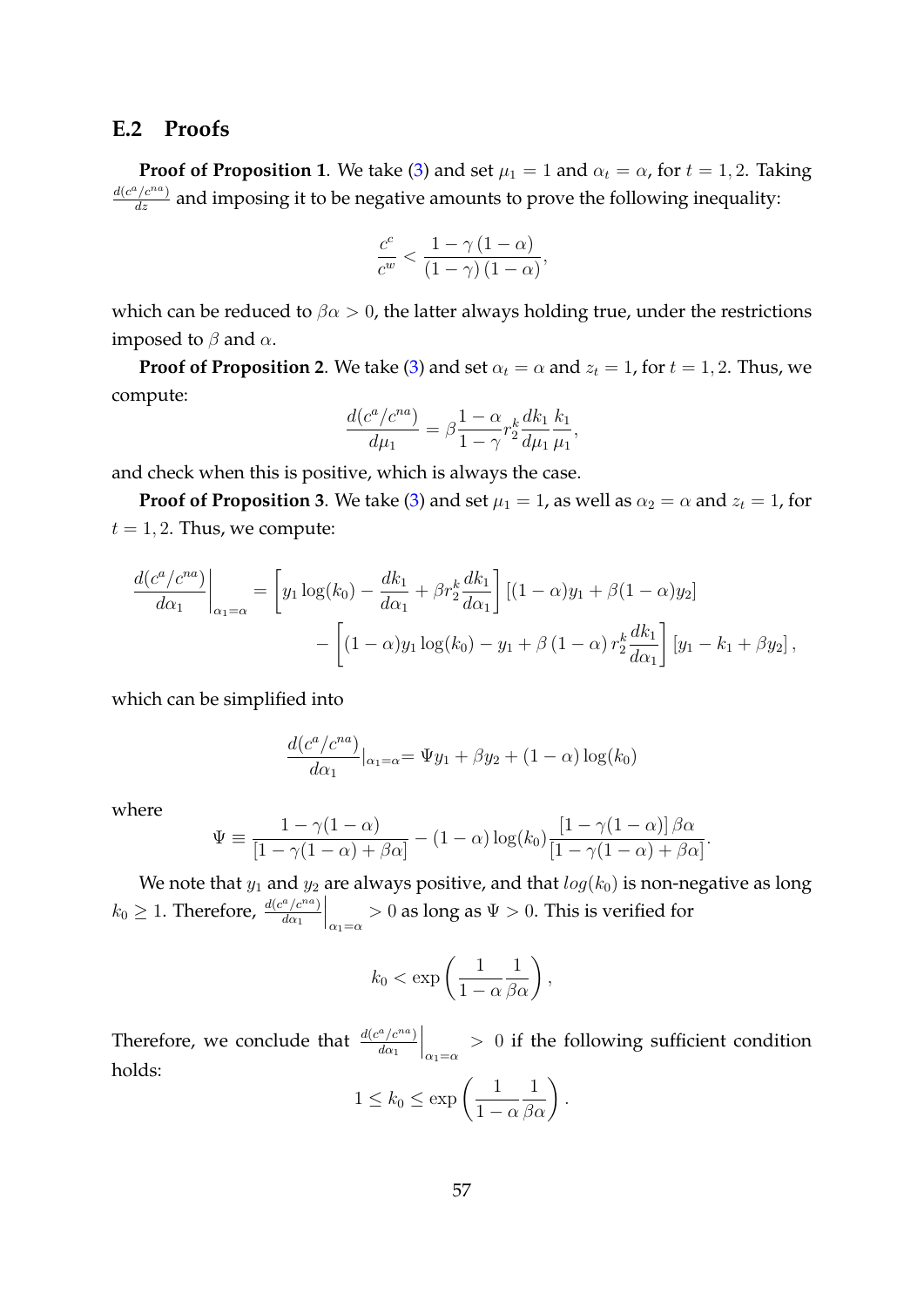Equivalently, for  $\kappa_0 \equiv \frac{k_0}{n_1}$  $\frac{k_0}{y_1} = k_0^{1-\alpha}$ :

$$
1 \le \kappa_0 \le \exp\left(\frac{1}{\beta \alpha}\right)
$$

needs to be met.

We check numerically that, for standard calibrations of  $\alpha$  and  $\beta$ , this sufficient condition identifies a rather large set of plausible values of the capital-to-output ratio.

### <span id="page-58-0"></span>**F A RBC model with limited asset ownership**

This appendix details the model employed in Section [5,](#page-24-0) as well as its calibration and ability to match macroeconomic and asset-pricing moments.

**Households** Assetholders own firms through equity shares, and smooth consumption intertemporally by trading one-period bonds. Non-assetholders are assumed to be excluded from the bond and the stock markets. Both agents are assumed to inelastically supply their entire time-endowment to the firms. Households are equally productive and, therefore, all earn the same wage, regardless of their type. The fraction of assetholders in the total population of consumers equals  $1 - \gamma$ .

The utility of the representative assetholder reads as

$$
E_0 \sum_{t=0}^{\infty} \beta^t \frac{(c_t^a - \chi_c h_t)^{1-\sigma} - 1}{1 - \sigma},
$$
 (F.1)

where we assume assetholders to exhibit external habits in utility, with the habit stock,  $h_t$ , weighing on per-period utility by the parameter  $\chi_c$ , and evolving according to the following law of motion [\(Jaccard,](#page-34-13) [2014\)](#page-34-13):

$$
h_t = mh_{t-1} + (1 - m)c_{t-1}^a,
$$
\n(F.2)

where  $c_{t-1}^a$  denotes assetholders' per-capita consumption at time  $t-1$ . The parameter  $m$  allows us to introduce a slow-moving component in habit formation. Similar to [Campbell and Cochrane](#page-32-12) [\(1999\)](#page-32-12),  $1 - m$  captures how sensitive the reference level is to changes in assetholders' per-capita consumption.

Consumption and saving decisions are limited by the following budget constraint

<span id="page-58-1"></span>
$$
c_t^a + p_t^s q_{t+1}^s + p_t^b q_{t+1}^b = (p_t^s + d_t)q_t^s + q_t^b + w_t n_t^a.
$$
 (F.3)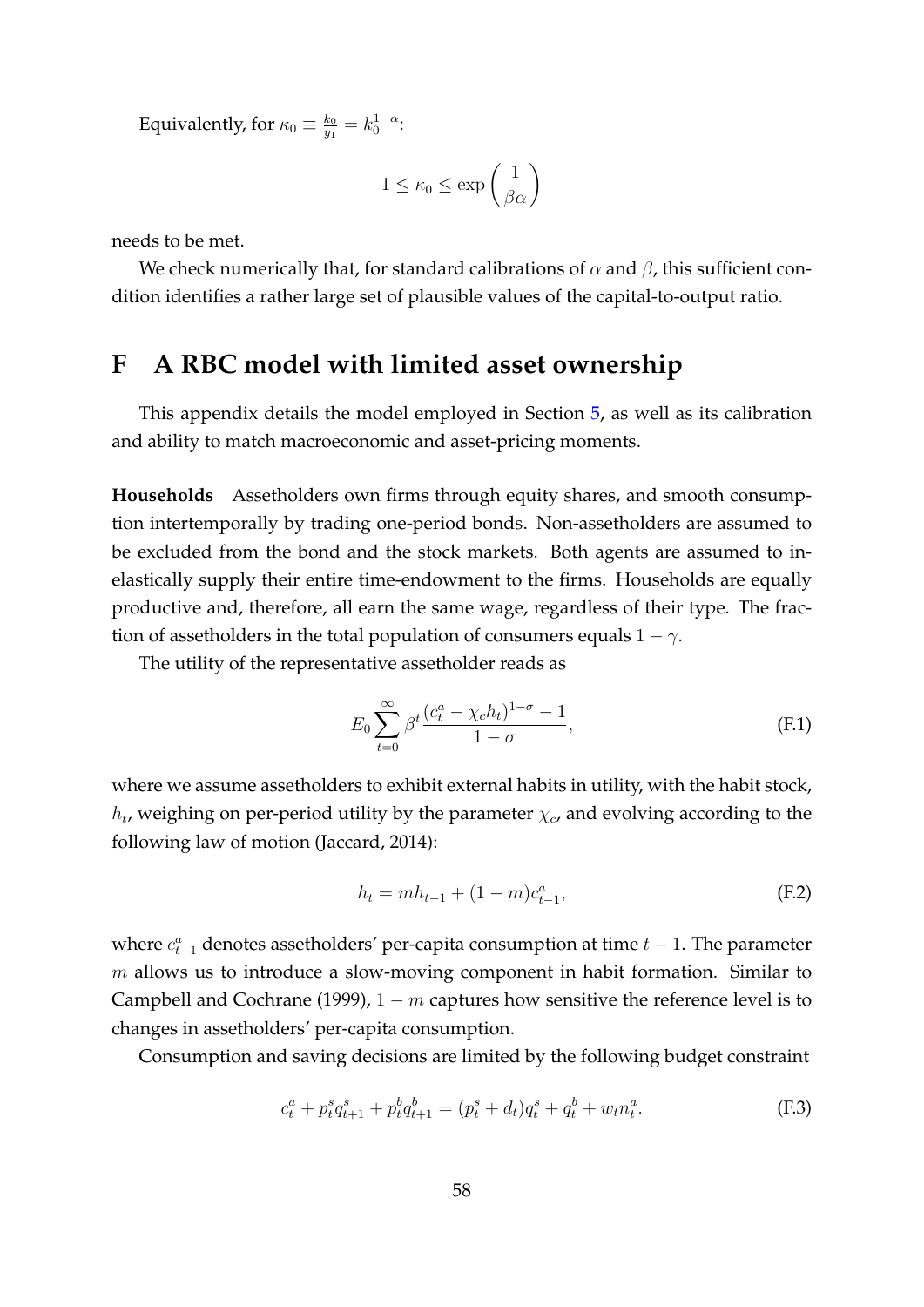which states that consumption and the purchase of equity shares (in quantity  $q_{t+1}^s$  at the price  $p_t^s$ ) as well as of one-period bonds (in quantity  $q_{t+1}^b$  at the price  $p_t^b$ ) must be financed by labor income,  $w_t n_t^a$  (where  $n_t^a = 1$ ), and the returns on the financial investments. Shares purchased in the previous period yield a dividend  $d_t$ , while oneperiod bonds yield a single consumption unit per-bond in the following period.

The two agents differ only for their ability to access financial markets.<sup>[19](#page-59-0)</sup> Being unable to smooth consumption intertemporally, non-assetholders consume their labor income hand-to-mouth, so that

<span id="page-59-4"></span>
$$
c_t^{na} = w_t n_t^{na},\tag{F.4}
$$

where  $w_t$  is the wage and  $n_t^{na} = 1$ .

**Asset prices** The first-order conditions for assetholders' optimization problem with respect to  $c_t^a$ ,  $q_{t+1}^s$ , and  $q_{t+1}^b$  are:

$$
\lambda_t = (c_t^a - \chi_c h_t)^{-\sigma},\tag{F.5}
$$

$$
p_t^s = E_t m_{t,t+1} (p_{t+1}^s + d_{t+1}),
$$
\n(F.6)

<span id="page-59-5"></span><span id="page-59-2"></span><span id="page-59-1"></span>
$$
p_t^b = E_t m_{t,t+1},\tag{F.7}
$$

where  $\lambda_t$  denotes the Lagrangean multiplier on the budget constraint and  $m_{t,t+1} \equiv$  $\beta E_t(\lambda_{t+1}/\lambda_t)$  is the assetholder's stochastic discount factor. The first-order conditions [\(F.6\)](#page-59-1) and [\(F.7\)](#page-59-2) govern asset-pricing dynamics. In particular, the risk-free rate is given by  $r_{t+1}^b = 1/p_t^b = 1/E_tm_{t,t+1}$ , while the stock return is  $r_{t+1}^s = \frac{p_{t+1}^s + d_{t+1}^s}{p_t^s}$ . Asset prices depend on the preferences of the marginal investor: the assetholder, in our case.

**Firms** Firms operate under perfect competition and produce according to a standard Cobb-Douglas technology:

<span id="page-59-3"></span>
$$
y_t = Az_t n_t^{1-\alpha_t} k_t^{\alpha_t}, \ \alpha_t \in (0,1), \tag{F.8}
$$

where  $n_t$  is aggregate employment,  $k_t$  is aggregate capital,  $z_t$  is total factor productivity and  $A$  is a scaling factor (to be discussed in Section [F.1\)](#page-62-0). The labor share of income,  $ls_t \equiv 1 - \alpha_t$ , is allowed to fluctuate over time.

Following [Jermann](#page-34-0) [\(1998\)](#page-34-0), capital accumulation follows a law of motion featuring

<span id="page-59-0"></span><sup>&</sup>lt;sup>19</sup>Since non-assetholders do not price securities, they can in principle have exactly the same preferences as assetholders, without affecting the equilibrium conditions.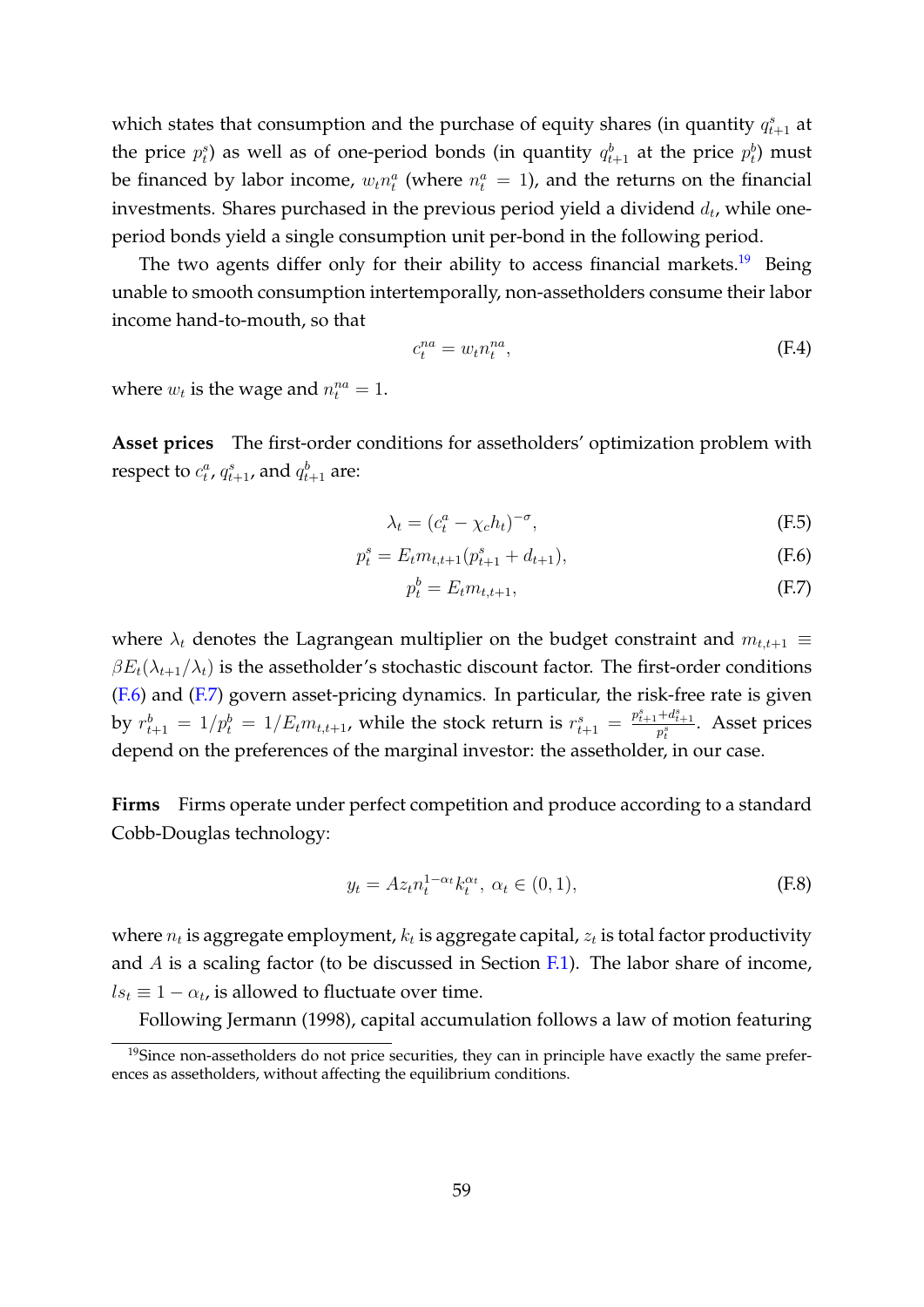capital adjustment costs:

<span id="page-60-0"></span>
$$
k_{t+1} = (1 - \delta)k_t + \phi\left(\frac{i_t}{k_t}\right)k_t,
$$
 (F.9)

where  $\delta$  is the depreciation rate and

<span id="page-60-1"></span>
$$
\phi\left(\frac{i_t}{k_t}\right) = \left[\frac{a_1}{1 - 1/\chi_k} \left(\frac{i_t}{k_t}\right)^{1 - 1/\chi_k} + a_2\right]
$$
(F.10)

is a concave adjustment-cost function. In particular,  $\chi_k \to 0$  ( $\infty$ ) implies higher (lower) adjustment costs.

The firm's problem consists of choosing labor, capital, and investment to maximize

$$
\max_{i_t, n_t, k_{t+1}} E_0 \sum_{t=0}^{\infty} m_{t, t+1} \left\{ d_t - q_t [k_{t+1} - (1 - \delta) k_t - \phi(i_t / k_t) k_t], \right\}
$$
(F.11)

subject to the constraints [\(F.8\)](#page-59-3), [\(F.9\)](#page-60-0), and [\(F.10\)](#page-60-1), where  $q_t$  is the shadow price of capital.

Dividends are defined as

$$
d_t = y_t - w_t n_t - \frac{i_t}{\mu_t},\tag{F.12}
$$

where, following [Greenwood et al.](#page-34-9) [\(1988\)](#page-34-9) and [Liu et al.](#page-35-13) [\(2013\)](#page-35-13),  $\mu_t$  accounts for investmentspecific technological change. Profit maximization leads to:

<span id="page-60-2"></span>
$$
w_t = (1 - \alpha_t) y_t / n_t, \tag{F.13}
$$

implying that dividends can be rewritten as

$$
d_t = \alpha_t y_t - \frac{i_t}{\mu_t},\tag{F.14}
$$

whereas the first-order condition with respect to capital investment is

<span id="page-60-3"></span>
$$
\phi'\left(\frac{i_t}{k_t}\right) = \frac{1}{\mu_t q_t},\tag{F.15}
$$

with

$$
\phi' \left( \frac{i_t}{k_t} \right) = a_1 \left( \frac{i_t}{k_t} \right)^{-1/\chi_k} . \tag{F.16}
$$

Finally, the firm's optimal decision regarding capital yields

<span id="page-60-4"></span>
$$
q_{t} = E_{t} \left\{ m_{t,t+1} \left[ \alpha_{t+1} \frac{y_{t+1}}{k_{t+1}} + q_{t+1} \left( (1-\delta) + \phi \left( \frac{i_{t+1}}{k_{t+1}} \right) - \phi' \left( \frac{i_{t+1}}{k_{t+1}} \right) \frac{i_{t+1}}{k_{t+1}} \right) \right] \right\}.
$$
 (F.17)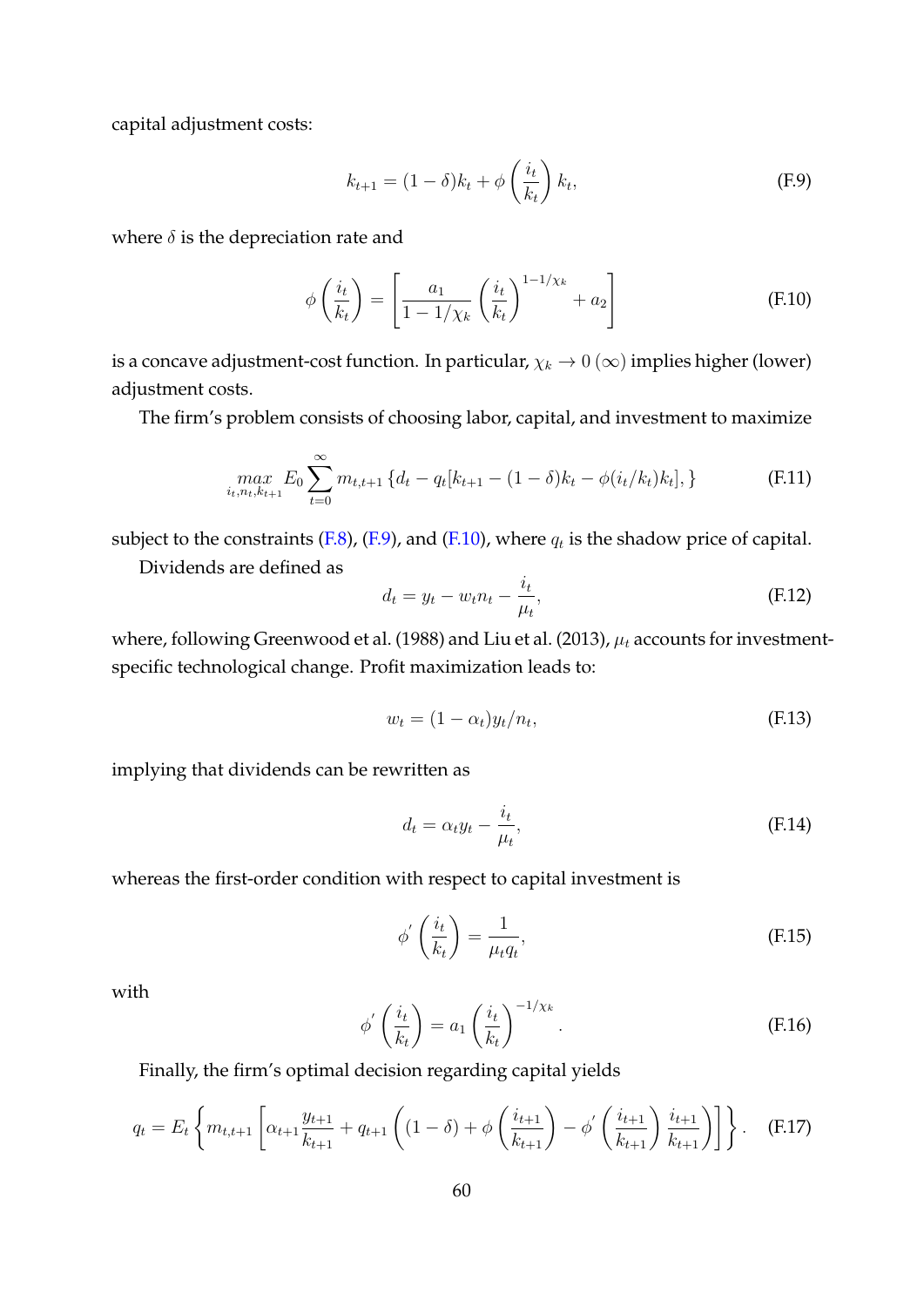**Equilibrium** All agents take prices as given. The competitive equilibrium in this economy is defined by a sequence of prices and quantities such that the optimality conditions  $(F.4)$ ,  $(F.5)$ ,  $(F.6)$ ,  $(F.7)$ ,  $(F.13)$ ,  $(F.15)$  and  $(F.17)$  hold, all constraints are satisfied, and all markets clear. More specifically, labor-market clearing requires that

$$
n_t = \gamma n_t^{na} + (1 - \gamma)n_t^a = 1,
$$
 (F.18)

while equilibrium in the good market implies

$$
y_t = c_t + i_t,\tag{F.19}
$$

where

<span id="page-61-1"></span>
$$
c_t = \gamma c_t^{na} + (1 - \gamma)c_t^a \tag{F.20}
$$

defines aggregate per-capita consumption. Assuming that the bond market is in zero net supply entails that, in equilibrium,  $q_t^b=0$ ,  $\forall t.$  Moreover, assuming that the stock market is in unit supply yields the stock market clearing condition

$$
(1 - \gamma)q_t^s = 1,\tag{F.21}
$$

where the left side of the equality represents the aggregate demand of stocks, since only a fraction  $(1 - \gamma)$  of the population participates in the stock market. Therefore, in equilibrium the budget constraint  $(F.3)$  for the representative assetholder reads as

<span id="page-61-0"></span>
$$
c_t^a = w_t n_t^a + \frac{d_t}{1 - \gamma}.\tag{F.22}
$$

Finally, plugging [\(F.4\)](#page-59-4) and [\(F.22\)](#page-61-0) into equation [\(F.20\)](#page-61-1) yields

$$
c_t = \gamma w_t n_t^{na} + (1 - \gamma) \left( w_t n_t^a + \frac{d_t}{1 - \gamma} \right), \tag{F.23}
$$

which, given the assumption that both non-assetholders and assetholders supply all their time-endowment to firms  $(n_t^{na} = n_t^a = 1)$ , becomes  $c_t = w_t + d_t$ ; that is, aggregate consumption consists of labor income plus dividends.

**Exogenous state variables** The dynamics of the three exogenous state variables in the model, namely investment-specific technology  $\mu_t$ , total factor productivity  $z_t$  and the labor share  $ls_t$ , are governed by the trivariate VAR estimated as in equation [\(1\)](#page-10-1). Given the permanent nature of IST and TFP shocks, the model exhibits non-stationary dynamics. Thus, in [Appendix F.2](#page-65-0) we rewrite it in stationary form. In the remainder,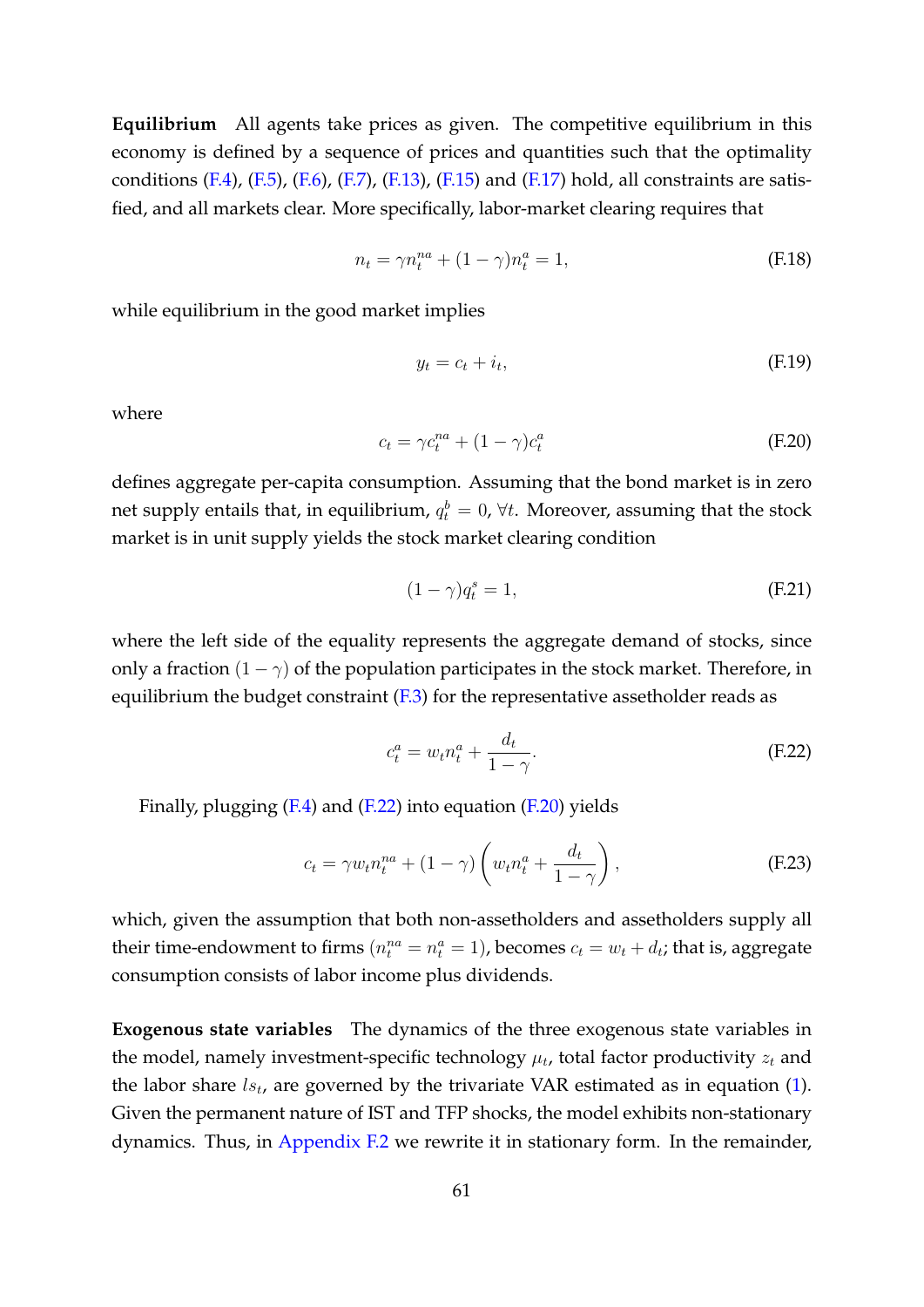| Description                  | Parameter | Value  |
|------------------------------|-----------|--------|
| Fraction of non-assetholders |           | 0.33   |
| Depreciation rate            |           | 0.0271 |
| Capital share of income      | $\alpha$  | 0.35   |
| Discount rate                | ß         | 0.9893 |
| Capital adjustment cost      | $\chi_k$  | 0.28   |
| Local utility curvature      | $\sigma$  | 3.3    |
| Habit weight                 | $\chi_c$  | 0.6    |
| Habit stock persistence      | m         | 0.9    |

Table F.1: Baseline parameter values

Notes: The model is calibrated at a quarterly frequency.

'~' will be used to denote variables in log-deviation from their trend.

Unlike most of the extant literature [\(Justiniano and Primiceri,](#page-34-5) [2008;](#page-34-5) [Papanikolaou,](#page-35-8) [2011;](#page-35-8) [Lansing,](#page-35-7) [2015,](#page-35-7) among the others), we do not assume that exogenous processes to be independent. In fact, imposing the estimated VAR system allows the model to exactly reproduce the impulse-response functions to IST, TFP and KS shocks as depicted in Figure [1,](#page-11-0) thus accounting for the cross-correlations among the three variables. Re-latedly, Ríos-Rull and Santaeulalia-Llopis [\(2010\)](#page-36-2), [Santaeulalia-Llopis](#page-36-0) [\(2011\)](#page-36-0) and [Choi](#page-32-9) and Ríos-Rull [\(2020\)](#page-32-9) emphasize the dynamic effects of technology shocks on the labor share, and how this bears important implications for the propagation of supply shocks to aggregate variables.

### <span id="page-62-0"></span>**F.1 Calibration**

The calibration of some parameters is designed to match targeted long-run relationships. A time period in the model is taken to be one quarter. The fraction of workers,  $\gamma$ , is set to 0.33, which represents a mid-value for the fraction of non-assetholders, over the sample 1982Q4-2017Q4. The calibration strategy for the depreciation rate  $(\delta)$ , the discount rate  $(\beta)$ , and the unit parameter in the production function  $(A)$  follows Ríos-Rull and Santaeulalia-Llopis [\(2010\)](#page-36-2). We target the capital-output ratio in yearly terms  $k/y = 2.31$ , and the investment-output ratio  $i/y = 0.25$ . Given these targets, from the relationship  $i/y = \delta k/y$ , we retrieve  $\delta = 0.0271$ . After evaluating equation [\(F.17\)](#page-60-4) at the steady state and setting the capital share  $\alpha = 0.35$ —as in Choi and Ríos-[Rull](#page-32-9) [\(2020\)](#page-32-9)—we obtain  $1 = \beta(1 - \delta + \alpha y/k)$ , which yields  $\beta = 0.9893$ . Without loss of generality, we normalize steady-state output to one, thus solving equation  $(F.8)$  for  $A = 1/n(k/n)^{-\alpha}.$ 

As for the remaining parameters, we choose a set of values that are in line with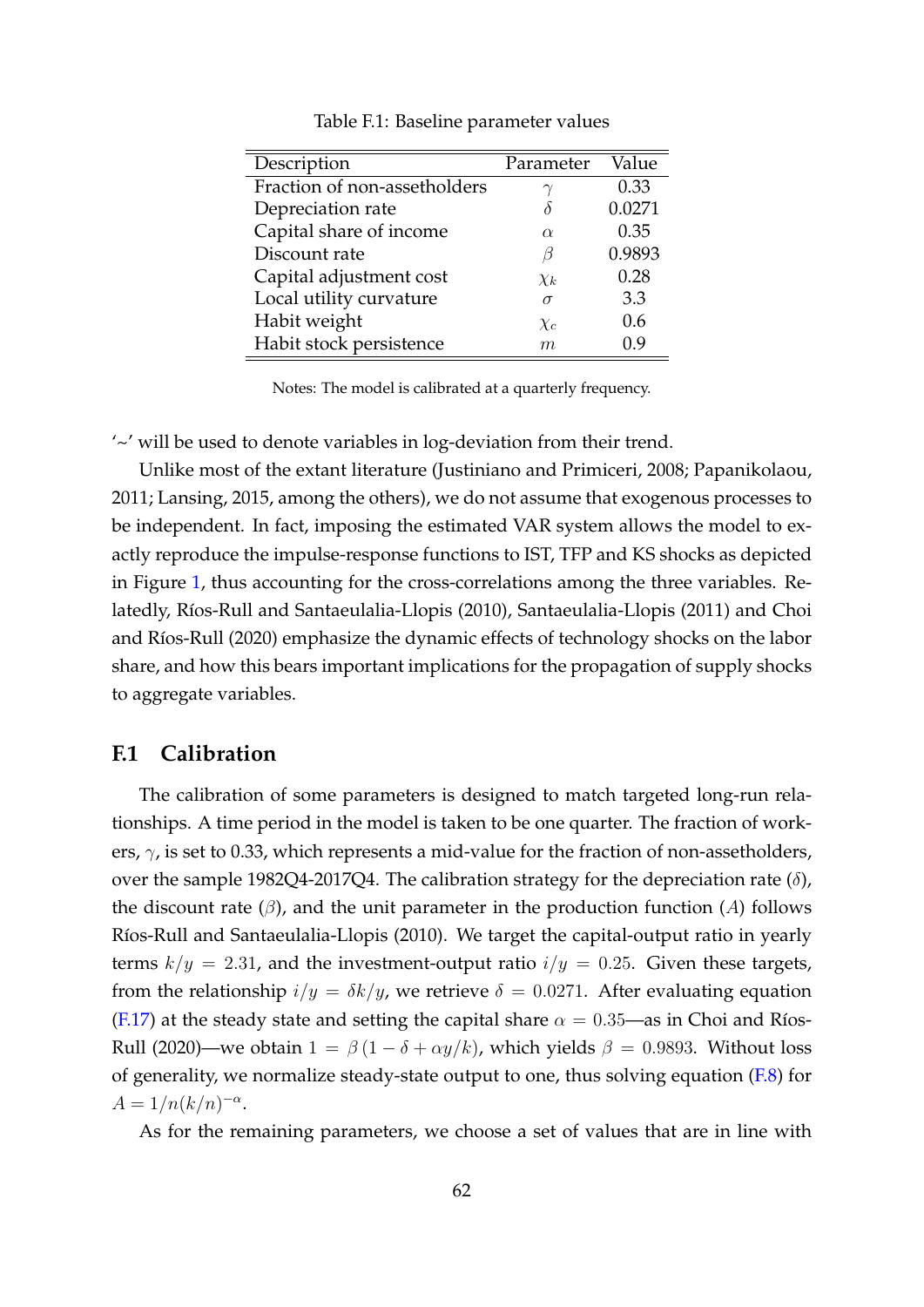<span id="page-63-0"></span>

| Variable                    | Empirical                                    | Simulated |
|-----------------------------|----------------------------------------------|-----------|
| $\sigma_{g_y}$              | 0.71<br>[0.58, 0.80]                         | 1.66      |
| $\sigma_{g_c}$              | 0.52<br>[0.42, 0.60]                         | 1.25      |
| $\sigma_{g_i}$              | 3.16<br>[2.46, 3.81]                         | 3.07      |
| $\sigma_{g_d}$              | 4.98<br>[3.13,7]                             | 4.64      |
| $\sigma_{g_{c^a/c^{na}}}$   | 0.68<br>[0.56, 0.79]                         | 0.76      |
| $corr_{g_c,g_y}$            | 0.74<br>[0.64, 0.81]                         | 0.99      |
| $corr_{g_i,g_y}$            | 0.69<br>[0.6, 0.75]                          | 0.98      |
| $corr_{g_d,g_y}$            | 0.25<br>[0.1, 0.44]                          | 0.95      |
| $corr_{g_{c^a/c^{na}},g_y}$ | 0.15<br>$[-0.03, 0.26]$                      | 0.90      |
| $corr_{g_z,g_y}$            | 0.49<br>[0.33, 0.6]                          | 0.55      |
| $corr_{g_{\mu},g_{y}}$      | $-0.06$                                      | 0.24      |
| $corr_{\log(ls),g_y}$       | $[-0-16, 0.1]$<br>$-0.08$<br>$[-0.27, 0.07]$ | -0.25     |

Table F.2: Macroeconomic moments

Notes: Bootstrapped 90% confidence intervals in brackets. All moments refer to quarterly variables.  $g_x$ denotes the first-differenced logarithm of a generic variable  $x$ .

| Variable           | Empirical                         | Simulated |
|--------------------|-----------------------------------|-----------|
| $E(r^b)$           | 1.07<br>$\left[0.59, 1.57\right]$ | 2.48      |
| $E(r^s-r^b)$       | 4.39<br>[3.24, 5.78]              | 3.94      |
| $\sigma_{r^{b}}$   | 1.50<br>[1.16, 1.65]              | 10.52     |
| $\sigma_{r^s-r^b}$ | 15.67<br>[15.12, 17.32]           | 19.14     |

Table F.3: Asset pricing moments

<span id="page-63-1"></span>Notes: Bootstrapped 68% confidence intervals in brackets. All moments refer to annualized variables.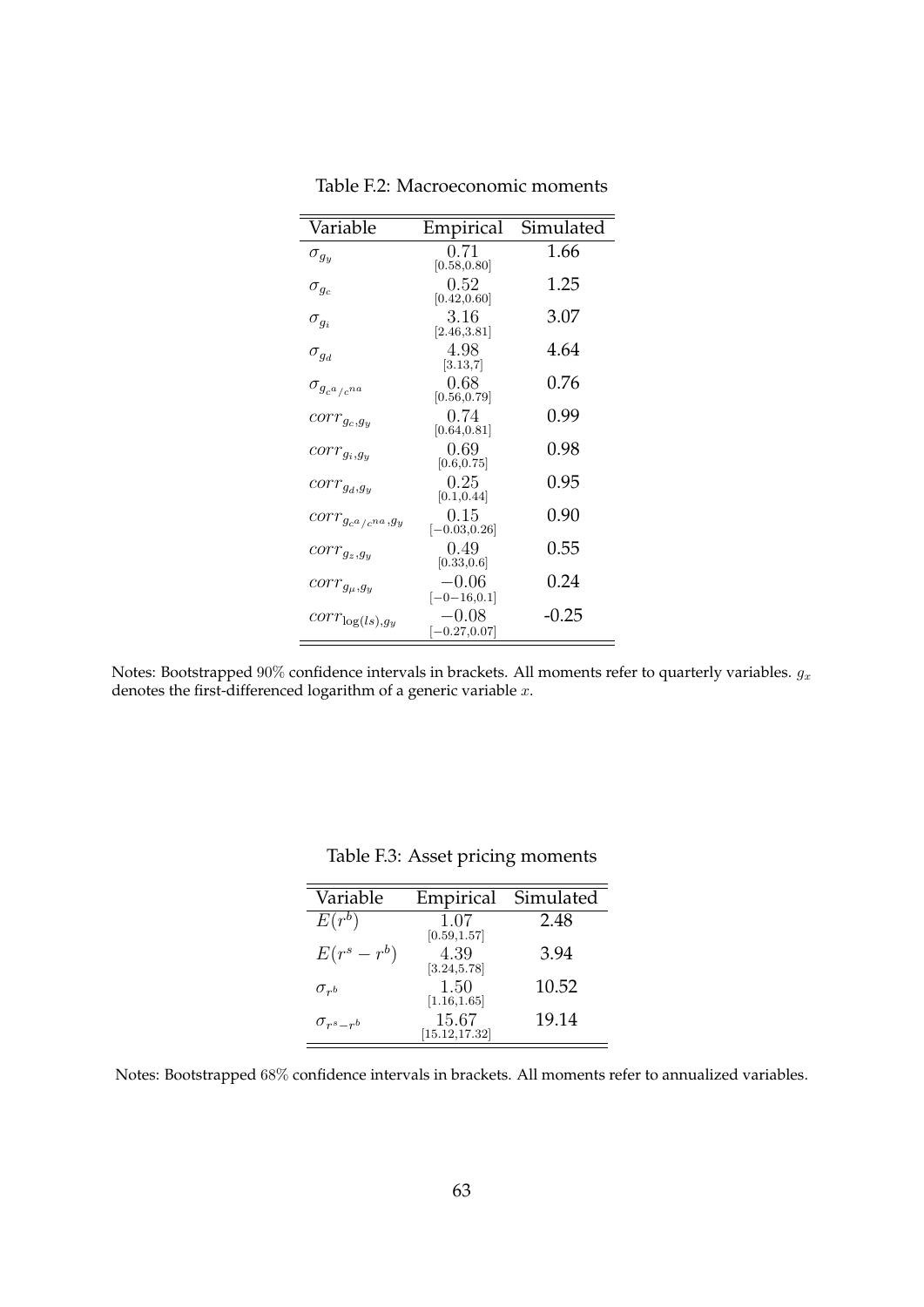the existing literature. Parameters  $a_1$  and  $a_2$  in equation [\(F.10\)](#page-60-1) are constructed so that capital adjustment costs do not affect the steady state of the economy. Thus, we set  $a_1 = \delta^{1/\chi_k}$  and  $a_2 = \delta - \frac{\delta}{1-\delta}$  $\frac{\delta}{1-1/\chi_k}$ , which implies that  $\phi\left(\frac{i}{k}\right)$  $\left(\frac{i}{k}\right) = \delta$ ,  $\frac{i}{k} = \delta$  and  $\phi^{'}\left(\frac{i}{k}\right)$  $\frac{i}{k}$ ) = 1 in the steady state. Similar to [Jermann](#page-34-0) [\(1998\)](#page-34-0), [Guvenen](#page-34-3) [\(2009\)](#page-34-3) and [Chen](#page-32-11) [\(2017\)](#page-32-11), we set the capital adjustment cost parameter  $\chi_k = 0.28$ . The local utility curvature parameter  $\sigma = 3.3$  is taken from [Lansing](#page-35-7) [\(2015\)](#page-35-7), while the weight of the habit stock in the utility function  $\chi_c = 0.6$  can be considered as a standard choice in the production-based asset-pricing literature, lying within the range of values adopted in [Lansing](#page-35-7) [\(2015\)](#page-35-7) ( $\chi_c = 0.2$ ) and [Jermann](#page-34-0) [\(1998\)](#page-34-0) ( $\chi_c = 0.82$ ). Notice that the combination of  $\sigma$  and  $\chi_c$  implies an average risk-aversion of 8. Finally, the persistence of the habit stock  $m = 0.9$  follows [Cochrane](#page-33-13) [\(2017\)](#page-33-13), close to the persistence of the surplus-consumption ratio considered in [Campbell and Cochrane](#page-32-12) [\(1999\)](#page-32-12).

**Model-implied moments** The theoretical business-cycle statistics, together with their data counterparts, are reported in Table [F.2.](#page-63-0) On one hand, the limited participation economy entails excessively volatile output and consumption growth. The volatility of output growth, in particular, is to be mostly attributed to the exogenous state variables, whose dynamics are kept in line with the empirical analysis of Section [2.3.](#page-9-0) In fact, the calibration strategy leaves no degree of freedom, as for controlling the standard deviation of output. On the other hand, the utility function and the capital adjustment cost parameters have a simultaneous impact on the second moments of consumption, investment and dividends growth. As thoroughly discussed by [Guve](#page-34-3)[nen](#page-34-3) [\(2009\)](#page-34-3) and [Chen](#page-32-11) [\(2017\)](#page-32-11), the choice of such parameters involves several trade-offs in matching the volatility of these three variables.<sup>[20](#page-64-0)</sup> Therefore, the strikingly good match for the empirical standard deviation of investment, dividends and—most importantly for our analysis—the consumption gap, comes at the expense of a relatively high volatility of aggregate consumption. Moreover, the model shares a typical feature of RBC frameworks, namely a rather high correlation of all macroeconomic aggregates with output. On the other hand, the output correlations of the exogenous drivers (TFP, IST and the labor share) compare fairly well with the point estimates.

As shown in Table [F.3,](#page-63-1) the two-agent economy is able to account for plausible stock excess returns, both in terms of mean and standard deviation. The close mapping between the consumption gap and the dividend-to-wage income ratio is of key impor-

<span id="page-64-0"></span> $20$ For example, lower adjustment costs would make investment more volatile, while reducing the volatility of consumption and dividends. Analogously, a higher average risk-aversion (determined by a higher  $\sigma$  or  $\chi_c$ , or a combination of the two), would imply a lower elasticity of intertemporal substitution, thus making consumption and dividends smoother, at the expense of higher investment volatility.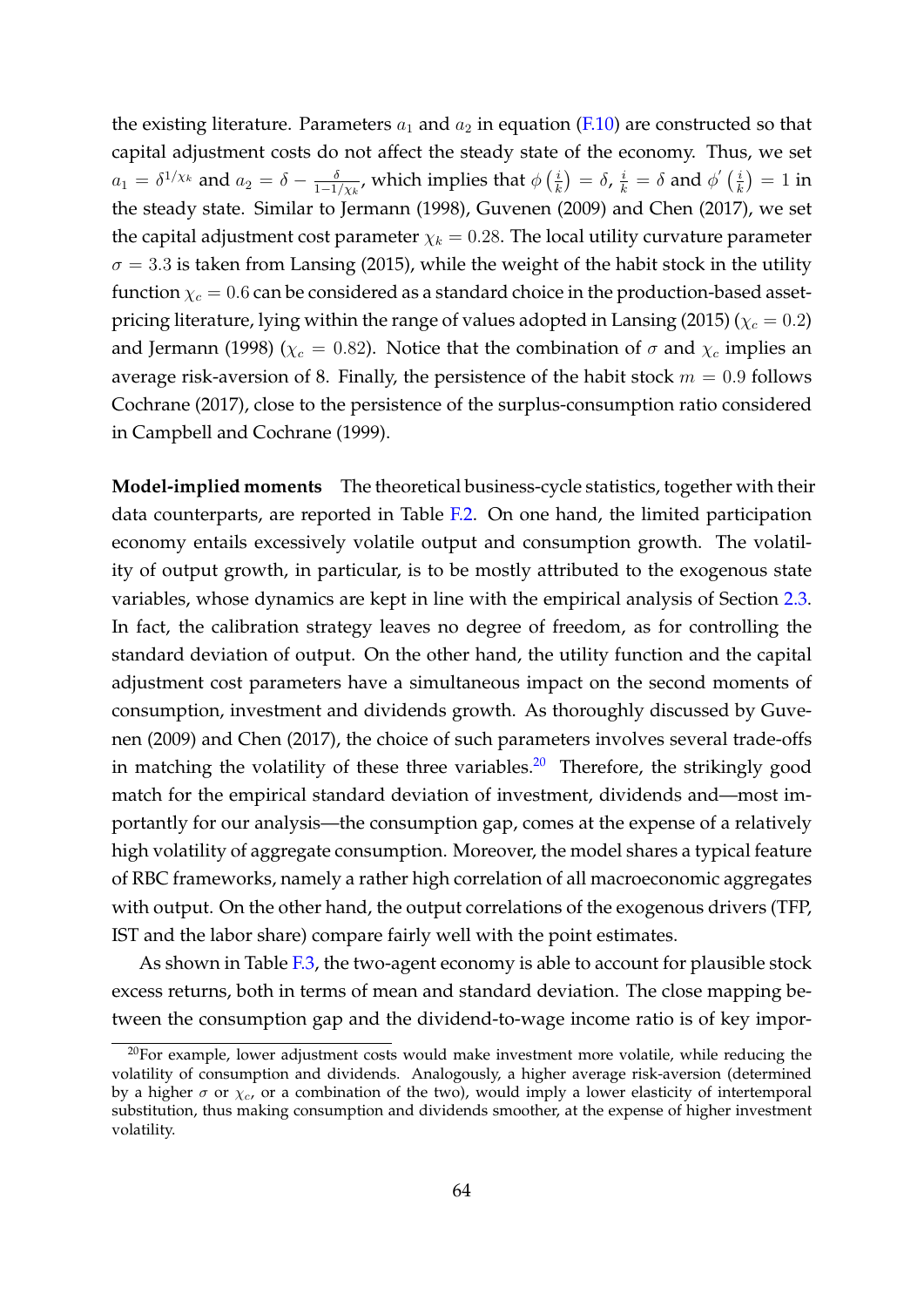tance, in this respect. Restricting access to financial investment to a limited number of assetholders raises the equity premium they demand, through the connection between their consumption growth and financial income, which is intrinsecally more volatile. While the model produces a sizable equity premium, the risk-free rate is not as low as in the data, and also appears rather volatile. As in [Jermann](#page-34-0) [\(1998\)](#page-34-0) and [Lansing](#page-35-7) [\(2015\)](#page-35-7), the combination of habit utility and (high) capital adjustment costs that generates sufficiently volatile stock returns induces, at the same time, strong fluctuations in investors' marginal utility, which reflects into the standard deviation of the risk-free rate.

### <span id="page-65-0"></span>**F.2 Stationary equilibrium**

Given the permanent nature of TFP and IST shocks, the model exhibits non-stationary dynamics. As such, it needs to be rewritten in stationary form by appropriately transforming the growing variables. Define  $\Gamma_t \equiv (z_t \mu_t^\alpha)^{\frac{1}{1-\alpha}}$ , and the associated growth rate  $g_{\Gamma,t}\equiv\Delta\log(\Gamma_t)=\frac{1}{1-\alpha}\left[g_{z,t}+\alpha g_{\mu,t}\right]$ , where  $g_{z,t}\equiv\Delta\log(z_t)$  and  $g_{\mu,t}\equiv\Delta\log(\mu_t)$  denote the growth rates of TFP and IST, respectively. We apply the following transformations:

$$
\tilde{y}_t \equiv \frac{y_t}{\Gamma_t}, \quad \tilde{k}_t \equiv \frac{k_t}{\Gamma_{t-1}\mu_{t-1}}, \quad \tilde{i}_t \equiv \frac{i_t}{\Gamma_t\mu_t}, \quad \tilde{q}_t \equiv q_t\mu_t, \quad \tilde{d}_t \equiv \frac{d_t}{\Gamma_t}, \quad \tilde{w}_t \equiv \frac{w_t}{\Gamma_t}, \quad \tilde{c}_t \equiv \frac{c_t}{\Gamma_t},
$$

$$
\tilde{c}_t^{na} \equiv \frac{c_t^{na}}{\Gamma_t}, \quad \tilde{c}_t^{a} \equiv \frac{c_t^{a}}{\Gamma_t}, \quad \tilde{h}_t \equiv \frac{h_t}{\Gamma_t}, \quad \tilde{\lambda}_t \equiv \lambda_t \Gamma_t^{\sigma}.
$$

Then, the stationary equilibrium is the solution to the following system of equations:

$$
\tilde{c}_t^{na} = \tilde{w}_t,\tag{F.24}
$$

$$
\tilde{c}_t^a = \tilde{w}_t + \frac{\tilde{d}_t}{1 - \gamma},\tag{F.25}
$$

$$
\tilde{c}_t = \tilde{w}_t + \tilde{d}_t, \tag{F.26}
$$

$$
\tilde{h}_t = \exp(-g_{\Gamma,t})[m\tilde{h}_{t-1} + (1-m)\tilde{c}_{t-1}^a],
$$
\n(F.27)

$$
\tilde{\lambda}_t = (\tilde{c}_t^a - \chi_c \tilde{h}_t)^{-\sigma},\tag{F.28}
$$

$$
m_{t,t+1} = \beta E_t \left( \frac{\tilde{\lambda}_{t+1}}{\tilde{\lambda}_t} \right) \exp\left(-\sigma g_{\Gamma,t+1}\right),\tag{F.29}
$$